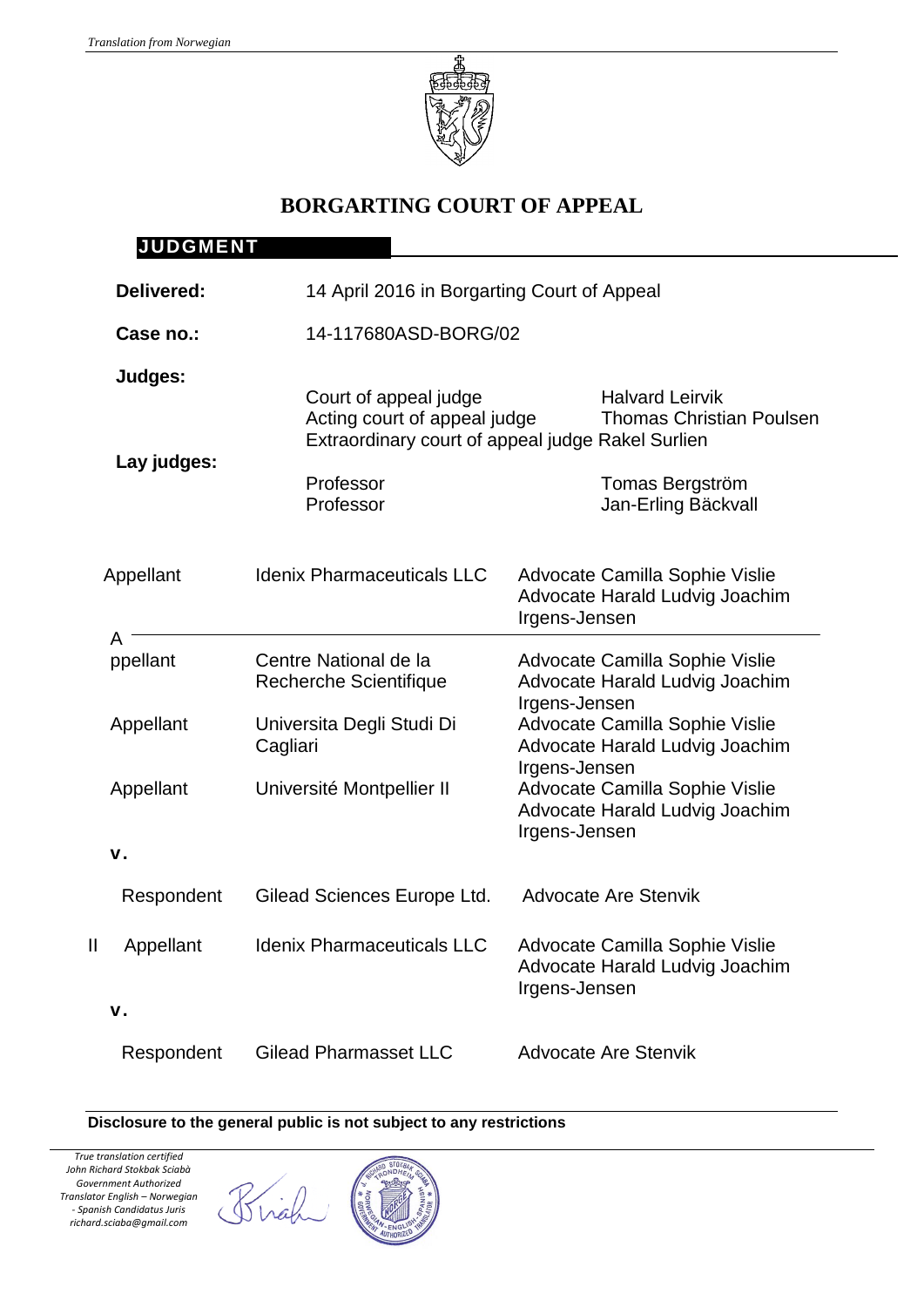This present case concerns the validity of two pharmaceutical patents, *cf.* section 52 of the Patents Act.

The parties to this case each hold their own Norwegian patent. Both patents in suit concern chemical compounds suitable for use in pharmaceutical products, in the treatment of *Flaviviridae* infections (flavivirus), in particular hepatitis C virus (HCV) infections. The present case has its origin in a dispute over which party is the rightful inventor of the chemical substance in question, a nucleoside analogue of the pattern 2'-methyl-up, 2'-fluoro-down, and which of them first disclosed the invention in a patent application with a valid chain of priority. During its review of the technical background, the Court of Appeal will discuss nucleoside analogues, the significance of these in the treatment of viruses and the specific significance of the chemical substance in question.

Idenix Pharmaceuticals LLC, Centre National de la Recherche Scientifique, Università degli Studi di Cagliari and Université Montpellier II are joint holders of Norwegian patent NO 330 755 (hereinafter referred to as NO '755). Idenix Pharmaceuticals LLC is a pharmaceutical company registered in Delaware, USA, headquartered in Cambridge, Massachusetts, USA. It was founded in 1998 and is involved in research and development of antiviral pharmaceutical products (antiviral drugs), including drugs for the treatment of, among other things, HIV, HBV (the hepatitis B virus) and HCV. The company has cooperated with the three other holders of NO '755, all of which are universities or research institutions, on the research and development of antiviral drugs. These parties will jointly be referred to as Idenix.

Gilead Pharmasset LLC is the holder of Norwegian patent NO 333 700 (hereinafter referred to as NO '700). Gilead Pharmasset LLC is a pharmaceutical company registered in Delaware, USA, and is headquartered in New Jersey, USA. It was founded when the company Gilead Sciences Inc. acquired the company Pharmasset Inc. (Delaware) in 2012 for approximately USD 11 billion. As the Court of Appeal will discuss later, the patent applications leading to NO 700 were filed by the company Pharmasset Inc. (Delaware), its associated companies or employees of these.

A sister company of Gilead Pharmasset LLC, Gilead Sciences Europe Ltd., registered in the UK, is Idenix's respondent in the case concerning the validity of NO '755. The two sister companies will be referred to as Gilead, both jointly and individually. If on occasion it is important to distinguish between these companies, the full names of the companies will be used. The parent company, Gilead Sciences Inc., is also registered in Delaware, and its headquarters are located in California, USA. It was founded in 1987, and is a pharmaceutical company with a product portfolio comprising several disease categories, including HIV, hepatitis, serious respiratory diseases, cardiovascular diseases and cancer.

#### *The patent history*

The cut-off point for assessing whether conditions regarding patentability have been fulfilled is the date on which an application has been filed. Assuming that the two patents in suit are otherwise valid, the filing date will therefore be of crucial importance with regard to which of the two patents will be granted



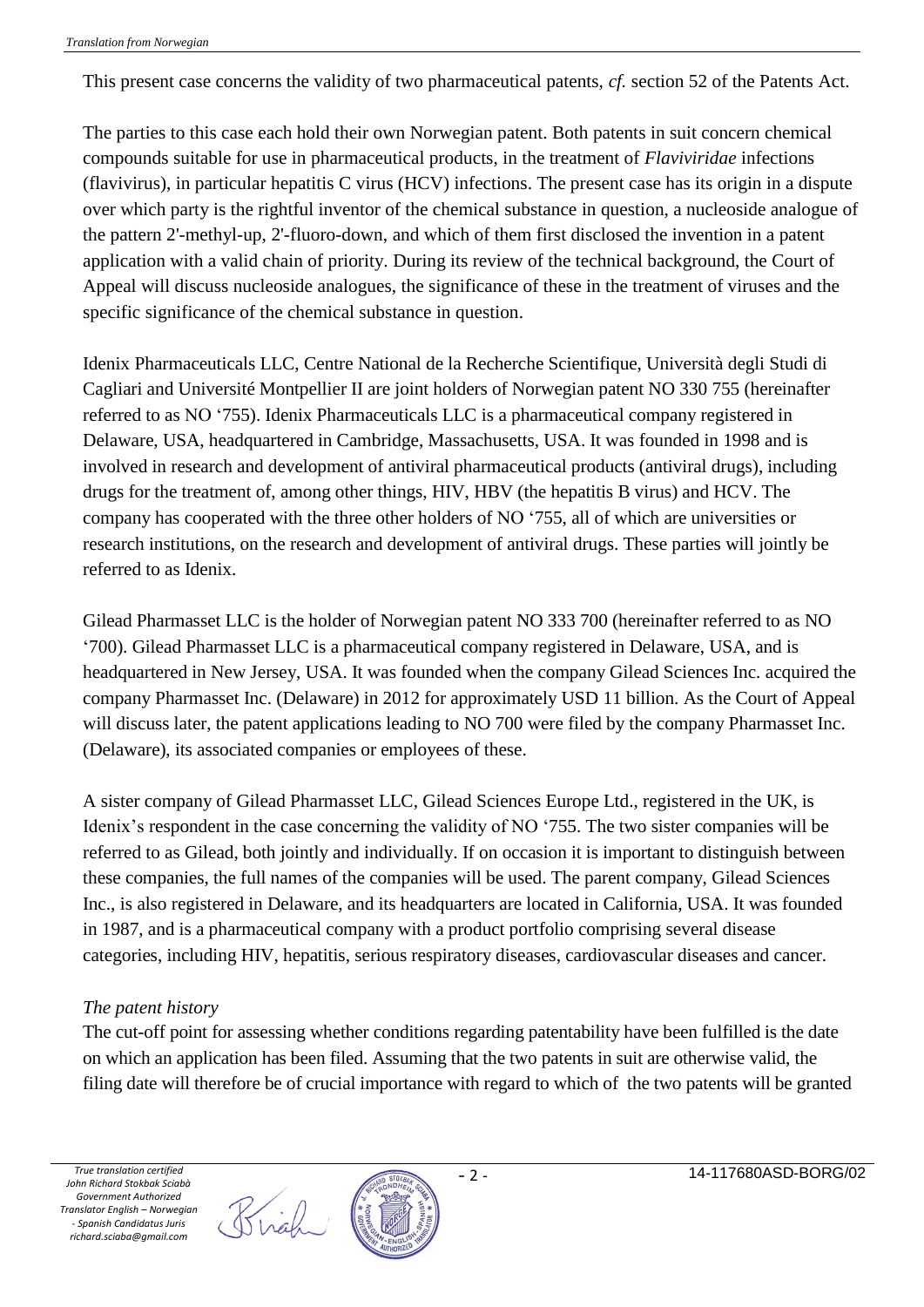priority, *cf.* section 2, second sub-section, second sentence of the Patents Act. If the patent that was first in time is declared invalid, this patent may also be of significance in assessing the validity of the patent that was last in time. The Court of Appeal therefore finds it expedient to begin by providing a patent history, indicating which dates – priority dates – the parties claim for their respective patents.

Idenix filed Norwegian patent application NO 20050465 (NO '465) on 27 January 2005. Gilead filed Norwegian patent application NO 20056221 (NO '221) on 28 December 2005.

A Norwegian patent application may, under certain circumstances, be deemed to have been filed at an earlier point in time, and may thus be given priority from this earlier date. First, it follows from the rules concerning so-called convention priority, *cf.* section 6 of the Patents Act, which implements article 4A(1) of the Paris Convention for the Protection of Industrial Property (Paris Convention), that a Norwegian patent application concerning the same invention as that in an application filed during the last 12 months in a foreign state party to the Convention shall be deemed to have been filed at the earlier date.

Further, it follows from the rules concerning international patent applications, *cf.* Chapter 3 of the Patents Act, which implements the Patent Cooperation Treaty (PCT), that an international application can be continued in member states designated by the applicant. It follows from section 31 of the Patents Act that an international application – a PCT application – can be continued in Norway no later than 31 months after filing of the PCT application. Such a continuation means, among other things, that the Norwegian application is given priority based on the date on which the international application was filed.

Idenix first applied for a patent in the United States. Several applications were filed, but only one application – US '350 – is relevant to this case. This application was filed on 28 June 2002. On 27 June 2003, Idenix filed an international application (PCT '246), and the Norwegian application (NO '465) is a continuation of PCT '246. Based on the rules mentioned above, before the District Court Idenix claimed priority from the US '350 applications (convention priority), which was filed during the last 12 months before the PCT application, which has been continued to apply in Norway. Before the Court of Appeal, however, Idenix has waived its claim for priority from US '350, so that priority only is claimed from the filing date for the PCT application, that is 27 June 2003. It is not contested that Idenix can claim priority with effect from the PCT application, provided that the Court of Appeal finds that the other patent conditions have been met.

Idenix's international patent application PCT '246 became publicly available on 8 January 2004 through the publication of document WO '999.

Gilead, too, first applied for a patent in the United States. The application, filed by the inventor Jeremy Clark on 30 May 2003, is designated as US '368. Mr Clark was at the time an employee of the company Pharmasset Inc. (Georgia), and had in advance assigned his rights to the invention to his employer. The rights to

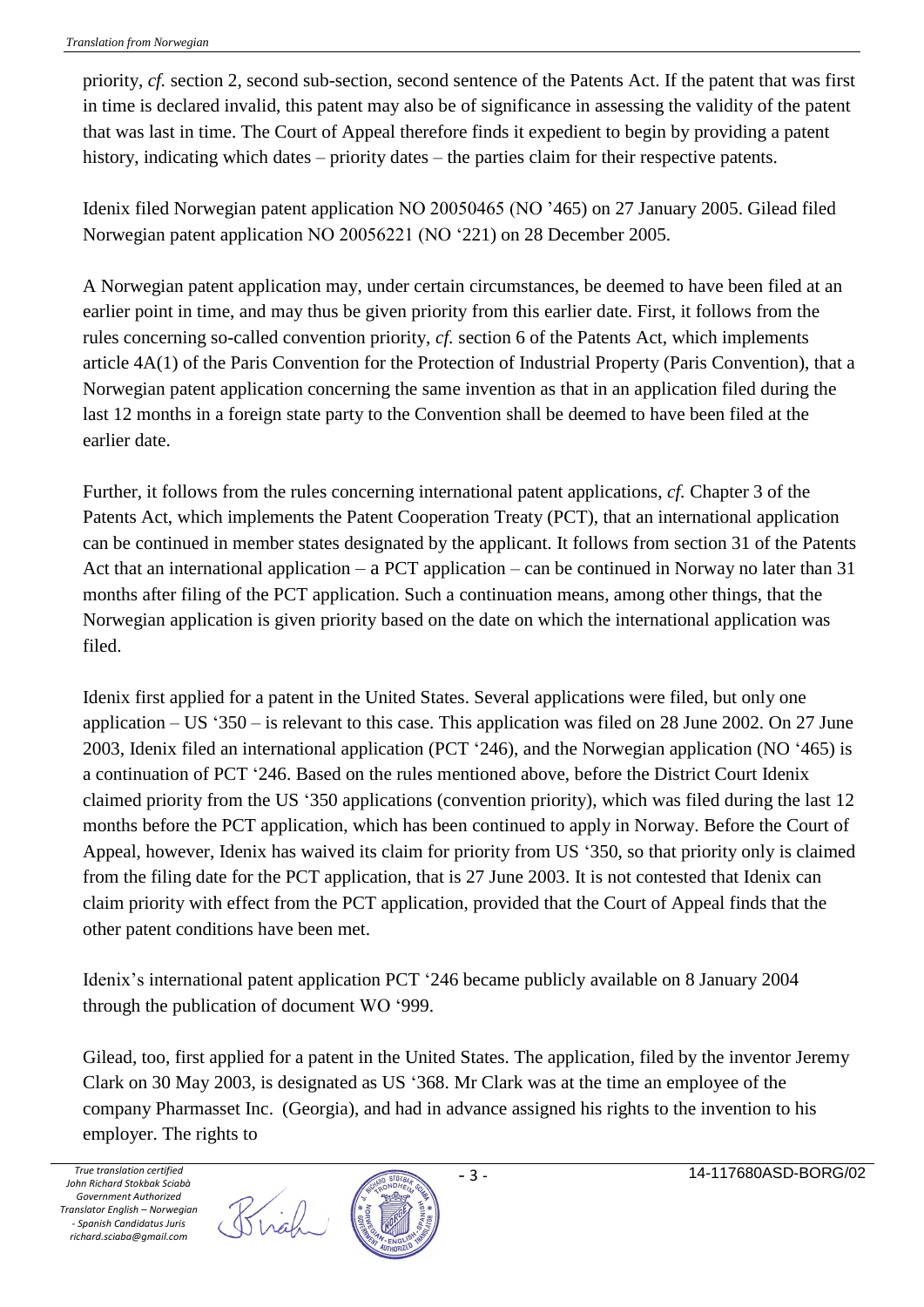US 368 thus belonged to Pharmasset Inc. (Georgia). Gilead's PCT application was filed on 21 April 2004 (PCT '472) by the company Pharmasset Ltd. (Barbados). The Norwegian application (NO '221) is an extension of PCT '472, and was filed by Pharmasset Inc. (Delaware), which was successor in title of Pharmasset Ltd. (Barbados). Gilead claims priority with a basis in US '368 (convention priority), which was filed during the last 12 months before the PCT application and has been continued to include Norway. If Gilead can claim priority from US '368, it is uncontested that Gilead has best priority. As the Court of Appeal will discuss later, however, Idenix claims that Gilead cannot claim priority from US '368. It is submitted that legal title to the invention in US 368 had not been assigned to Pharmasset Ltd. (Barbados), which filed the PCT application, from Pharmasset Inc. (Georgia) before the PCT application was filed. If Gilead cannot claim priority from US '368, it is not contested that Idenix is first in time.

Idenix was granted Norwegian patent NO 755 on 4 July 2011, while Gilead was granted Norwegian patent NO 700 on 26 August 2013.

Schematically, the timeline for the patent application history may be presented as follows:



#### *Procedural history*

Gilead Sciences Europe Ltd. filed suit against Idenix Pharmaceuticals LLC, Centre National de la Recherche Scientifique, Università degli Studi di Cagliari and Université Montpellier II by way of a statement of claim to Oslo District Court dated 28 September 2012 (case no. 12-155575TVI-OTIR/01). Gilead presented a prayer for relief stating that Idenix's Norwegian patent NO '755 should be declared invalid. The defendant entered a prayer for relief that the court should find in their favour.

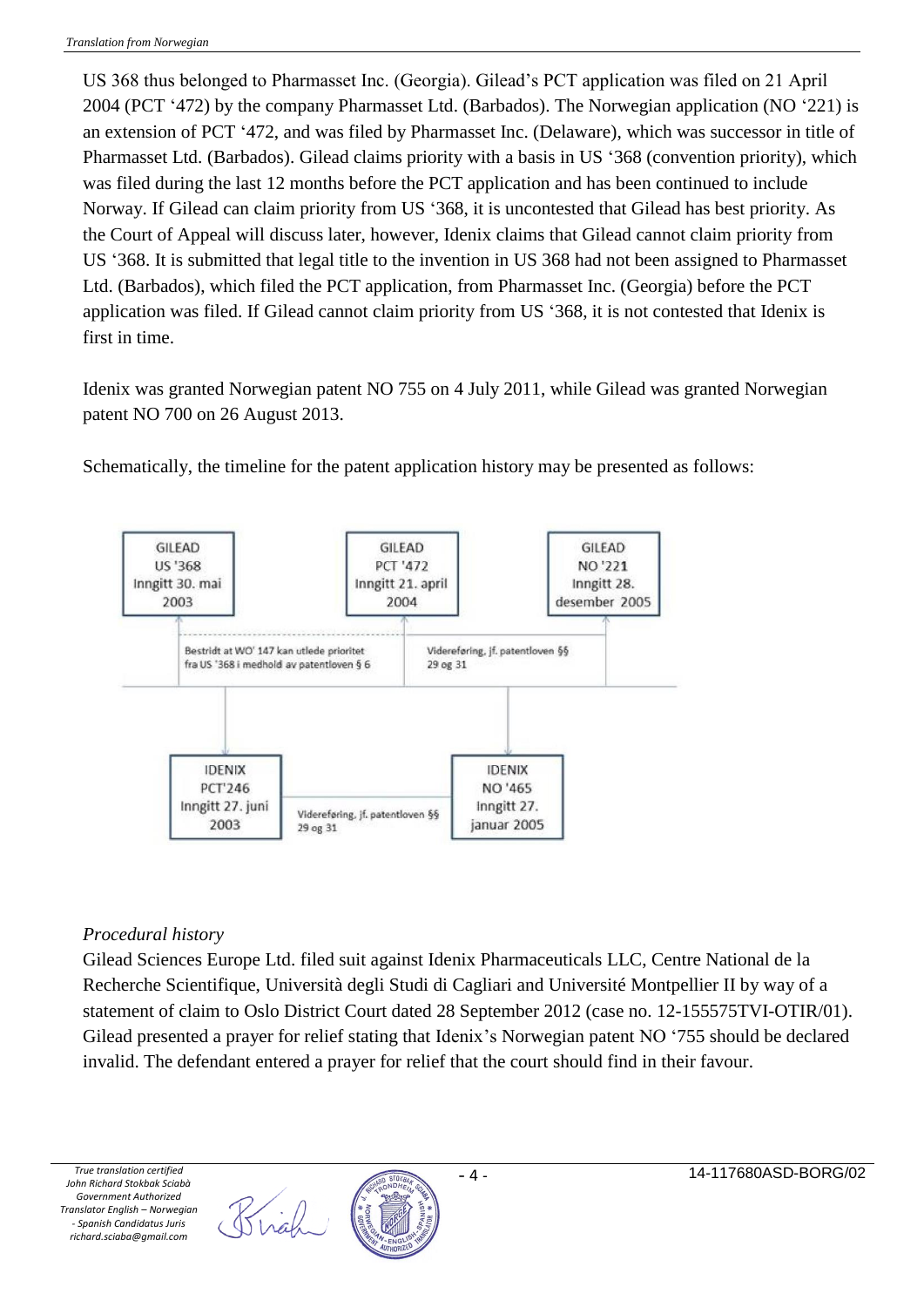Idenix Pharmaceuticals LLC filed suit against Gilead Pharmasset LLC on 6 September 2013, demanding that Gilead's Norwegian patent NO '700 be declared invalid (case no. 13- 170456TVIOTIR/01). The defendant entered a prayer for relief that the court should find in its favour. Both parties requested that the cases be consolidated for joint hearing in spite of the fact that there was limited time before the scheduled main hearing. Oslo District Court decided to consolidate the cases for a joint hearing.

On 21 March 2014, Oslo District Court, convened with two expert lay judges, delivered its judgment with the following conclusion of judgment:

### In case no. 12-155575TVI-OTIR/01:

- 1. Norwegian patent NO 330 755 is declared invalid.
- 2. Idenix Pharmaceuticals Inc., Centre National de la Recherche Scientifique, Universita Degli Studi Di Cagliari and Université Montpellier II are ordered to pay, jointly and severally, the legal costs of Gilead Sciences Europe Ltd. in the amount of NOK 13,999,554 – thirteen million nine hundred and ninety-nine thousand five hundred and fifty-four Norwegian kroner – within two  $-2$  – weeks of service of the present judgment.
- 3. Idenix Pharmaceuticals Inc., Centre National de la Recherche Scientifique, Universita Degli Studi Di Cagliari and Université Montpellier II shall in addition pay, jointly and severally, the costs apportioned to Gilead Sciences Europe Ltd. in relation to the Court and the expert lay judges. The amount of these costs is to be specified in a separate ruling.

## In case no. 13-170456TVI-OTIR/01:

- 1. The Court finds in favour of Gilead Pharmasset LLC.
- 2. Idenix Pharmaceuticals Inc. is ordered to pay the legal costs of Gilead Pharmasset LLC in the amount of NOK 736,819 – seven hundred and thirty-six thousand eight hundred and nineteen Norwegian kroner – within two  $-2$  – weeks of service of the present judgment.
- 3. Idenix Pharmaceuticals Inc. shall in addition pay the costs apportioned to Gilead Pharmasset LLC in relation to the Court and the expert lay judges. The amount of these costs is to be specified in a separate ruling.

The reason why the District Court concluded that Idenix's Norwegian patent NO '755 had to be declared invalid was that the invention was not so clearly disclosed that it could be carried out by a person skilled in the art, *cf.* section 8, second sub-section, third sentence of the Patents Act, *cf.* section 52, first sub-section, no. 2. As regards Gilead's Norwegian patent NO '700, which the District Court ruled was valid, the District Court concluded that this patent – in comparison with Idenix's patent applications – fulfilled the requirement of novelty and inventive step laid down in section 2, first sub-section of the Patents Act.

For further details concerning the facts of the case, reference is made to the District Court's judgment and the Court of Appeal's remarks below.

Birgh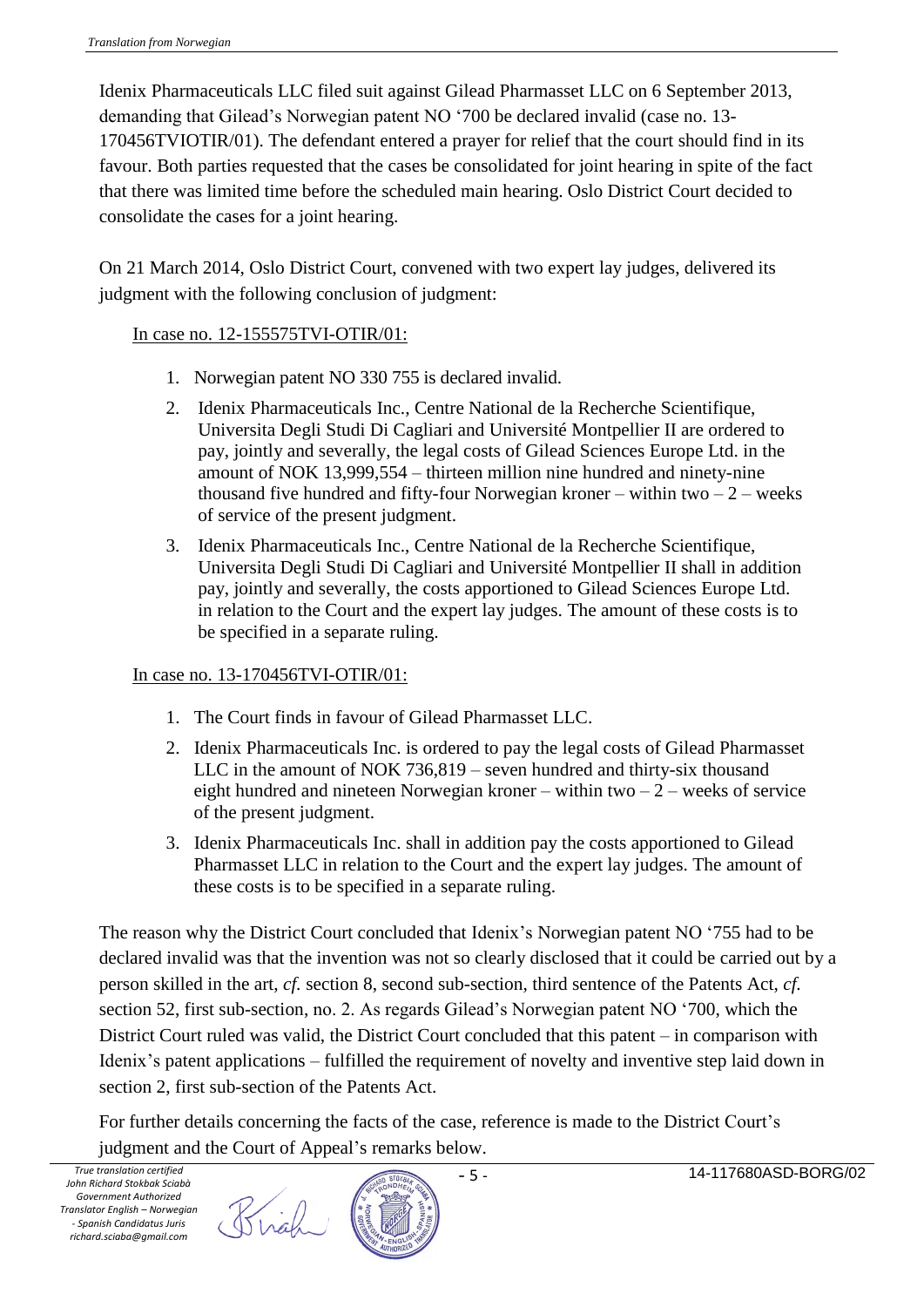Idenix Pharmaceuticals LLC, Centre National de la Recherche Scientifique, Università degli Studi di Cagliari and Université Montpellier II have appealed the District Court's judgment in case no. 12-155575TVI-OTIR/01 (regarding the validity of Idenix's patent NO 755) to Borgarting Court of Appeal. In addition, Idenix Pharmaceuticals LLC has appealed the District Court's judgment in case no. 13-170456TVI-OTIR/01 (regarding the validity of Gilead's patent NO 700). The appeal cases have been consolidated for joint hearing by the Court of Appeal.

Both parties requested that court be convened with expert lay judges. The appointed lay judges were Jan-Erling Bäckvall, professor of organic chemistry at the University of Stockholm, and Tomas Bergström, professor of clinical microbiology at the University of Gothenburg.

A number of pleadings have been issued in connection with this case. Pursuant to section 9-9, third sub-section of the Civil Procedure Act, both parties have also provided written submissions concerning the issues of priority in this case. A planning meeting has been held as well as several case preparation meetings.

In its pleadings dated 23 January 2016, Idenix presented a petition to disallow the submission of a number of documents as evidence in both cases (approximately 2500 pages). As a basis for this, reference was made to section 21-7, second sub-section, litra b and section 21-8 of the Civil Procedure Act. Gilead opposed this claim. In Borgarting Court of Appeal's ruling dated 27 January 2016, this petition was not allowed.

The appeal hearing was held from 2 to 19 February 2016 in Oslo Courthouse. The parties were represented by legal counsel and by of counsel. On the second day of proceedings, Senior Director Cyril Dousson gave testimony as a representative for the litigant party Idenix. On day three of proceedings, Executive Vice President John McHutchison gave testimony as a representative for the litigant party Gilead. Testimony was heard from 14 witnesses, 11 of whom were expert witnesses engaged by the parties. A number of witnesses were present during all or part of the appeal hearing, *cf.* section 24-6 of the Civil Procedure Act. As regards the presentation of evidence, reference is made to the court records.

#### *Technical background*

The Court of Appeal finds it expedient to describe the technical background before the parties' submissions are presented. This description is largely based on the account given in the District Court's judgment, to which the parties have no objections.

In the field of chemistry, a molecule that is bonded by two or more elements is called a compound. Organic chemistry deals with compounds containing carbon. One type of organic compound is the nucleoside. Nucleosides consist of a sugar ring that is bonded with a base. The sugar ring, called ribose or deoxyribose, is a carbohydrate with a ring structure, consisting of one oxygen atom and four carbon atoms. A fifth carbon atom is bonded to the ring. Ordinarily, the carbon atoms in the ring are numbered in a fixed pattern:

Brigh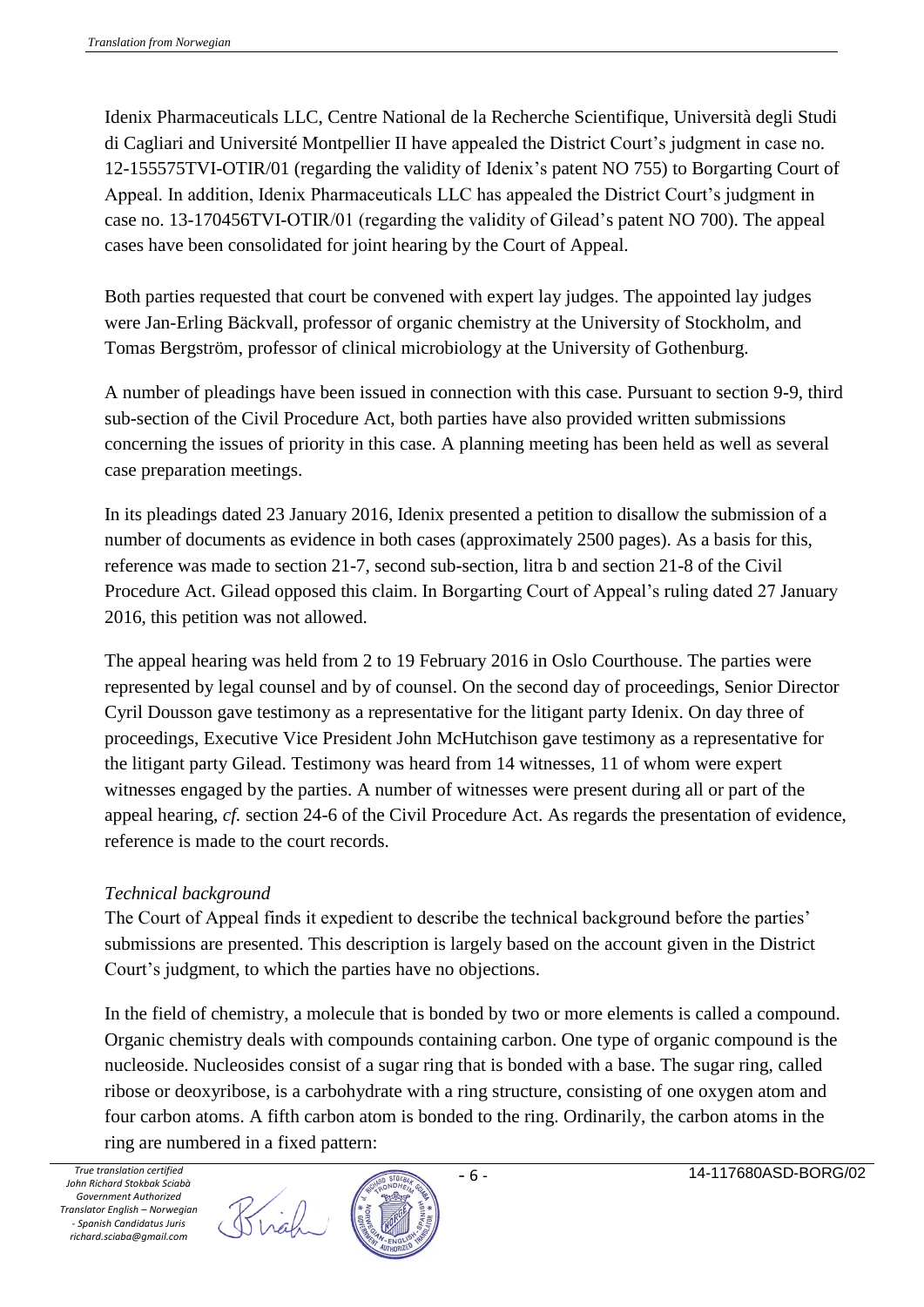

The structure above also shows the molecule's three-dimensional shape, since it indicates that the bonds between the atoms are pointing in the direction of the viewer. For this reason, some atoms and atom groups are designated as being "up" while some are "down". In the structure above, it is either hydroxyl (OH) or hydrogen (H) that is bonded with the carbon atom in the 2'-down position.

In the structure below, hydroxyl is bonded with the carbon atom in the 2'-down position, while methyl (CH3) is in the 2'-up position:



The character ' is termed "prime". The designation 2'-down is thus called "2 prime down".

Nucleosides form starting materials for the biological formation of nucleotides. In addition to sugar ring and base, nucleotides contain one or more phosphate groups in the 5' position:



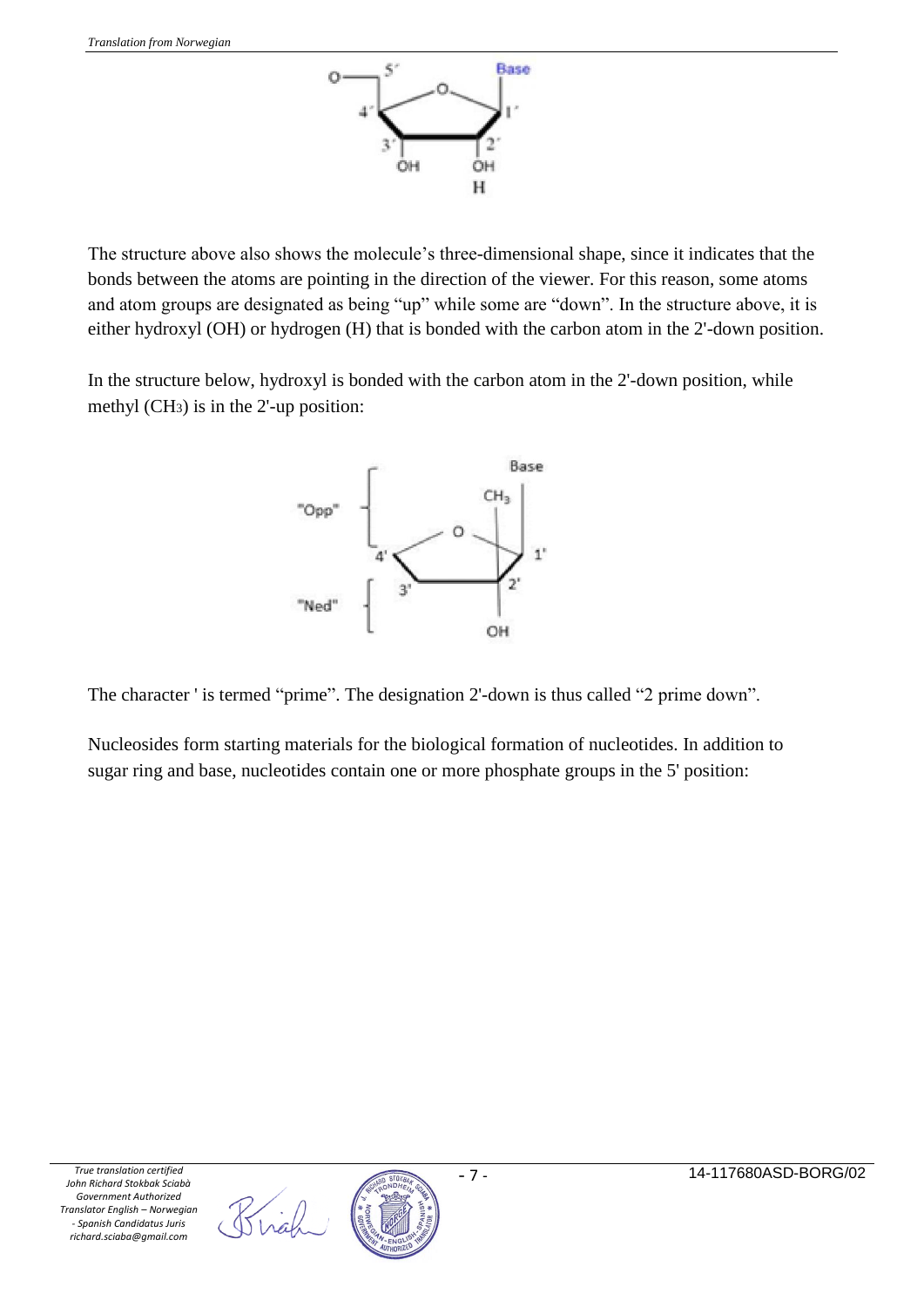

Nucleotides are molecules that constitute "building blocks" of nucleic acids (DNA and RNA), which are essential for the genetic material of living organisms. While DNA normally consists of two intertwined strands, RNA normally consists of a single strand. In addition, the nucleotides participate in biological processes in the cells. There are several differences between the two: Among other things, RNA has hydroxyl in the 2'-down position (the sugar ring is then called ribose), while DNA has hydrogen in the same position (the sugar ring is then called deoxyribose).

Nucleoside analogues are synthetically produced nucleosides, virtually identical to naturally occurring nucleosides but which are modified in certain positions on the sugar ring (substances are replaced with others) and/or in the form of a modified base. Since the 1960s, nucleoside analogues have been developed and used as pharmaceuticals, partly in chemotherapy in the treatment of cancer, partly in the treatment of viral infections. The Court of Appeal will later discuss the biological effect of nucleoside analogues.

A virus is a microorganism that causes disease. A virus replicates by infecting cells in other organisms, and this is what can result in disease. Each virus has a genome containing genetic information (genes). The virus' genome can either be DNA or RNA, and consists, as mentioned above, of nucleotides.

Hepatitis is a disease caused by certain hepatitis viruses, including the hepatitis C virus (HCV), which primarily affects the liver. HCV was first described in 1989. HCV is a singlestranded RNA virus, belonging to the Hepacivirus group, which again belongs to the *Flaviviridae* family. The *Flaviviridae* family also includes, *inter alia,* yellow fever virus, West Nile virus, dengue fever virus and the virus causing tick-borne encephalitis (acute inflammation of the brain). HCV is transmitted via blood or other bodily fluids.



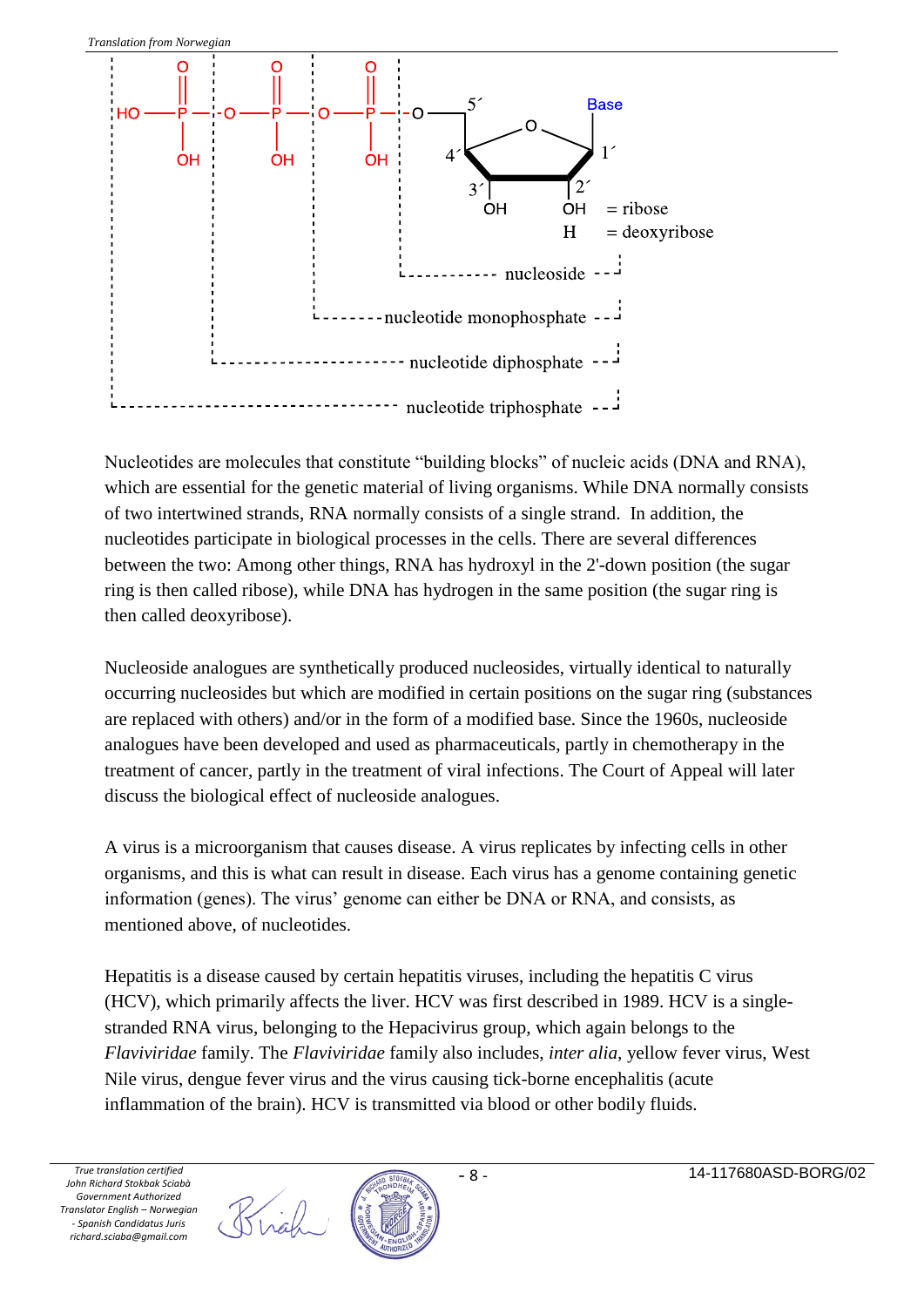Most patients (around 85%) infected by the hepatitis C virus do not show any symptoms, or only non-specific symptoms, during the acute phase. The virus will in many cases not display any symptoms for the first few years, not even for those who develop chronic infection after the acute phase. Chronic infection may lead to cirrhosis of the liver, and evolve into liver failure, liver cancer or other fatal diseases. It is assumed that at least 130–180 million people are suffering from hepatitis C virus infection worldwide, that 3–4 million people are infected each year and that around 350,000 people die each year as a result of hepatitis C virus infection.

At present, there exists no vaccine against hepatitis C virus infection. The standard treatment of hepatitis C virus infection involves administration of the active ingredients alpha interferon or pegylated alpha interferon and ribavirin. This treatment typically lasts for 48 weeks. Use of interferon involves frequent side effects, however, including bone marrow suppression, fatigue, flu-like symptoms, as well as neurological diseases and mental disorders. In general, only between 40 and 50% of patients with (genotype 1) hepatitis C virus infection achieve a sustained virological response indicating that the treatment is effective. Those who are not cured, and who develop liver failure or liver cancer, will often need a liver transplant. The large number of patients afflicted with the disease has resulted in the hepatitis C virus infection being one of the most widespread causes of liver transplants.

In the development of new treatment methods, extensive research has related to the hepatitis C virus replication process, which briefly summarised involves the following stages:

- a) The hepatitis C virus enters a host cell;
- b) the shell of the virus disintegrates and the RNA strand (the genetic material) of the virus is exposed;
- c) by using the information from the RNA strand, the host cell produces polymerase (a protein called NS5B), which is used for making new copies of the genetic material of the virus, and other proteins included in, *inter alia*, the virus particle;
- d) the polymerase recognises and binds to so-called nucleotides in the host cell, and incorporates the nucleotides into new RNA strands; and
- e) the virus builds a shell around the new RNA strand, and thereby makes a new virus particle that can leave the host cell and infect other cells.

Several strategies have been pursued with a view to preventing replication of the hepatitis C virus. The inventions with which the present proceedings are concerned are nucleosides and nucleotides intended to influence what is referred to as stage (d) of the replication process above, and which thereby inhibit replication of the virus.

For a nucleoside/nucleotide compound to prevent replication of the hepatitis C virus, the following conditions must be met:

- a) The compound must be recognised by the HCV polymerase;
- b) it must be incorporated into new RNA strands instead of the naturally occurring nucleotides in the cells; and

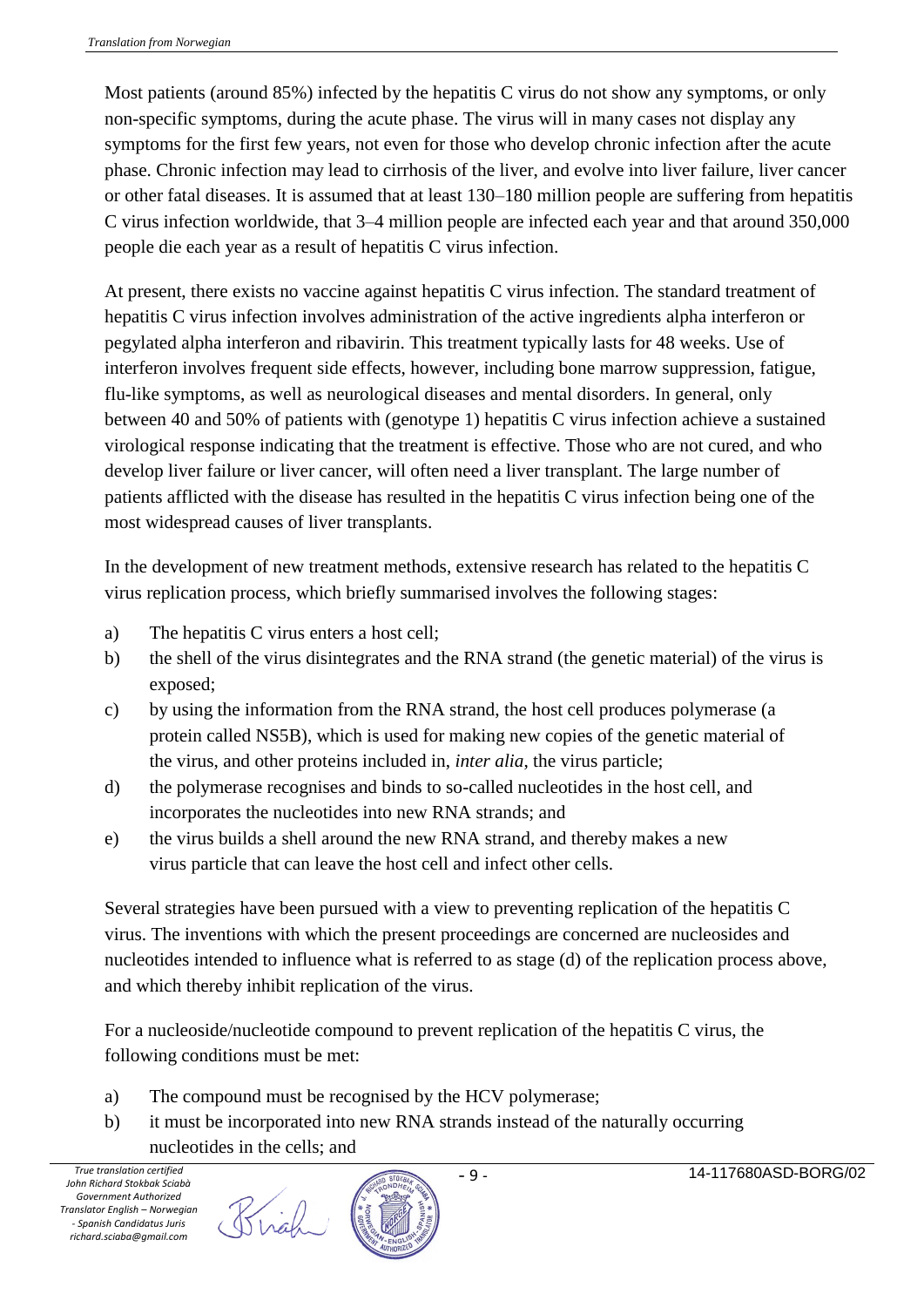c) the compound must have properties that enable it, after being incorporated into new RNA strands, to prevent replication from occurring.

Ribavirin, which until recently formed part of the standard treatment of hepatitis C virus infection, was synthesised – i.e. produced in a laboratory – in 1970. It was first marketed in 1980, and has been used in the treatment of hepatitis C virus infection since 1998. Ribavirin is a nucleoside analogue that influences the replication process as described above. Ribavirin does not work specifically on hepatitis C virus, but is active against a number of DNA and RNA viruses.

Sofosbuvir is an active substance representing a significant development in the treatment of the hepatitis C virus. This active substance is marketed by Gilead under the brand name Sovaldi. Sovaldi was granted a marketing authorisation in the United States in 2013, and in Europe and Norway in 2014. Treatment with Sofosbuvir takes approximately 12 weeks, has few side effects and leaves most patients virus free.

Sofosbuvir is a triphosphate nucleotide analogue. If one only looks at the sugar ring and the base, i.e. the nucleoside, this may be illustrated as follows:



The sugar ring's 2' position has methyl (CH3)-up and fluorine (F)-down. The base is uracil, which is a pyrimidine base, and one of the natural bases.

Of central importance in this case is the sugar ring's 2' position. As evident below, both Idenix's patent NO 755 and Gilead's patent NO 700 consist of nucleoside analogues with methyl-up og fluoro-down in the 2' position, and with a natural base.

## *The two patents in suit*

## - Idenix's patent NO '755

The patent concerns chemical compounds that have shown to be suitable as pharmaceutical products, especially in the treatment of *Flaviviridae* infections, such as hepatitis C virus infection. In connection with this case, Idenix has limited the patent claims compared with the granted claims. Following this limitation, *cf.* Exhibit 1 a attached to Idenix's closing statement for the District Court, two sets of claims exist, one principal and one alternative set of claims.

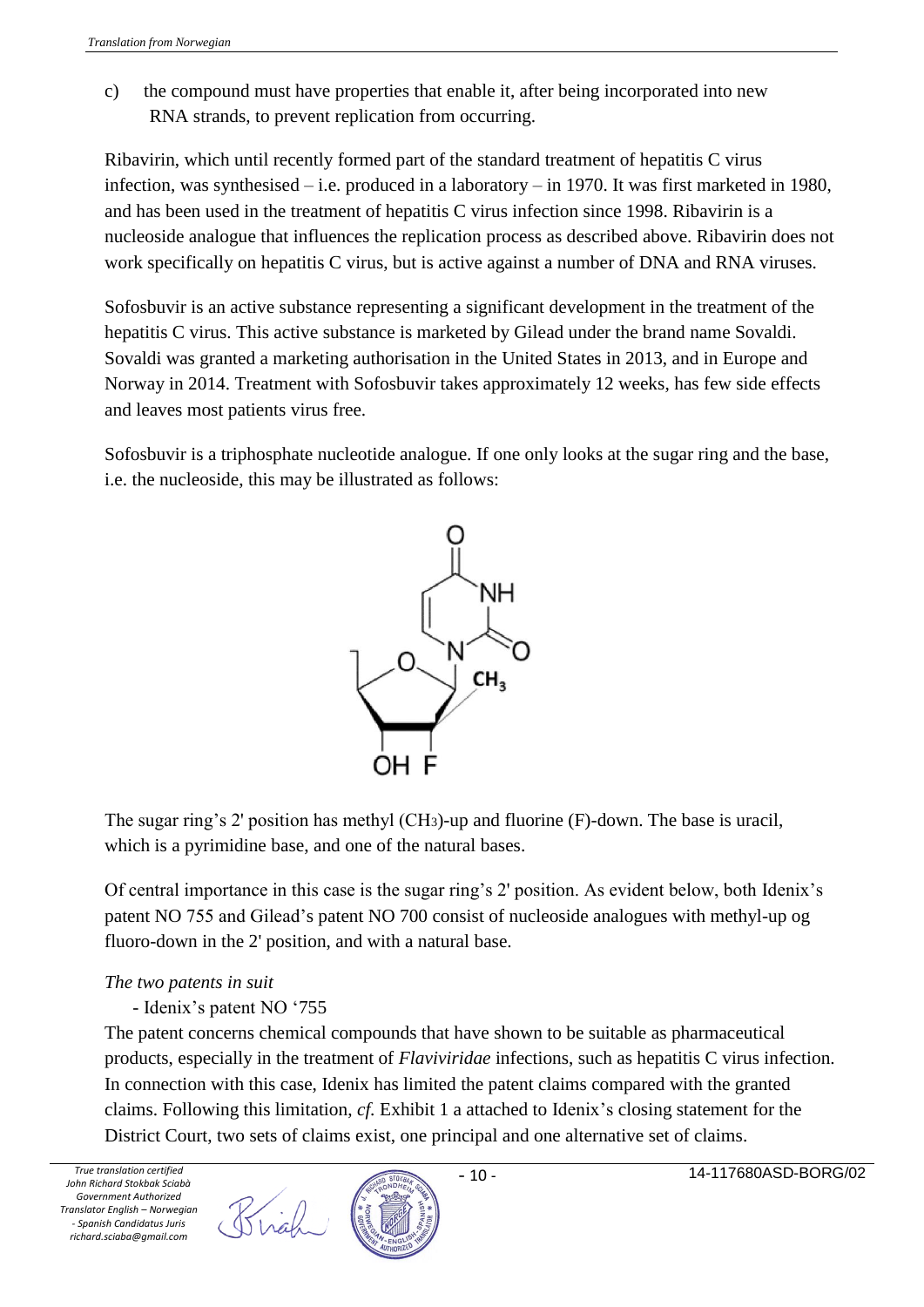The new claims are worded as follows:

#### 1.

Compound, c h a r a c t e r i s e d in having Formula (IX)



Or a pharmaceutically acceptable salt thereof, where:

R1 and R2, independently, are H; phosphate; straight-chain, branched, or cyclical  $_{C1-10}$ alkyl; CO-aryl; CO- $_{C1-10}$  alkoxy (C<sub>1-10</sub>) alkyl; CO-aryloxy <sub>(C1-10</sub>alkyl); CO-substituted aryl; sulfonate ester; benzyl, wherein the phenyl group is optionally substituted with one or more substituents chosen from fluorine, chlorine, bromine, iodine, hydroxyl, amino, C1-  $_{10}$ alkylamino, arylamino,  $_{C1-10}$ alkoxy, aryloxy, nitro, syano, sulfonic acid, sulfate, phosphonic acid, phosphate, or phosphonate;  $_{C1-10}$  alkylsulfonyl; arylsulfonyl;  $_{C1-10}$  alkyl) sulfonyl; or an amino acid chosen from α,  $\beta$ ,  $\gamma$  or δ glycine, alanine, valine, leucine, isoleucine, methionine, phenylalanine, tryptophan, proline, serine, threonine, cysteine, tyrosine, asparagine, glutamine, aspartate, glutamate, lysine, arginine and histidine in D or L configurations;

#### X is O;

Base\* is a purine or pyrimidine base;

R<sub>12</sub> is  $C(Y^3)$ 3:

Y3 is H; and

R13 is fluorine;

wherein aryl in each case means phenyl, biphenyl or naphthyl.

2.

Compound according to claim 1, c h a r a c t e r i s e d in that  $R^1$  and  $R^2$  are H.

...

Alternative patent claims:

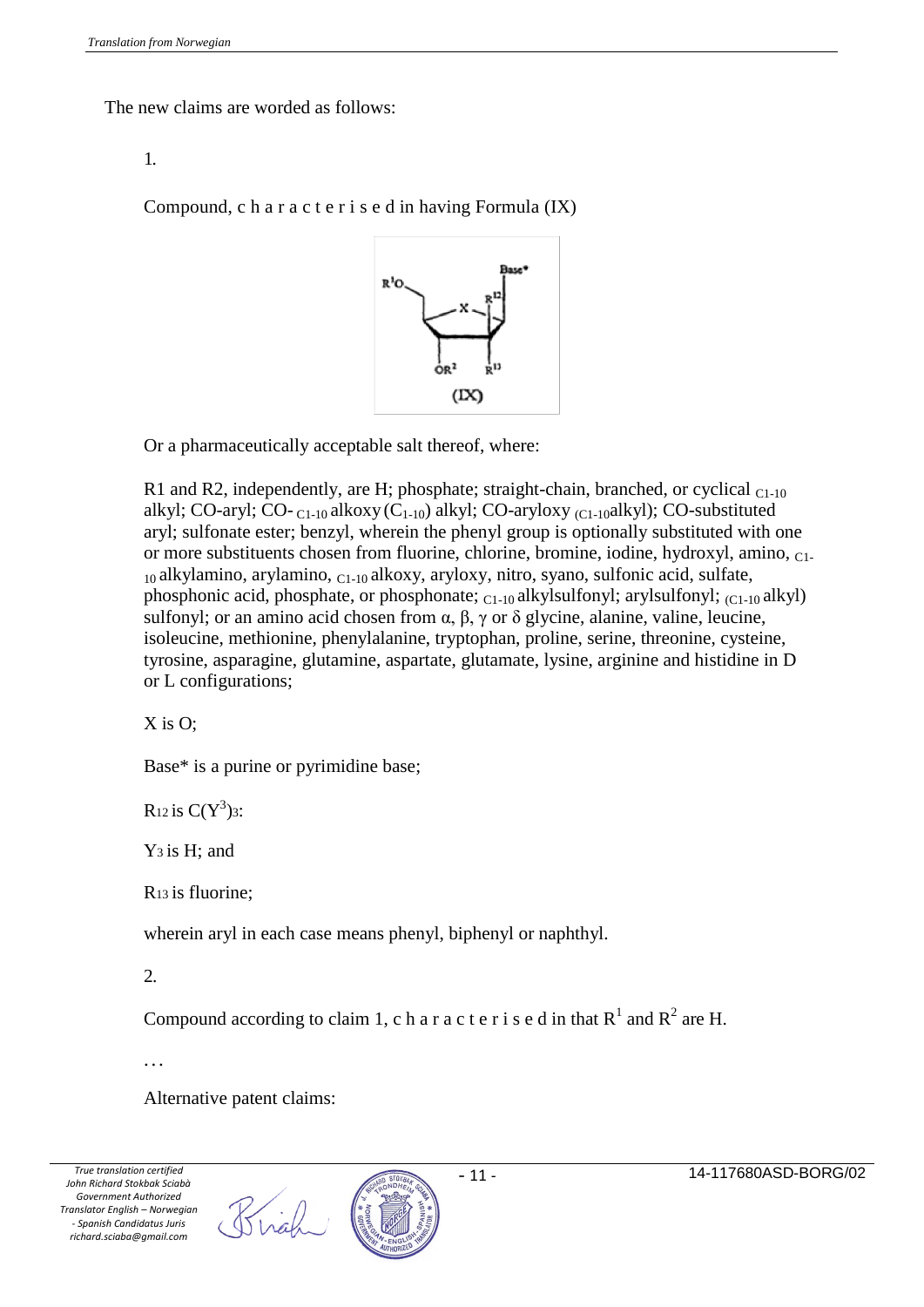## 1.

Compound, c h a r a c t e r i s e d in having Formula (IX)



or a pharmaceutically acceptable salt thereof, where:

R1 and R2, independently, are H; phosphate; straight-chain; branched or cyclical  $_{C1-10}$ alkyl; CO-aryl; CO-C1-10 alkoxy (C1-10)alkyl; CO-aryloxy (C1-10 alkyl); CO-substituted aryl; sulfonate ester; benzyl, wherein the phenyl group is optionally substituted with one or more substituents chosen from fluorine, chlorine, bromine, iodine, hydroxyl, amino, C1-  $10a$ lkylamino, arylamino,  $C<sub>1-10</sub>$  alkoxy, aryloxy, nitro, syano, sulfonic acid, sulphate, phosphonic acid, phosphate, or phosphonate;  $_C$  1-10 alkylsulfonyl; arylsulfonyl;  $_{(C1-10a]}$ kyl) sulfonyl; or an amino acid chosen from  $\alpha$ ,  $\beta$ ,  $\gamma$  or  $\delta$  glycine, alanine, valine, leucine, isoleucine, methionine, phenylalanine, tryptophan, proline, serine, threonine, cysteine, tyrosine, asparagine, glutamine, aspartate, glutamate, lysine, arginine and histidine in D or L configurations;

 $X$  is  $O$ :

Base\* is cytosine, uracil, guanine, adenine or thymine:

R<sub>12</sub> is  $C(Y^3)$ 3:

Y3 is H; and

R13 is fluorine;

Wherein aryl in each case means phenyl, biphenyl or naphthyl.

2.

Compound, according to claim 1, characterised in that  $R^1$  and  $R^2$  are H.

Claims 1 and 2 in the principal set of claims correspond to claims 2 and 3 in the granted claims. Claims 1 and 2 in the alternative set of claims contain one additional limitation, in that the bases are limited to natural bases.

- *Gilead's patent NO '700*

Gilead's patent also concerns certain nucleoside and nucleotide compounds that can be used in the treatment of *Flaviviridae* infections, especially hepatitis C virus infection. According to patent claim 1, the patent pertains to:

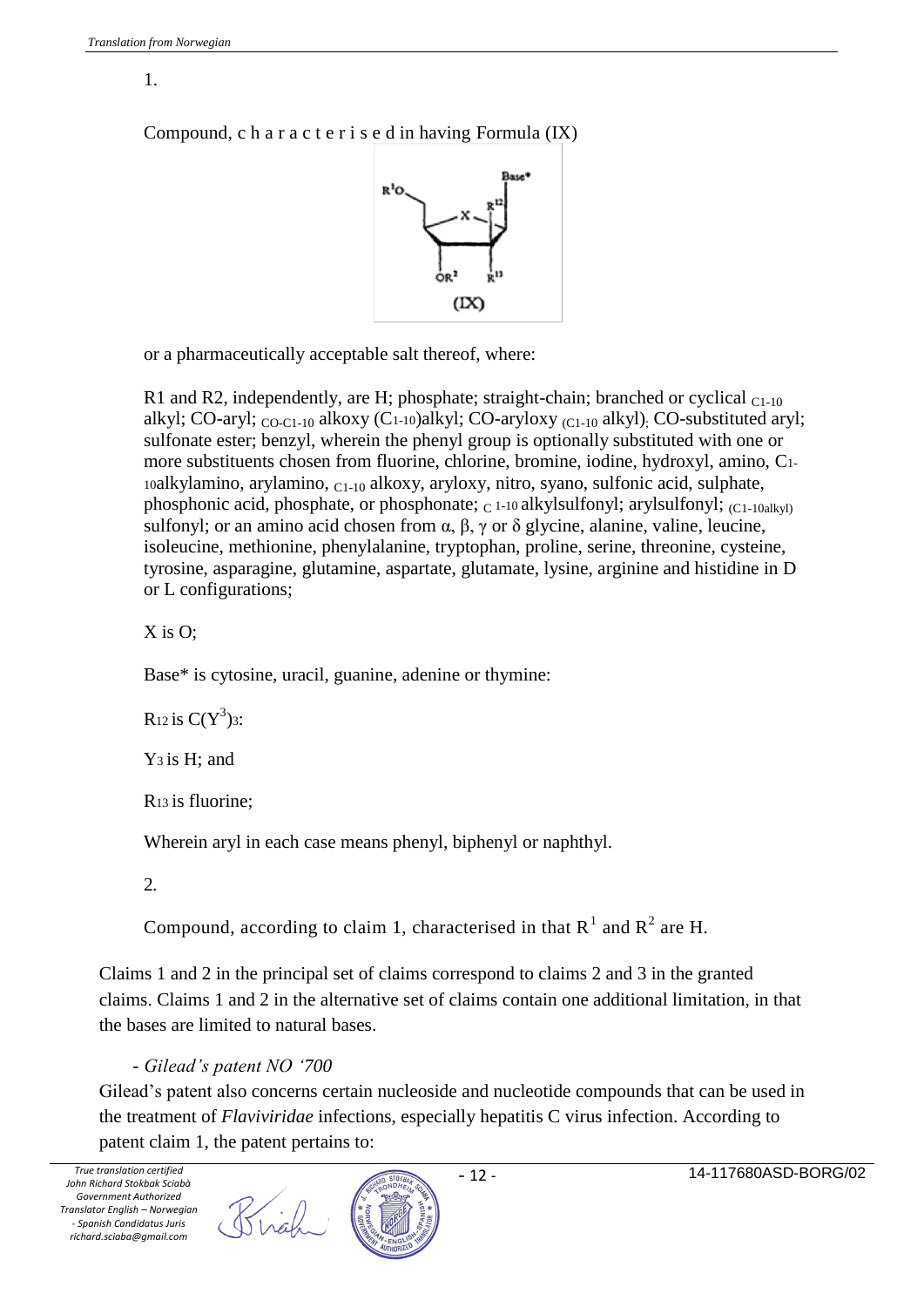1. (2'R)—2'deoxy-2'-fluoro-2'C-methyl nucleoside or its pharmaceutical acceptable salt with the formula.



in which Base is a pyrimidine base represented by the formula:

# X is O;

 $R_1_{\text{log}} R^7$  is independent H, a monophosphate, a diphosphate, or a triphosphate; and



R3 is H; and R4 is NH2 or OH.

Both Idenix's and Gilead's patents contain a number of dependent claims, i.e. claims relating to embodiments of the invention, *cf.* section 7, third sub-section, second sentence of the Patent Regulations. There is no reason to refer to the dependent claims here.

### *The parties' submissions*

In their appeal regarding Oslo District Court's case no. 12-155575TVI-OTIR/01 (the validity of Idenix's Norwegian patent NO '755), the appellant parties, **Idenix Pharmaceuticals LLC, Centre National de la Recherche Scientifique, Università degli Studi di Cagliari and Université Montpellier II**, have mainly submitted:

The District Court's assessment is incorrect. NO '755 is not invalid.

It is the validity of the patent claims – not the application – that is to be decided. The patent claims are - compared to the application - limited to one principal set of claims and one set of claims in the alternative. The amendments are not unlawful, as nothing has been added that was not disclosed in the application; see section 13 of the Patents Act. The only changes made are that some things have been removed. Through the limited sets of claims, the skilled person is not presented with anything that could not be deduced unambiguously and directly from the application. Claims that following the limitation no longer form part of the patent are not relevant for the assessment of validity.

The invention in NO '755 is sufficiently described; see the Patents Act, section 8. It is not an independent requirement that the invention is identifiable. The patent claims in NO '755 are in any case not uncommonly broad. Special concerns apply with regard to pharmaceutical patents. Within this



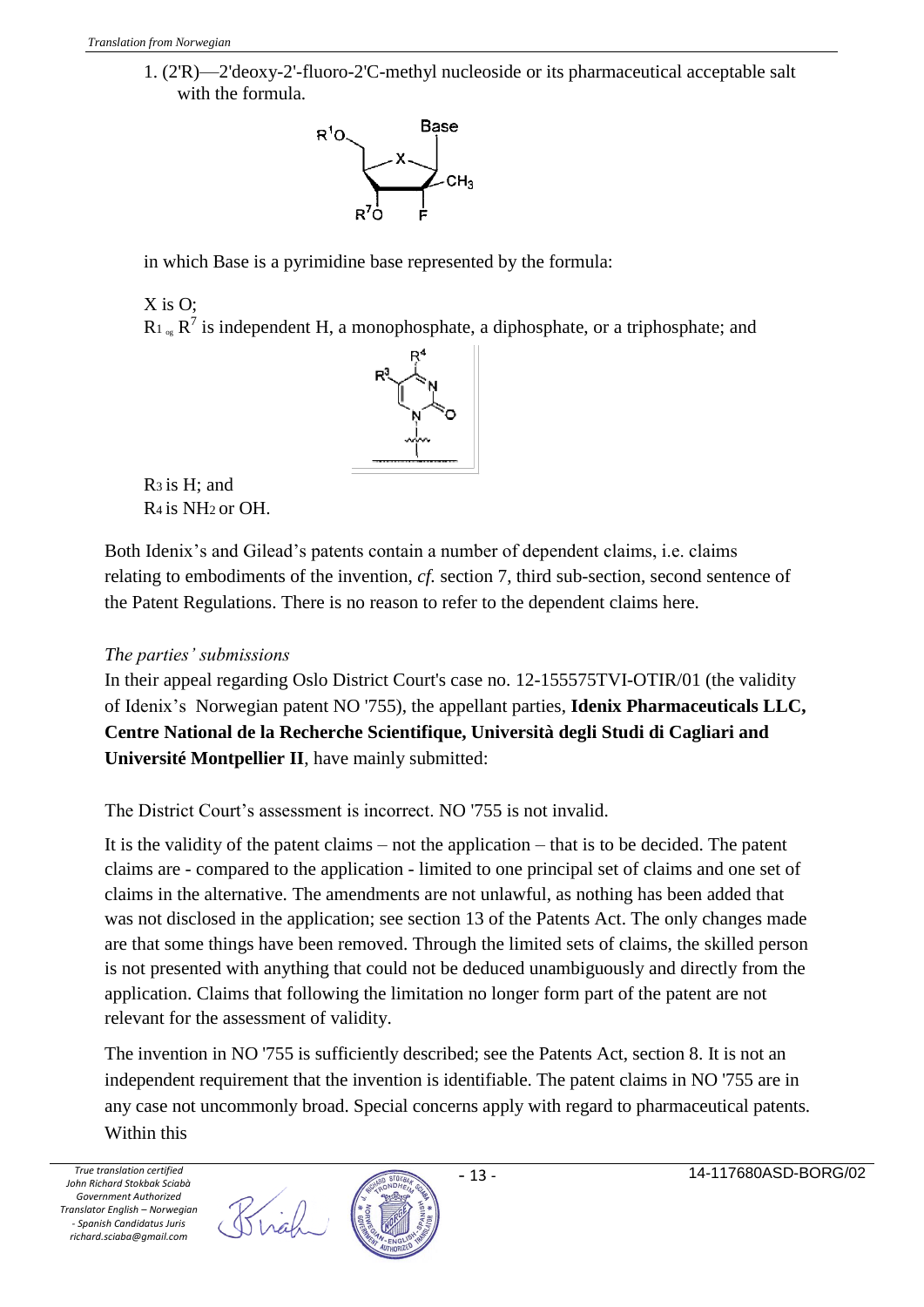segment it is common to have "lead compounds" and "backup compounds", because it is necessary to patent early and broadly. At the patent application filing date it is not possible to know which compounds will make it through to clinical trials.

Furthermore, the description is sufficient for the invention to be carried out by a person skilled in the art without undue burden; see the Patents Act, section 8 second subsection third sentence. The Norwegian Industrial Property Office has accepted the claims and Gilead has the burden of evidence to prove that the skilled person would have been subjected to undue burden. The only step in the process to make the compound that is not described in the patent is the fluorination. There is no requirement that all steps of the process must be described. Steps that in light of the skilled person's common general knowledge are obvious, may be omitted. The fact that the step requires a certain amount of experimentation does not mean that the skilled person is subjected to undue burden.

The skilled person would on 27 June 2003 (the filing date of Idenix's international application PCT '246) have been able to make - synthesise - the compounds for which protection is claimed. The fact that the synthesis is not fully described in the patent is without significance, as the last step - the fluorination - follows from common general knowledge. The skilled person would be acquainted with appropriate methods for getting fluorine in the 2' down position. When the description shows a compound with methyl and hydroxyl in the 2' position, this leads the skilled person to fluorination by nucleophilic substitution and the use of DAST/Deoxo-fluor. In chemistry handbooks, DAST was described as the most common fluorination reagent and it was stated to work also on tertiary alcohols, like here. It was further evident from scientific articles that DAST had been tried on similar compounds. The skilled person would quickly find the scientific articles by looking up the compound concerned in Chemical Abstracts.

The skilled person would at the same time be aware of the risk that DAST might lead to an inversion of the stereochemistry - that is, that the fluorine atom might enter the 2' up position instead of the 2' down position - and elimination reactions - that is, that a small molecule is cleaved off. The skilled person would however be aware that the conditions for the reagent would have to be adapted correspondingly, and that the reaction products would have to be analysed and separated. The skilled person would know that one should probably start with methyl-down-hydroxy-up to obtain the right stereochemistry if the reaction takes place with inversion. The skilled person would also be acquainted with the choice of reaction conditions like solvent, temperature etc. The conditions were simple and would require only routine experimentation. Despite the conditions, the handbooks thus showed that DAST was preferable compared to alternative reagents.

As secondary evidence, reference is made to the fact that all those who actually tried to make the compound, tried DAST/Deoxo-fluor. The assertion that Dr. Griffon, who was an employee of Idenix, did not manage to make the compound is of no significance. In any case, subsequent experiments show that Dr. Griffon probably managed to obtain the desired product, but that lacking analysis caused him not to discover it.

Birgh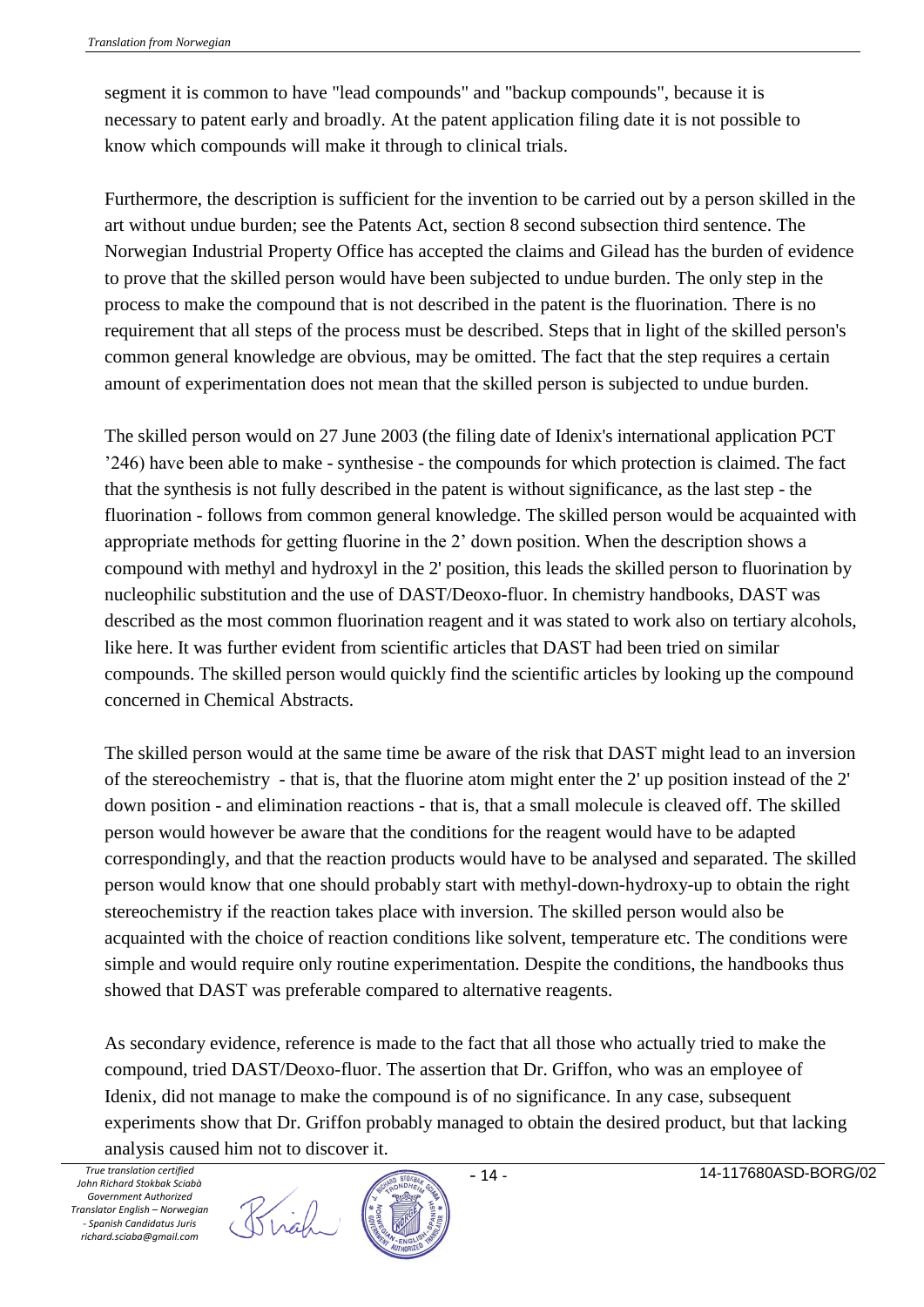By way of summary, the skilled person would have chosen nucleophilic substitution with DAST as one of his first choices as a fluorinating reagent. The skilled person would also have been able to produce the desired compound without anything more than routine experimentation. The legal requirements for the description are thus satisfied.

Furthermore, at the time of filing it was plausible that the invention had a technical effect; see the Patents Act, section 1 first subsection. There is no reason to review the Norwegian Industrial Property Office's assessment on that point. The question of whether the invention is plausible rests on the patent application and the skilled person's common general knowledge. The requirement for plausibility is modest. It is sufficient that the technical effect is "reasonably credible" or is based on "an educated guess". The question of plausibility arises in particular where there is substantial doubt whether the invention has the claimed effect. That is not an issue in the present case.

It is true that the patent does not contain biological test data. That is of no significance, since the skilled person nonetheless - on the basis of common general knowledge - would find it plausible that the compounds concerned would have an effect against HCV. Firstly, Idenix's PCT application substantiates that the claimed 2'-methyl-up-2'-fluoro-down nucleoside analogues are useful as pharmaceuticals against flaviviruses. The mechanism that causes the effect is stated. Additionally, reference is made to the structurally similar compounds in Idenix's earlier patent applications published as WO '121 and '281. WO '121 and '281 contain data that show antiviral effect against the flaviviruses BVDV and yellow fever. Reference is also made to conference data and an earlier patent (the Emory patent) with nucleoside analogues with fluorine in the 2' down position that had an antiviral effect.

In any case, it was part of common general knowledge that structurally similar compounds with 2' methyl-up-2'-hydroxyl-down displayed antiviral effect against flaviviruses. In 2002-2003, a number of scientific articles were published that announced this. At the same time, it was part of common general knowledge that fluorine would be a good replacement for hydroxyl and that such a compound potentially would display an antiviral effect against flaviviruses. The skilled person would presume that fluorine could replace hydroxyl because of the similarities between them. Such a replacement would in 2003 be considered "conservative". It therefore seemed plausible to the skilled person that the claimed compounds would have an antiviral effect.

The fact that at the filing date it was not possible to foresee an antiviral effect, as submitted by Gilead, cannot carry any weight. It is not possible to have an overview of the compounds' effect and poisonousness (toxicity) before one has been through clinical trials. As a consequence, very little is known about effect/toxicity when the application is filed. What is decisive is whether it is reasonably credible that the compound will have a technical effect. In other words, it is sufficient that "the educated guess" is that the compound may display an effect, not that it will have an effect.

The invention in NO '755 fulfils the requirement of inventive step; see the Patents Act, section 2. Effect against flaviviruses was claimed in the application. The compound with 2'-methyl-up-2' fluoro-down turned

Brigh

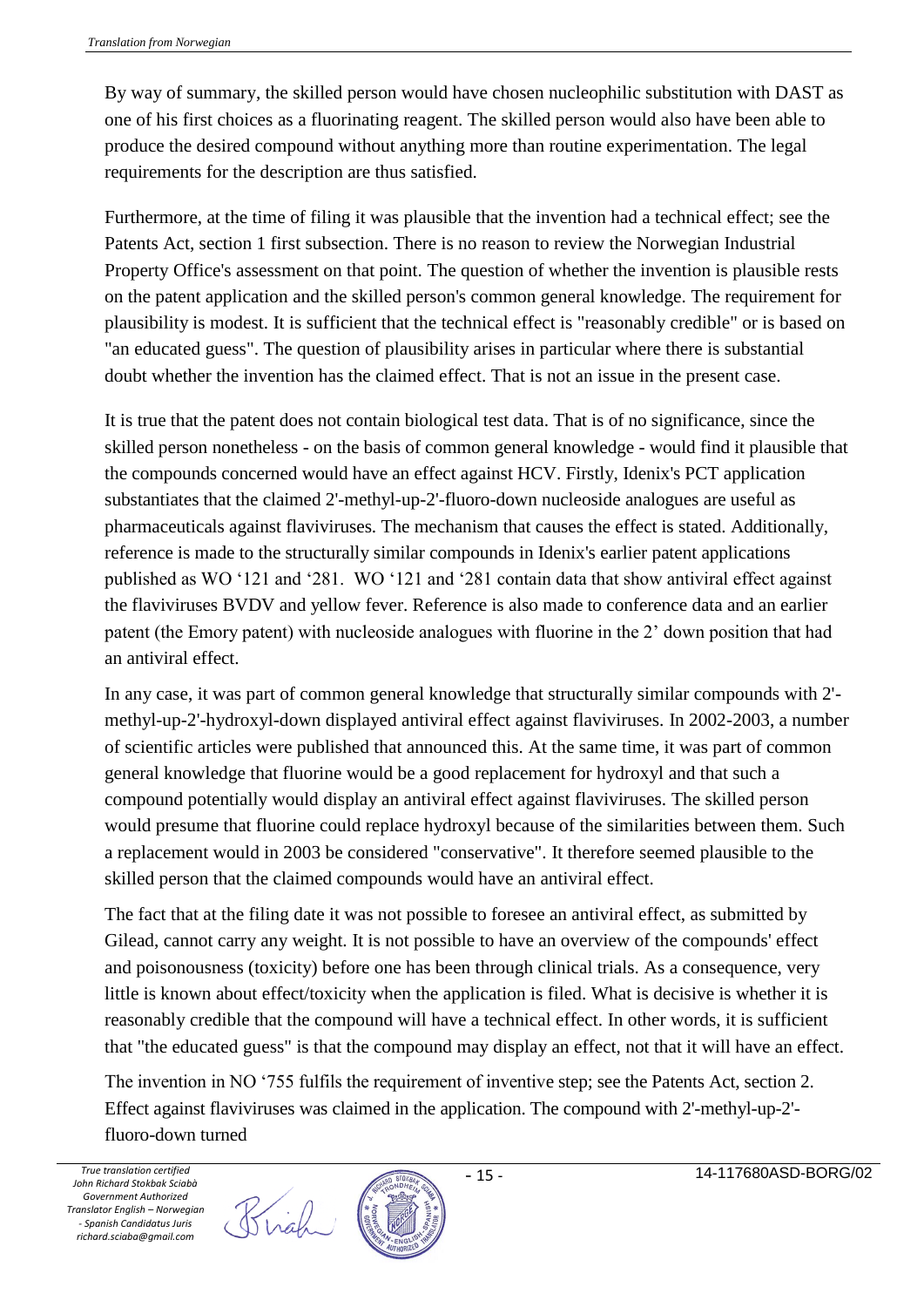out to have improved activity against HCV compared to the previously known compounds with 2'-methyl-up-2'-hydroxy-down.

Gilead has not invoked any new citations and the Court of Appeal shall thus be cautious as to reviewing the Norwegian Industrial Property Office's assessment of inventive step.

Idenix has best priority, which is derived from the international application PCT '246 filed on 27 June 2003. Gilead cannot claim priority from the US application US '368, which was filed on 30 May 2003. Priority on the basis of US '368 presupposes that the subsequent international application PCT '472 was filed by the same legal entity as the US '368 or its successor in title; see section 6 of the Patents Act, see Article 4 A (1) of the Paris Convention. That requirement is not fulfilled here. The right to the US '368 belonged to Pharmasset Inc. (Georgia) and was not validly transferred to Pharmasset Ltd. (Barbados) prior to the latter filing the PCT application PCT '472 on 21 April 2004.

An assignment of patent rights under federal US law (35 US Code Sec. 261) requires a written agreement that is signed by the assignee. The signature requirement also applies to voluntary transfers by "designation". A draft agreement exists for the assignment of patent rights from Pharmasset Inc. (Georgia) to Pharmasset Ltd. (Barbados), but that agreement - the Research and Development Agreement - was not signed prior to the filing of the PCT '472 application. Even if the agreement was to be signed, the wording of the agreement is in any case not sufficient under US law for it to be considered an immediate assignment of patent rights. Pharmasset Ltd. (Barbados) has therefore at most had "equitable title" to the US '368 application transferred to it. As opposed to "legal title", which is the actual right of ownership, "equitable title" is only a right to have the right of ownership transferred, either by a written statement or by judgment. Pursuant to the Paris Convention's Article 4 A (1), on which section 6 of the Patents Act is based, "equitable title" is not sufficient to be considered a "successor in title", which is a condition for Gilead being able to claim convention priority from US '368.

In their appeal regarding Oslo District Court's case no. 13-170456TVI-OTIR/01 (the validity of Gilead's Norwegian patent NO '700), **Idenix Pharmaceuticals LLC** has mainly submitted:

Since Idenix's patent NO '755 has better priority than Gilead's patent NO '700, Idenix's international application PCT '246, published as WO '999, is prior art for the assessment of whether NO '700 fulfils the requirement of novelty and inventive step.

Gilead's patent lacks novelty. The compound with 2'-methyl-up-fluoro-down in Gilead's patent is directly and unambiguously derivable from Idenix's PCT application. The limitations in Gilead's patent to mono-, di- or triphosphate are also described in Idenix's PCT application and are in any case a natural part of nucleotides. The limitation in Gilead's patent to one or two of the natural



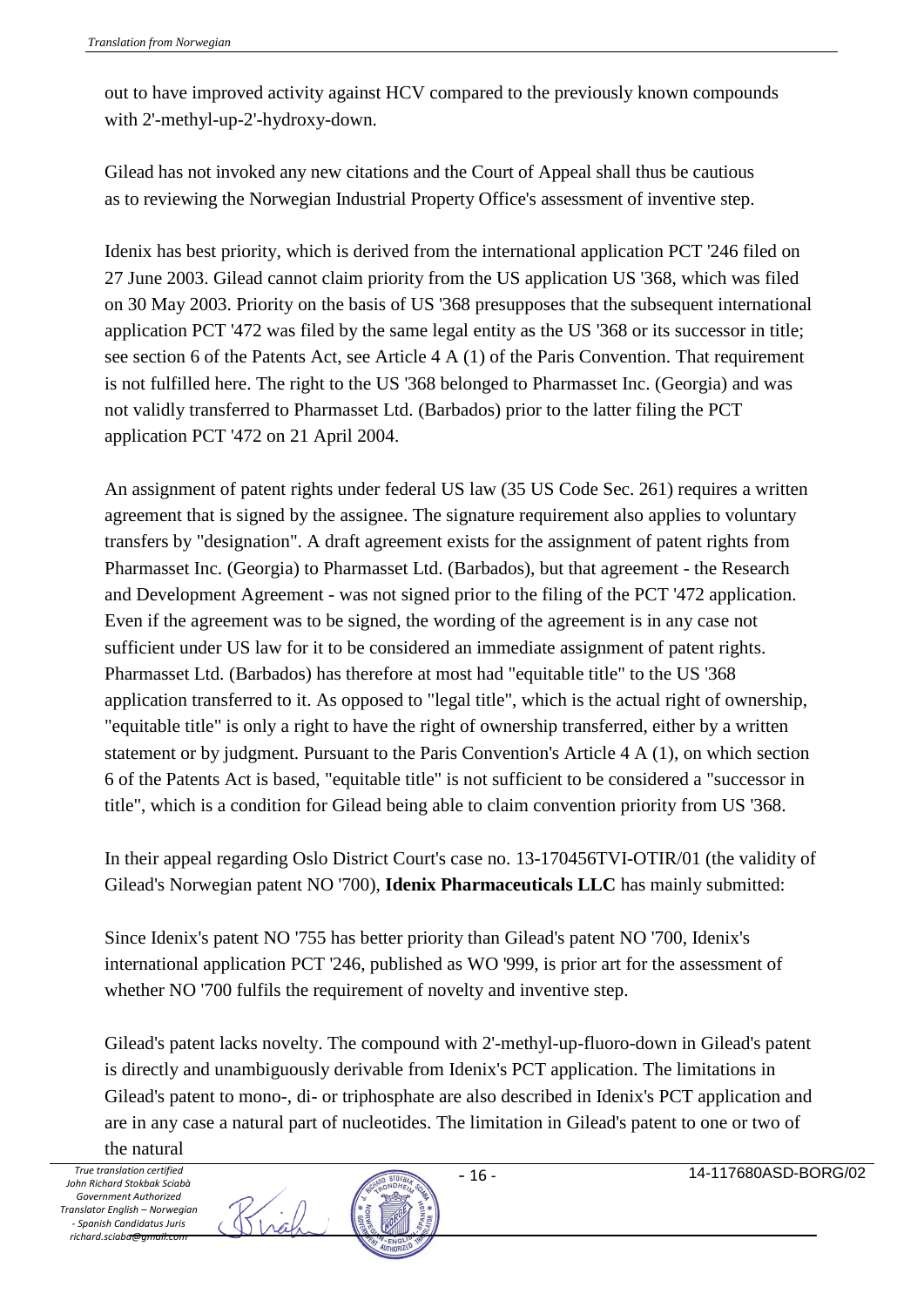bases are natural first choices to the skilled person and thus also something that can be deduced directly and unambiguously from Idenix's PCT application.

In any case, Gilead's patent lacks inventive step. The compounds in Gilead's patent are evidently obvious to the skilled person. The modifications in Gilead's patent do not differ substantially from prior art; that is, Idenix's PCT application; see the Patents Act, section 2 first subsection.

The claims in Gilead's patent will lack inventive step even if the Court were to conclude that Idenix's patent must be declared invalid due to insufficient disclosure. The District Court was evidently mistaken on this point. Fluorinating hydroxyl at the 2' position with DAST was obvious and evidently lacks inventive step. An unexpected effect cannot justify inventive step when prior art pointed out the technique to the skilled person.

The following prayer for relief has been submitted:

- 1. Norwegian patent NO 330 755 to be upheld with the claims set out in BF 32 pp. 15074-15077.
- 2. In the alternative: Norwegian patent NO 330 755 to be upheld with the claims set out in BF 32 pp. 15078-15081.
- 3. Gilead Sciences Europe, Ltd. and Gilead Pharmasset LLC to be ordered to pay the legal costs of Idenix Pharmaceuticals LLC, Centre National de la Recherce Scientifique, Università Degli Studi Di Cagliari and Université Montpellier II before the District Court and Court of Appeal.

The references to BF in items 1 and 2 of the prayer for relief refer to the Bundle of Facts before the Court of Appeal.

In their appeal regarding Oslo District Court's case no. 12-155575TVI-OTIR/01 (the validity of Idenix's Norwegian patent NO '755), the respondent, **Gilead Sciences Europe Ltd.**, has mainly submitted:

The District Court's judgment is correct. Idenix's patent NO '755 must be declared invalid.

Firstly, the description is not in agreement with the requirements of section 8 of the Patents Act. The description is not sufficiently clear to enable a person skilled in the art to carry out that is, produce, apply and reproduce - the invention.

In part, the skilled person would on the basis of the basic documents (NO '465, see also PCT '246) not at all be capable of identifying the claimed compounds (2'-methyl-up-fluoro-down) as the solution to the problem (treatment of HCV infections). The description directs the reader's attention towards groups of compounds, especially with 2'-methyl-up-2'-hydroxy-down, that fall outside of the patent claims in NO '755. The "field of invention", as defined in the PCT application, also lies outside the patent claims. The same is true of the production processes that are described. Similarly, the biological data stated concern a compound outside of

Birgh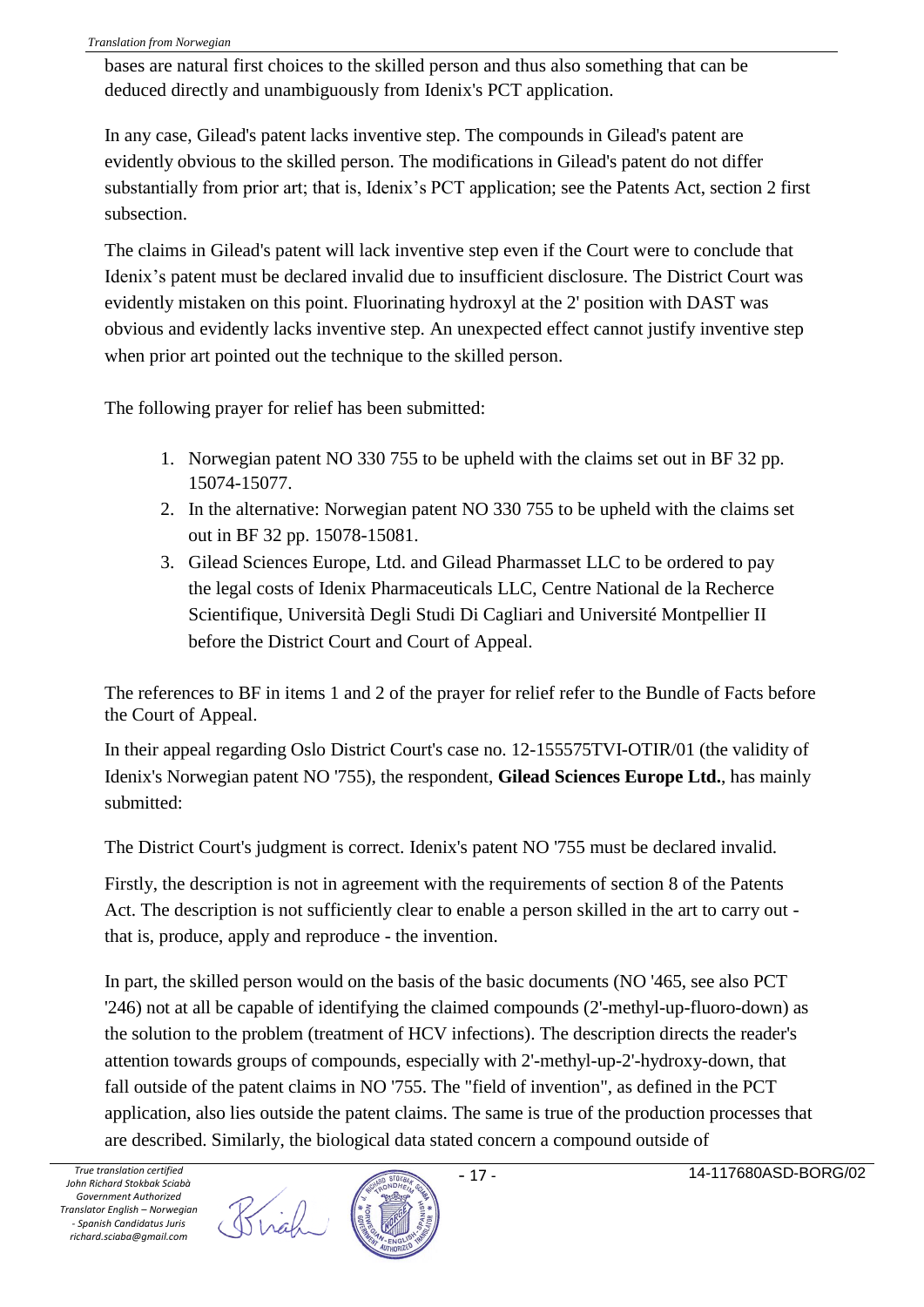the patent claims. Formula IX and the patent claims 9-11, invoked by Idenix, are listed among a large number of seemingly equal-ranking groups of compounds. The reader must without any guidance choose a compound from the list and then choose from one or several lists of substituents. Common general knowledge would not have helped the skilled person to find the solution. The problem is not the number of possible compounds, but the large number combined with the lack of a description of a concrete core that corresponds with the claimed invention in the patent claims.

In any case, the basic documents did not enable the skilled person to make the claimed compounds without undue burden or experimentation. The documents contain no information on the making of fluoro-substituted nucleoside analogues. The applicant may only refrain from describing explicitly circumstances that are so well known that a description is superfluous. That is not the case here. The fluorination step is essential and then a description is required. It was part of common general knowledge at the filing date that the introduction of tertiary fluoro substituents is difficult. Despite this, there is no information on starting materials, fluorination reagents or conditions. Specialist articles do not form part of common general knowledge. In any case, the specialist articles did not provide sufficient information to make the compounds. None of them concerned the 2' position in a sugar ring or nucleoside. Expert advice obtained by Idenix confirmed that the fluorination step is difficult and unpredictable. Idenix's own experiences also confirm that fluorination is difficult.

Idenix submits that DAST/Deoxo-fluor was a natural first choice to the skilled person. The legally relevant question is however whether the fluorination reaction was so inessential that a description was superfluous. In any case, DAST was not a natural first choice. It is also incompatible with Idenix's own experiments. Dr. Griffon had experience with DAST, but chose other fluorination reagents. Nor was DAST/Deoxo-fluor recommended in the expert advice received by Idenix. The argument that DAST was often mentioned and used is of little relevance because this primarily concerns primary/secondary substituents. It has not been proven on a balance of probabilities that Dr. Griffon managed to make the compound. Nor has it been proven on a balance of probabilities that his analysis of the reaction products following the synthesis with Deoxo-fluor as a reagent was lacking. Dr. Griffon was an experienced and well-qualified nucleoside chemist and there is no reason to doubt his competence.

Even if the description were to be sufficient, Idenix's Norwegian patent application was in any case not credible with a view to the claimed solution being susceptible of industrial application. The requirement of technical effect, see section 1 of the Patents Act, is therefore not fulfilled. There must be a rational, scientific basis that substantiates the claimed effect. "An educated guess" is sufficient, but not if the emphasis is placed on guessing. In the absence of indications to the contrary, it is contrary to expectation that a nucleoside would have an effect as a pharmaceutical against viruses. Idenix's application contains no data for antiviral effect, phosphorylation, bioavailability or toxicity for the claimed compounds. None of the compounds within the scope of the patent claims have been produced and tested. One cannot draw a conclusion from a molecule to antiviral effect without

Birgh

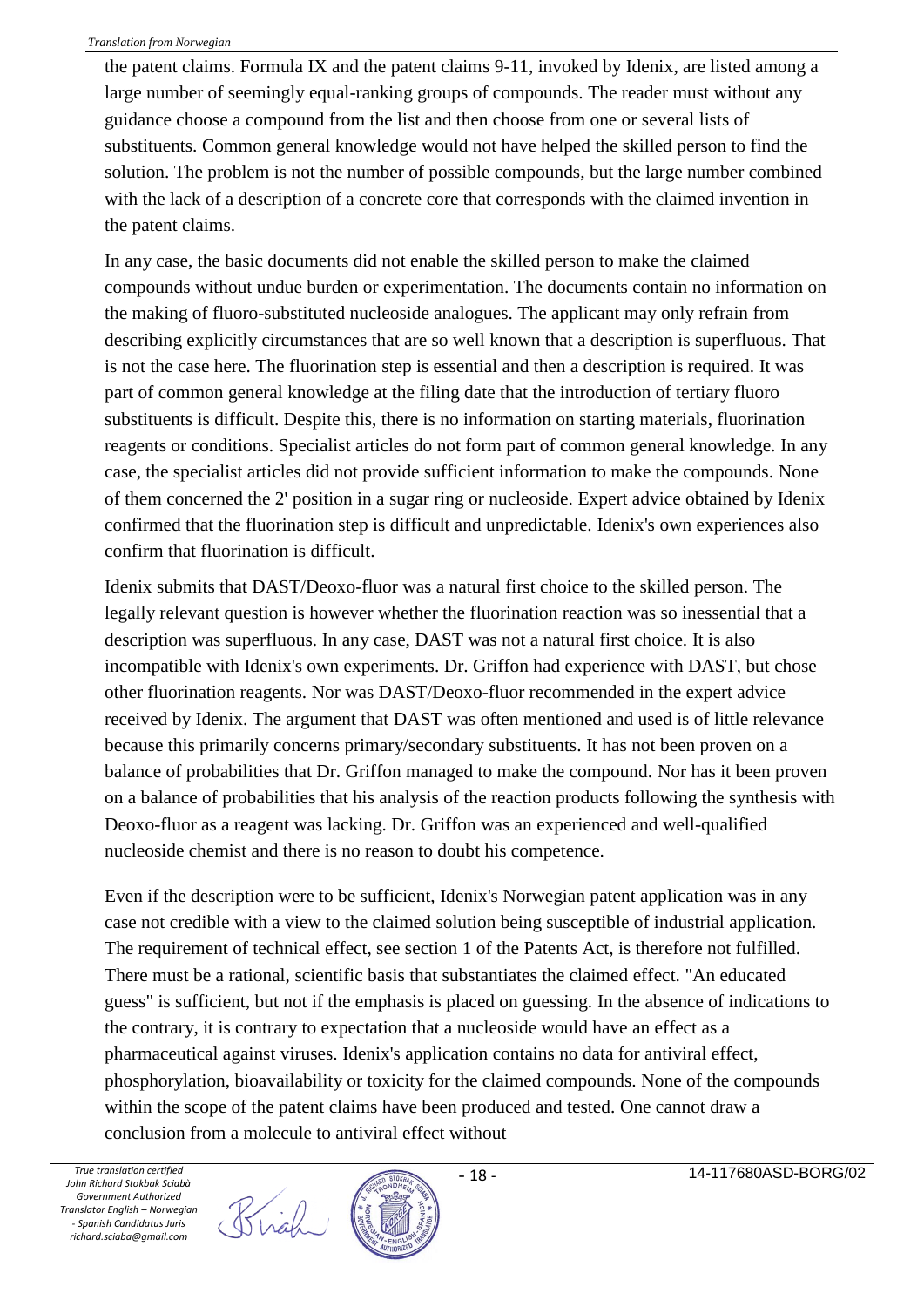testing. The description's breath and character also contribute to undermining credibility. The limitation of the claims does not increase the credibility of the remaining compounds.

Nor did common general knowledge encompass anything that could justify credibility. Structureactivity relationships (SAR) for nucleosides in 2003 were - and still are - fraught with great uncertainty. In 2003, there was nothing in common general knowledge to suggest that hydroxyl in the 2' down position could be replaced by fluorine. It is correct that hydroxyl and fluorine have certain qualities in common, but that does not mean that biological effects may be predicted with any noteworthy degree of credibility. Especially not with regard to the antiviral effect of nucleosides. An "educated guess" would rather have been that the claimed compounds were not effective, but potentially toxic. Therefore, the skilled person would both intuitively and upon further inquiry have had objections to replacing hydroxyl with fluorine in the 2' down position. It was commonly known that fluorine was often toxic. A reasonable supposition would have been that fluorine in the 2' down position would not have been recognized by the RNA polymerase, but rather by the DNA polymerase, thus being potentially toxic. In any case, it is not credible that a substantial part of the compounds in the limited sets of claims would have an effect - in total, these compounds number several thousand.

The limitation of the patent claims is unlawful. Both the principal and alternative set of claims result from arbitrary selections. Additionally, in the alternative claims set the choice of the natural bases is arbitrary. In the basic documents it is rather modified bases that are emphasized.

Idenix's patent also lacks inventive step; see section 2 of the Patents Act. If the solution only can be based on common general knowledge, there is no technical contribution. Thus, the invention does not differ substantially from what was already known.

Finally, the claimed solution was not novel; see the Patents Act, section 2 first subsection, see also the second subsection second sentence. Gilead's patent has better priority than Idenix's patent. Gilead's patent NO '700 has priority from 30 May 2003, when the US '368 was filed. The rights to US '368 belonged to Pharmasset Inc. (Georgia). The international application PCT '274 of which the Norwegian application is an extension - was filed by Pharmasset Ltd. (Barbados). The Barbados company had however had the rights to US '368 transferred to it before the PCT '274 was filed. The Barbados company was thus the Georgia company's "successor in title"; see the Patents Act section 6, see also the Paris Convention's Article 4 A (1).

An agreement exists between the Barbados company and the Georgia company that the former was to own all patents (the Research and Development Agreement). The wording of the agreement is under US law sufficiently clear to be considered an immediate transfer of the right of ownership. Under US law, there is no requirement that such an agreement must be signed for it to be valid. In any case, it is to be presumed that the agreement was signed. In any case, the rights to the Georgia company's patents were transferred to

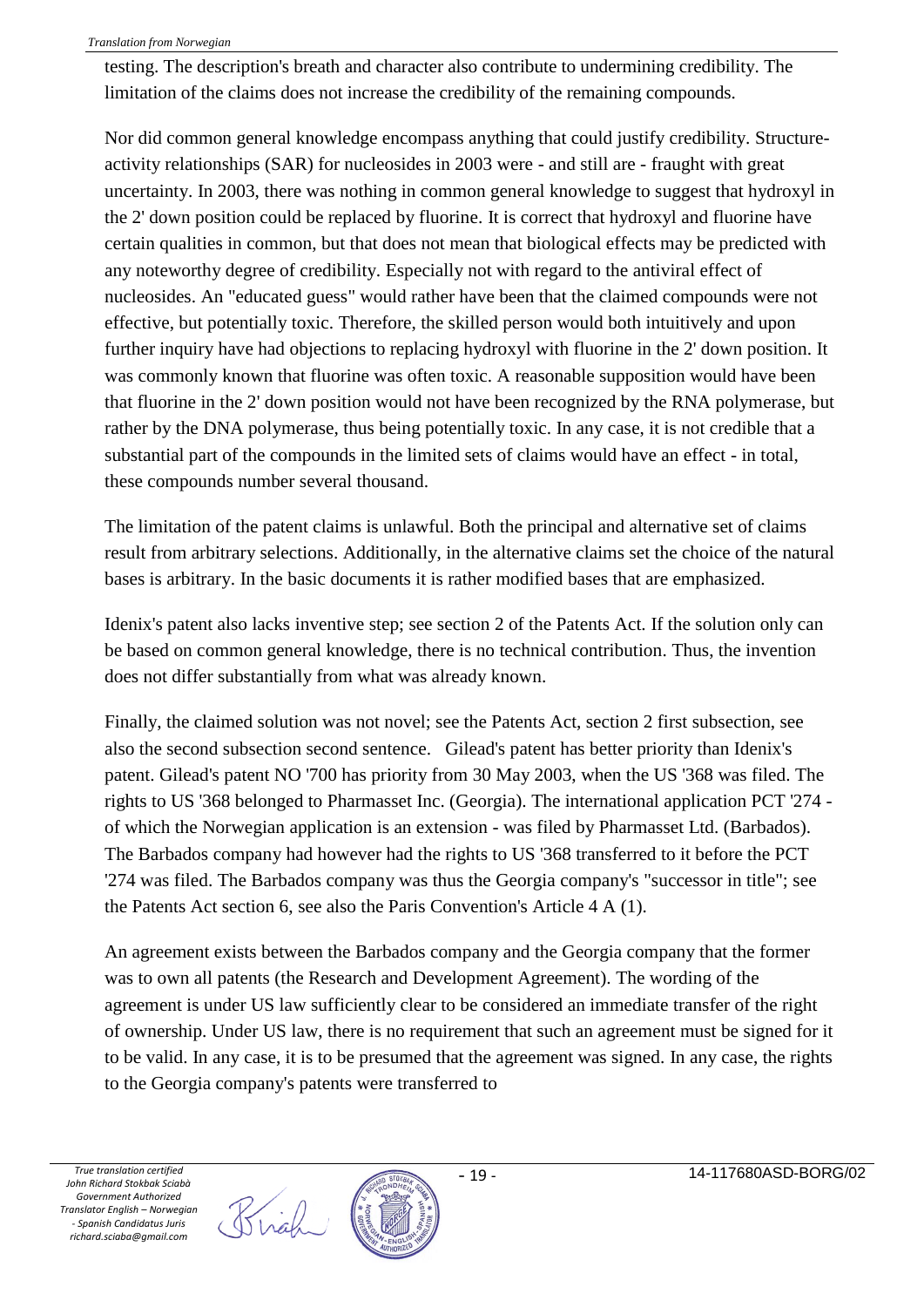the Barbados company by "designation". Such a transfer is not subject to any requirements of form. Even if the Court where to conclude that the agreement suffers from defects as to form, so that the actual right of ownership - "legal title" - was not transferred prior to the filing of the PCT application, the Barbados company obtained at least "equitable title" to the Georgia company's patents prior to such date. Pursuant to the Paris Convention's Article 4 A (1), and thus also the Patents Act's section 6, "equitable title" is sufficient for being considered a successor in title.

In their appeal regarding Oslo District Court's case no. 13-170456TVI-OTIR/01 (the validity of Gilead's Norwegian patent NO '700), **Gilead Pharmasset LLC** has mainly submitted:

The District Court's judgment is correct. Gilead's patent cannot be declared invalid. Idenix's submissions that Gilead's patent lacks novelty and inventive step presupposes that Gilead cannot invoke priority on the basis of US '368. Even if the Court were to conclude that Idenix's patent has best priority, the requirements of novelty and inventive step are in any case fulfilled.

Firstly, Idenix's international application, published as WO '999, does not anticipate the invention in Gilead's patent NO '700. For an earlier patent application to be anticipatory (novelty-barring), it must describe the invention sufficiently clearly and describe a credible problem. As mentioned earlier, the description in PCT '246/WO '999 does not fulfil the requirements of the Patents Act. There is no highlighting of the structure with fluorine in the 2' down position, nor use of the bases cytosine and uracil, and there is no description of the method of production. Nor is there any information that made it credible to a person skilled in the art that the claimed effect is obtained. Therefore, Gilead's patent NO '700 fulfils the novelty requirement in the Patents Act, section 2 first subsection.

Furthermore, the requirement of inventive step is fulfilled. The invention in NO '700 differs substantially from what could be deduced from WO '999 and other prior art; see the Patents Act section 2 and the European Patent Convention (EPC) Article 56. To a person skilled in the art with knowledge of WO '999, it was not obvious to identify the invention (the solution to the problem), nor was it obvious to produce the invention.

The following prayer for relief has been submitted:

Regarding the claim that patent NO 330 755 must be declared invalid:

- 1. The appeal to be rejected; however such that the amount mentioned in item 2 of the District Court's conclusion of judgment is to be NOK 11,549,232.30.
- 2. Idenix Pharmaceuticals LLC, Centre National de la Recherche Scientifique, Università Degli Studi Di Cagliari and L'Université Montpellier II to be ordered to compensate the legal costs of Gilead Sciences Europe Ltd before the Court of Appeal.

Regarding the claim that patent NO 333 700 must be declared invalid:

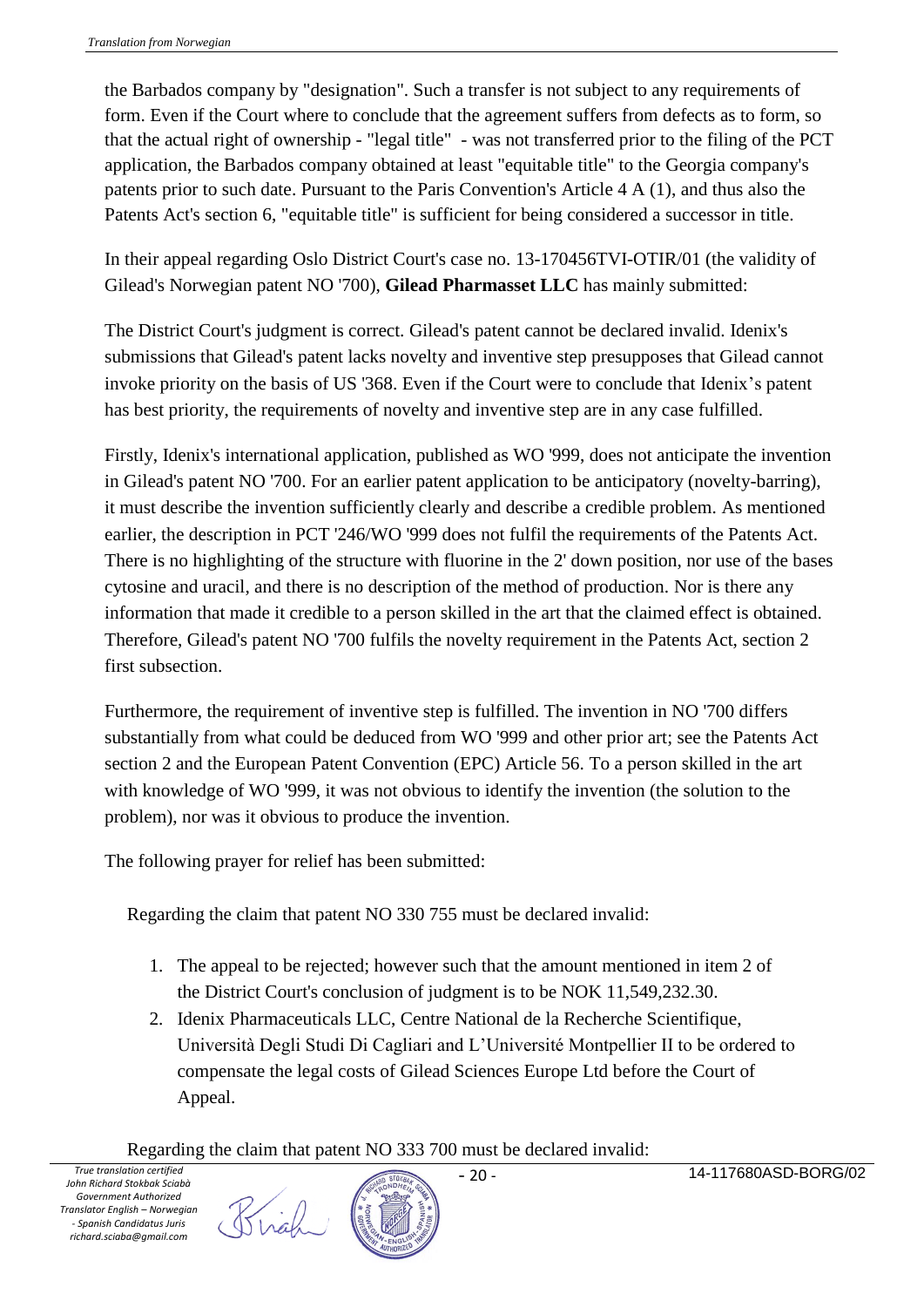- 1. The appeal to be rejected; however such that the amount mentioned in item 2 of the District Court's conclusion of judgment is to be NOK 607,854.70.
- 2. Idenix Pharmaceuticals LLC to be ordered to compensate Gilead Pharmasset LLC's legal costs before the Court of Appeal.

## **The Court of Appeal** views the case as follows:

### *Summary of the Court of Appeal's conclusions*

The Court of Appeal has arrived at the conclusion that the appeals must be dismissed. The basis is that Idenix's patent NO 755 must be declared invalid because it concerns an invention that is not sufficiently clearly disclosed to enable a person skilled in the art to carry out the invention. Furthermore, Gilead's patent NO '700 is valid, as it - in addition to the other requirements for patentability - fulfils the requirements of novelty and inventive step. Under the assessment of Idenix's patent, the Court of Appeal will in addition also describe some of the other submissions Gilead has presented as grounds for declaring the patent invalid; partly because they are linked to the basis on which the Court of Appeal decides the case, and partly because in any case there are reasons for attaching some remarks to central circumstances even if they have not been decisive for the outcome.

#### *Introductory remarks*

Section 52 first subsection of the Patents Act provides that a patent may be declared invalid by judgment if, *inter alia*, it has been granted despite the conditions in sections 1 to 2 are not fulfilled (paragraph no. 1); if it concerns an invention that is not sufficiently clearly disclosed to enable a person skilled in the art to carry out the invention (paragraph no. 2); or if the patent has been amended following a petition for a patent limitation in such a way that the patent's scope of protection has been extended (paragraph no. 5).

Pursuant to the Act, the inventor is entitled to be granted a patent by the Norwegian Industrial Property Office when the requirements for patentability are fulfilled. It is thus an assessment determined by statute, where the courts have full right of review. The decision on the patent application depends, however, on a professional assessment on the part of the Norwegian Industrial Property Office, a fact that suggests that courts should be cautious when performing their judicial review; see [*the Supreme Court judgment reported in*] Rt. 1975 page 603 (Swingball), lastly repeated in Rt. 2008 page 1555 (Biomar) paras 38-40. The Court of Appeal believes that the threshold for setting aside the assessments of the Norwegian Industrial Property Office will be lowered if it subsequently turns out that the Industrial Property Office did not take into consideration all relevant information at the time of the application.

The Court of Appeal also mentions that a case concerning the validity of a patent is not subject to the principle of party disposition in the direction of declaring the patent invalid, but it is subject to the principle of party disposition in the direction of acknowledging the patent as valid; see Skoghøy, *Tvisteløsning* [*Dispute Resolution*], 2nd edition (2014), page 574. Thus, courts will not be bound by the parties' submissions and claims in the direction of declaring a patent invalid, and they will have an independent responsibility for clarifying the facts. These principles do, however, not come into play in the present case.

Birgh

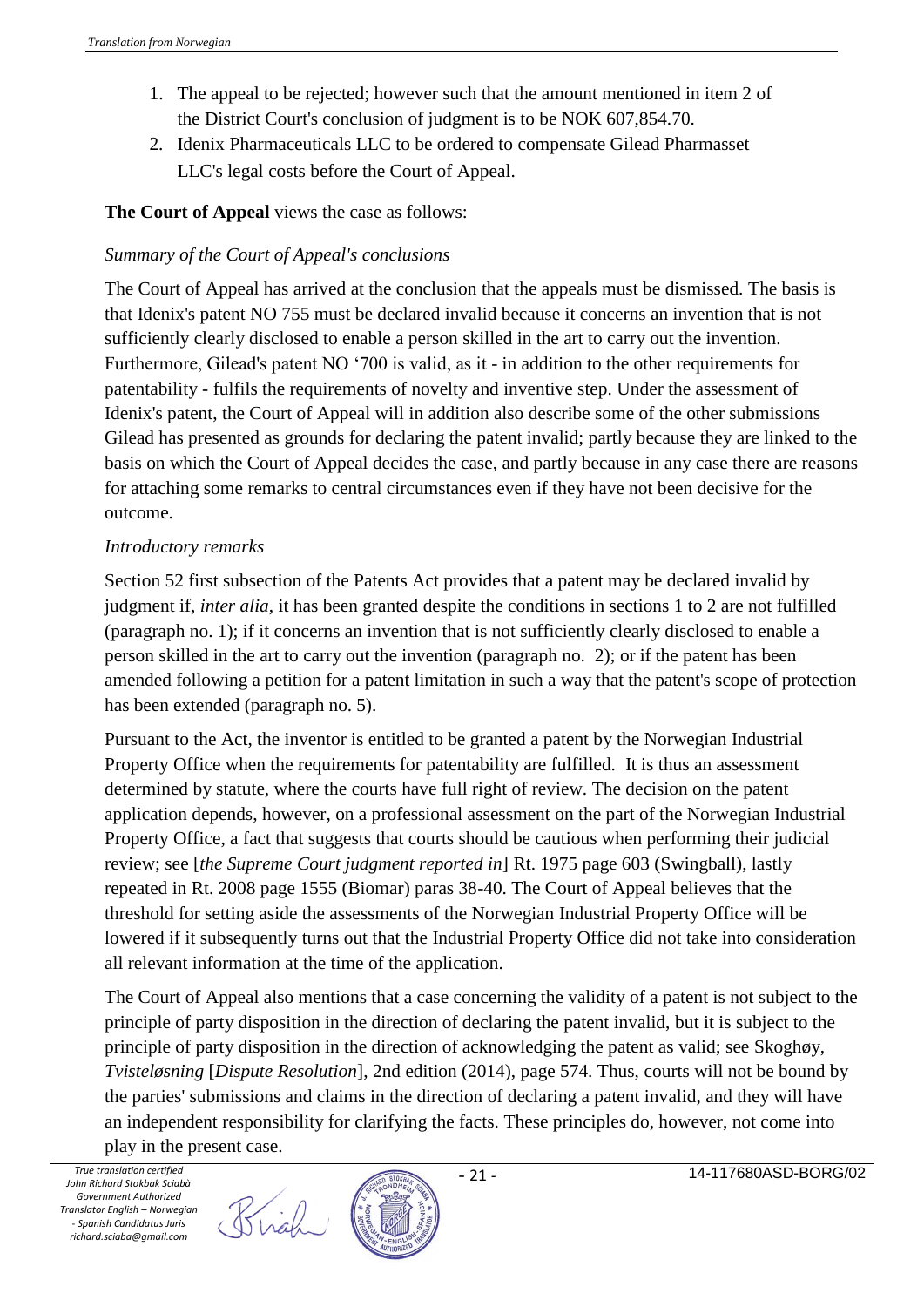The provisions of the Patents Act are presumed to be fully in line with the provisions of the European Patent Convention (EPC). Pursuant to Article 3 paragraph 4 of Protocol 28 to the EEA Agreement, Norway has a duty to comply with the substantive provisions of the EPC. In addition, Norway ratified the EPC in 2007. Consequently, the provisions of the Patents Act must be interpreted in the light of the corresponding provisions in the EPC; see [*the Supreme Court judgment reported in*] Rt. 2009 page 1055 (Donepezil) para 26. EPC's provisions are interpreted and applied by the bodies of the European Patent Office (EPO). As a result, decisions by the EPO should be taken into consideration for the purpose of interpreting the EPC, and thus also when interpreting corresponding provisions of the Patents Act. Still, the importance to be attributed to a decision by the EPO must depend on an independent assessment and not least on which body of the EPO it was that issued the decision; see Rt. 2008 (Biomar) para 51. There will be particular reason to attach weight to decisions by the Enlarged Board of Appeal, but also decisions by the ordinary Boards of Appeal will be of significance. Administrative practice by the Examination and Opposition Divisions should be taken into consideration only to a limited extent. Reference is made to Stenvik, *Patenters beskyttelsesbehov* [*The Scope of Patent Protection*] (2001), page 213. The aim of a uniform interpretation within the entire Convention area suggests that one should also consider relevant decisions by national courts of law in other Convention States. Reference is made to Rt. 2007 paras 45-50, which concerns the significance of case law from national courts of law in other jurisdictions concerning the interpretation of the Brussels Convention / Lugano Convention.

#### *Which patent is first in time (priority)?*

The way the case is presented, the question of what priority date Gilead may claim is the most natural starting point for the assessment of the validity of both patents. If Gilead's patent NO '700 is first in time, there is agreement that Gilead's patent is valid and that at the same time Idenix's patent NO '755 must be declared invalid for lack of novelty; see section 2 of the Patents Act.

As mentioned by way of introduction, it is the date of application that is decisive for which of the two patents in dispute that is given priority; see by way of inference the Patents Act section 2 second subsection second sentence. At the same time, a Norwegian patent application may on certain conditions be considered to have been filed at an earlier date and thus be granted priority from such earlier date. In our case it is clear that Idenix's priority date is 27 June 2003, which was the date of filing of the international application PCT '246, which was continued in the Norwegian application NO '465. Gilead's PCT application '472 was filed on 21 April 2004, and the international application was continued in the Norwegian application NO '221. However, Gilead claims that priority may be deduced from the American application US '368, filed on 30 May 2003, pursuant to the provisions on convention priority; see the Patents Act section 6. The said provision, which implements the Paris Convention Article 4 A (1), provides that a Norwegian patent application that concerns the same invention as in an application filed in another Convention State in the course of the last 12 months prior to the filing of the Norwegian application, or - by inference - an international application that has been continued in Norway, shall be considered to have been filed at such earlier date. This presupposes however that the subsequent application is filed by the same legal entity as the one that filed the first application, or its successor in

Brigh

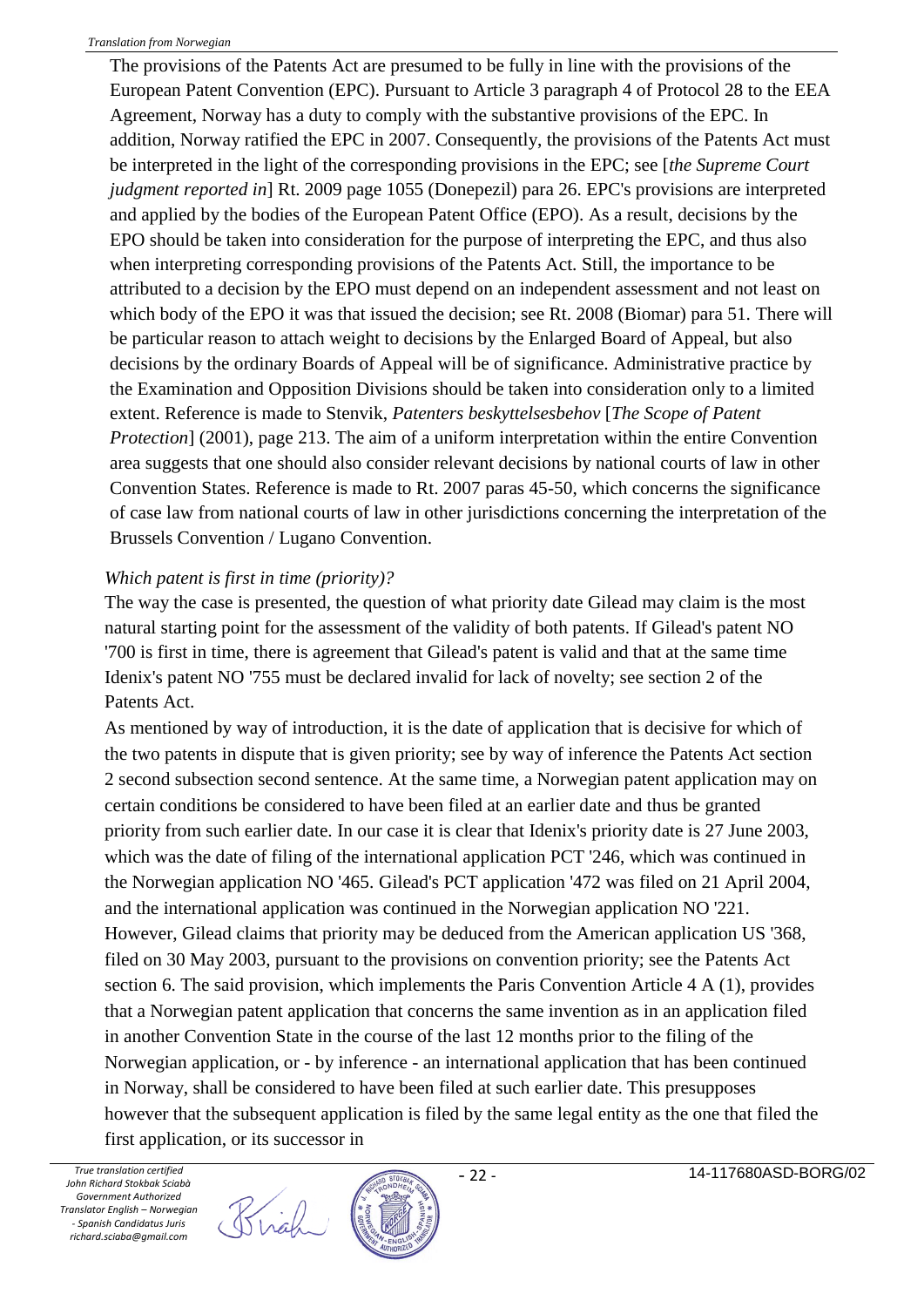title; see the Paris Convention Article 4 A (1). Section 6 of the Patents Act must be presumed to express the same, although it is not stated expressly in its wording.

The issue in the case at hand is whether the right to the American application US '368 was transferred from Pharmasset Inc. (Georgia) to Pharmasset Ltd. (Barbados) in such a way that the Barbados company must be considered to be the successor in title to the Georgia company in the sense of the Paris Convention, and whether this happened before the Barbados company filed the international application. It is clear that an agreement was entered into between the two companies to the effect that the Barbados company was to have the right of ownership to the patents of the Georgia company. Idenix has however submitted that the right of ownership to the patents has not been transferred. Several grounds for this have been invoked. Firstly, that the wording of the agreement is not sufficient for an immediate transfer of the right of ownership. Secondly, that it is a requirement that such agreements must be signed by both parties, and that the agreement concerned was never signed. It is common ground that the two issues regarding the significance of the wording of the agreement and regarding whether a requirement of a signature exists, are regulated by US federal law. If the actual right of ownership ("legal title") was not transferred through the agreement, the parties agree that the Barbados company at least had "equitable title" to the patents transferred to it. However, the parties disagree as to whether "equitable title" is sufficient to be considered a successor in title pursuant to the Patents Act section 6, see also the Paris Convention Article 4 A (1). All of these questions regarding Gilead's formal priority have been thoroughly argued and several of them come across as complicated. Since the Court of Appeal in any case has concluded that Idenix's patent is not valid even if having the best priority, the Court has not found reason to decide on the question of whether Gilead may claim priority from US '368.

#### *The validity of Idenix's patent NO '755*

The Court of Appeal then goes on to the assessment of the validity of Idenix's patent. As already mentioned, this is presupposing that Idenix's patent has the best priority. Gilead has invoked several grounds why patent NO '755 must be declared invalid: (1) that the patent concerns an invention that is not sufficiently clearly described to enable a person skilled in the art to carry out the invention on the basis of the description, see the Patents Act section 8, see section 52 first subsection (2); (2) that the patent was not plausible with a view to the claimed solution, especially as regards the requirement of a technical effect, see the Patents Act section 1, see section 52 first subsection (1); (3) that the requirements of novelty and inventive step are not fulfilled, see the Patents Act section 2, see section 52 first subsection (1); and (4) that the patent has been amended following a petition for a patent limitation in such a way that the patent's scope of protection has been extended, see the Patents Act section 52 first subsection (5).

The Court of Appeal shall first examine the description. The Patents Act section 8, second subsection, first to third sentences, provides that:

The application shall contain a description of the invention, including drawings where necessary, and a precise statement of the subject matter for which protection by the patent is sought (patent claims). The fact that the invention relates to a chemical

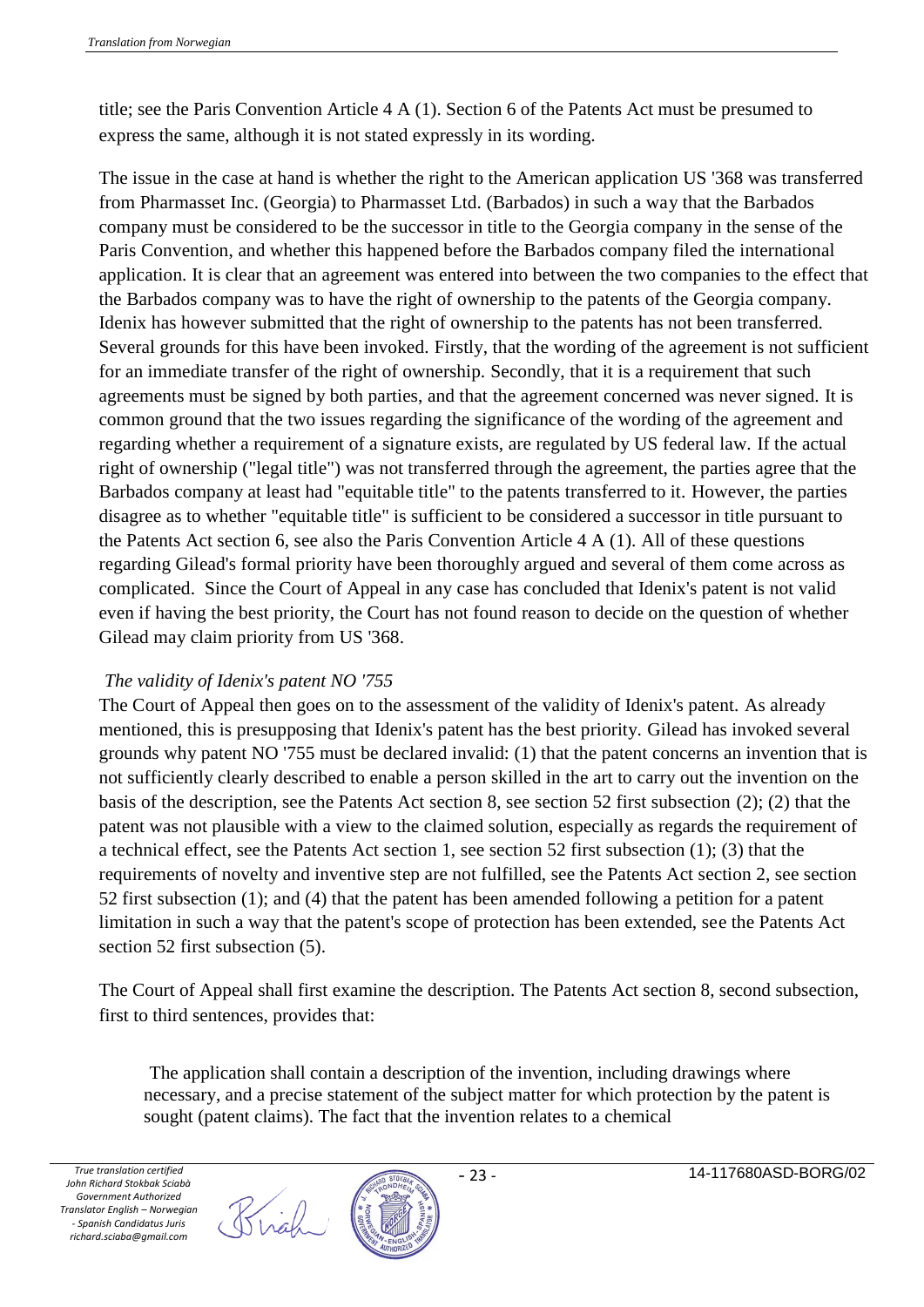compound shall not imply that a specific use must be disclosed in the claim. The description shall be sufficiently clear to enable a person skilled in the art to carry out the invention on the basis thereof.

The provision is an implementation of EPC Article 83, which is of the following tenor:

The European patent application shall disclose the invention in a manner sufficiently clear and complete for it to be carried out by a person skilled in the art.

There is a marginal difference between the wordings of the two provisions, as section 8 of the Patents Act does not expressly state that the description must be "complete". However, the requirement of completeness is presumed to follow implicitly from the fact that the description must be sufficiently clear to enable a person skilled in the art to carry out invention - as defined in the patent claims - on the basis of the description; see NU 1963: 6 page 185 first column.

Neither the preparatory works of the Patents Act nor case law provide any further guidance as to the contents of the requirement for the description. It does however follow from EPO case law concerning EPC Article 83 that the fact that it must be possible to carry out the invention, means that it must be possible to produce and use it. The condition for it to be possible to make a product is that the description also contains information that makes it possible to identify the product; see for instance the decision of the EPO Technical Board of Appeal in case T 0412/93:

Whether this product claim can stand for the purposes of Article 83 depends on whether what is claimed can be identified, and whether a reliable method existed for making it using the teaching of the patent and common general knowledge available at the priority.

It is a person skilled in the art - not the general public - that is to be enabled to carry out invention. In the preparatory works of the Patents Act, the person skilled in the art is defined as follows, see NU 1963: 6 page 127 first column.

[A]n average skilled man in the sense of a skilled man who is not in possession of particularly inventive skills, but who on the other hand is fully acquainted with the state of the art at the time in question - the application filing date - and has the capacity to exploit all the known material in a good professional way, including also making obvious new constructions.

In our case, which concerns nucleoside analogues for use in pharmaceuticals against HCV, the parties agree that the person skilled in the art may be defined as follows:

In the case at hand, the "person skilled in the art" will be a team possessing the knowledge and experience of, for instance, a synthetic organic chemist who is acquainted with the synthesis of nucleosides and nucleoside analogues, a medicinal chemist who is acquainted with structure-activity relationships for nucleosides and nucleoside analogues, as well as a virologist who is acquainted with assays for determining antiviral activity, especially with regard to Flaviviridae viruses, in addition to structure-activity relationships. Each member of the team may have



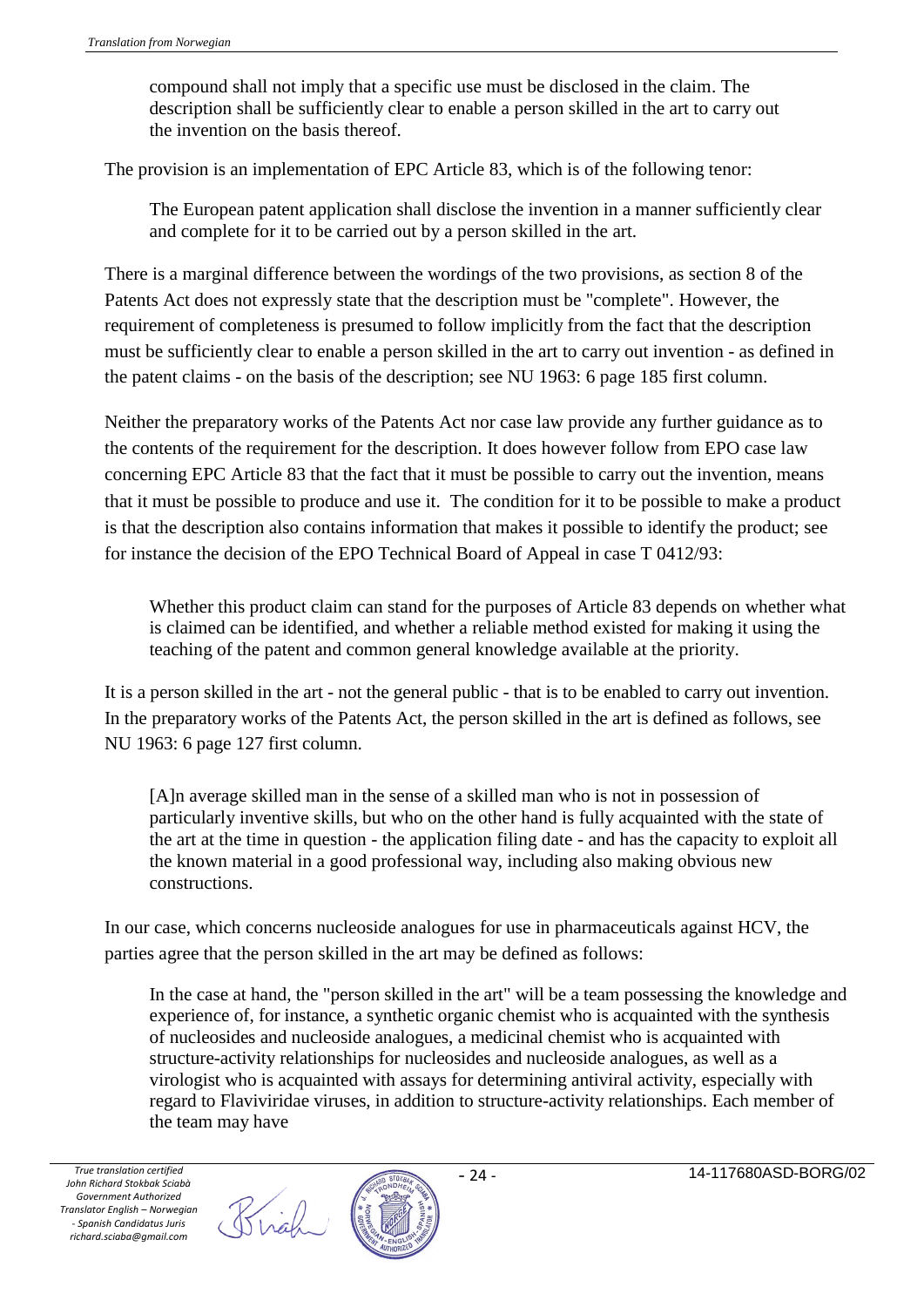experience, knowledge and skills that overlap with the knowledge of other members. Each of the members of team will have adequate education and experience, like a PhD degree within a relevant field, as well as at least two years' experience.

Information that belongs to common general knowledge in the field, and which as a consequence is considered to be superfluous or unnecessary, because it appears obvious to the person skilled in the art, may be omitted; see EPO Technical Board of Appeal's decision in case T 721/89:

Furthermore, there is in the Board's opinion, no requirement in the European patent Convention that where it is not explicitly described how a claimed invention is to be carried out this must be practicable with the aid of only a few additional nondisclosed steps. The only essential requirement that must be fulfilled is rather that everyone of these additional steps must be so apparent to the skilled person that, in the light of his common general knowledge, a detailed description thereof is superfluous.

In other words, insufficiencies in the description of the patent may be bridged if the required information follows from common general knowledge.

It must however be possible to carry out invention - on the basis of the description in the patent and common general knowledge - without undue burden or experimentation, and without inventive effort; see EPO Technical Board of Appeal's decision in case T 629/05. A certain amount of experimentation may be accepted. It will however be unduly burdensome to the person skilled in the art if he or she only through trial and error may clarify whether the choice of parameters leads to a satisfactory result; see the Technical Board of Appeal's decision in case T 32/85.

Information found in handbooks and textbooks forms part of common general knowledge. Information that requires an extensive literature search is not encompassed, as it would entail an undue burden. Exceptionally, also more specialised knowledge taken from scientific articles and patents may be included - especially if the field of research is so new that technical knowledge is not yet available in textbooks. Reference is made to the summary of EPO's case law in the Technical Board of Appeal's decision in case T 890/02. There it is also stated that it is a requirement, whether the information is from textbooks/handbooks or more exceptionally from more specialized sources, that:

[t]he information found must be unambiguous and usable in a direct and straightforward manner without doubts or further research work.

It is the Court of Appeal's understanding that if the information that is required in order to carry out - including manufacture - the invention, and which is claimed to form part of common general knowledge, cannot be used without uncertainty or without further work that may be described as independent research, it will not be possible to carry out the invention without undue burden.

Brigh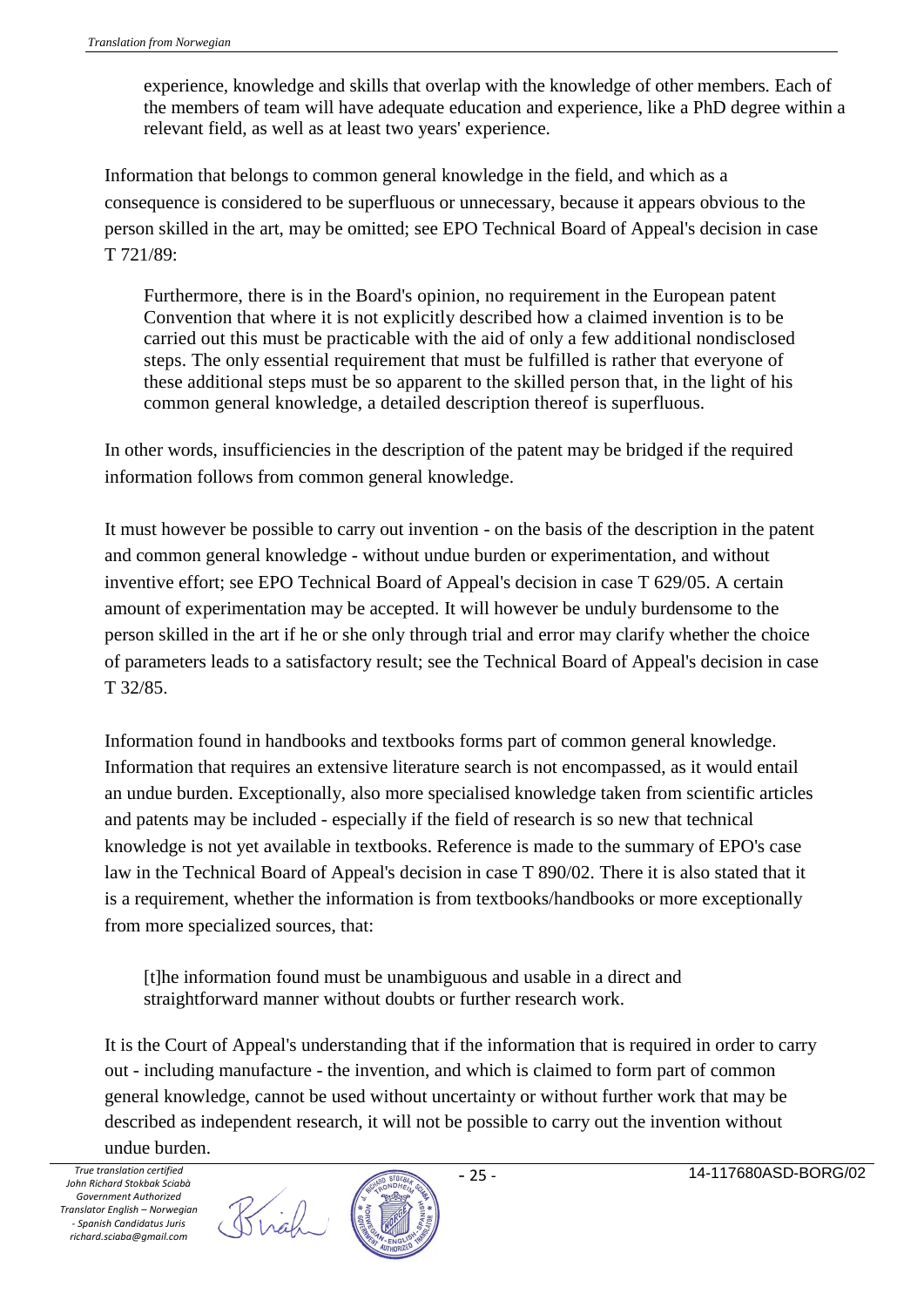For the assessment of what information a person skilled in the art would have been able to gather from his or her general common knowledge, the filing date will be decisive. In the present case, it is the filing date for Idenix's international application PCT '246; that is, 27 June 2003.

According to EPO case law, the party claiming that the description is insufficient has the burden of proving this to be the case. However, if it is not possible to deduce directly from the description how the invention is to be carried out - in other words, if carrying out the invention presupposes information from common general knowledge - there is only a weak presumption that the description is sufficient; see the Technical Board of Appeal's decision in case T 63/06.

The Court of Appeal now goes on to the concrete assessment of Idenix's patent NO '755. By way of introduction, the Court of Appeal mentions that it has not been documented that the Norwegian Industrial Property Office expressly has assessed whether the description was so clear that the invention could be carried out within the entire scope of the claims. In any case, the evidentiary situation before the Court of Appeal is completely different from what it was before the Norwegian Industrial Property Office. As a consequence, the opinion in the Swingball judgment of cautiousness when reviewing the professional judgment of the Norwegian Industrial Property Office will thus not be very significant due to the Court of Appeal's assessment of the situation.

The Court of Appeal shall first consider whether the description was so clear that it identifies the invention sufficiently.

As regards the description in Idenix's patent application, the District Court stated the following:

The description includes numerous detailed embodiments. A number of these include formulas with high chemical variability. Application NO 465 uses the term "Principal Embodiments" to designate the first six groups specified. Sub-embodiments are specified under each of these groups. Some of these are termed "preferred" and some are termed "even more preferred" or "especially preferred". The Court finds the use of these designations to be purely incidental and void of guidance. After the six principal embodiments, [the description] specifies four forms designated as "particular aspects" of the invention. Some additional embodiments are also specified, one of which is termed "another preferred embodiment", cf. application NO 465, page 42.

Next, the District Court presents the formulas I-VII in the patent description. As noted by the District Court, none of these formulas are directly relevant to the amended patent claims, since they either do not contain fluorine in the 2' down position, or if they do have fluorine in the 2'-down position - do not contain natural bases. The District Court then goes on to state:

**Formulas (VIII), (IX) and (X)** are discussed from page 32 and from page 111 of the patent description. In application NO 465, these formulas were designated as the "fifth principal embodiment".

These formulas include three classes of nucleosides in which the base is designated as Base\*. Base\* is defined in the patent as "a purine or pyrimidine base as defined herein". It follows from the definition of purine or pyrimidine base on page 128 that the natural

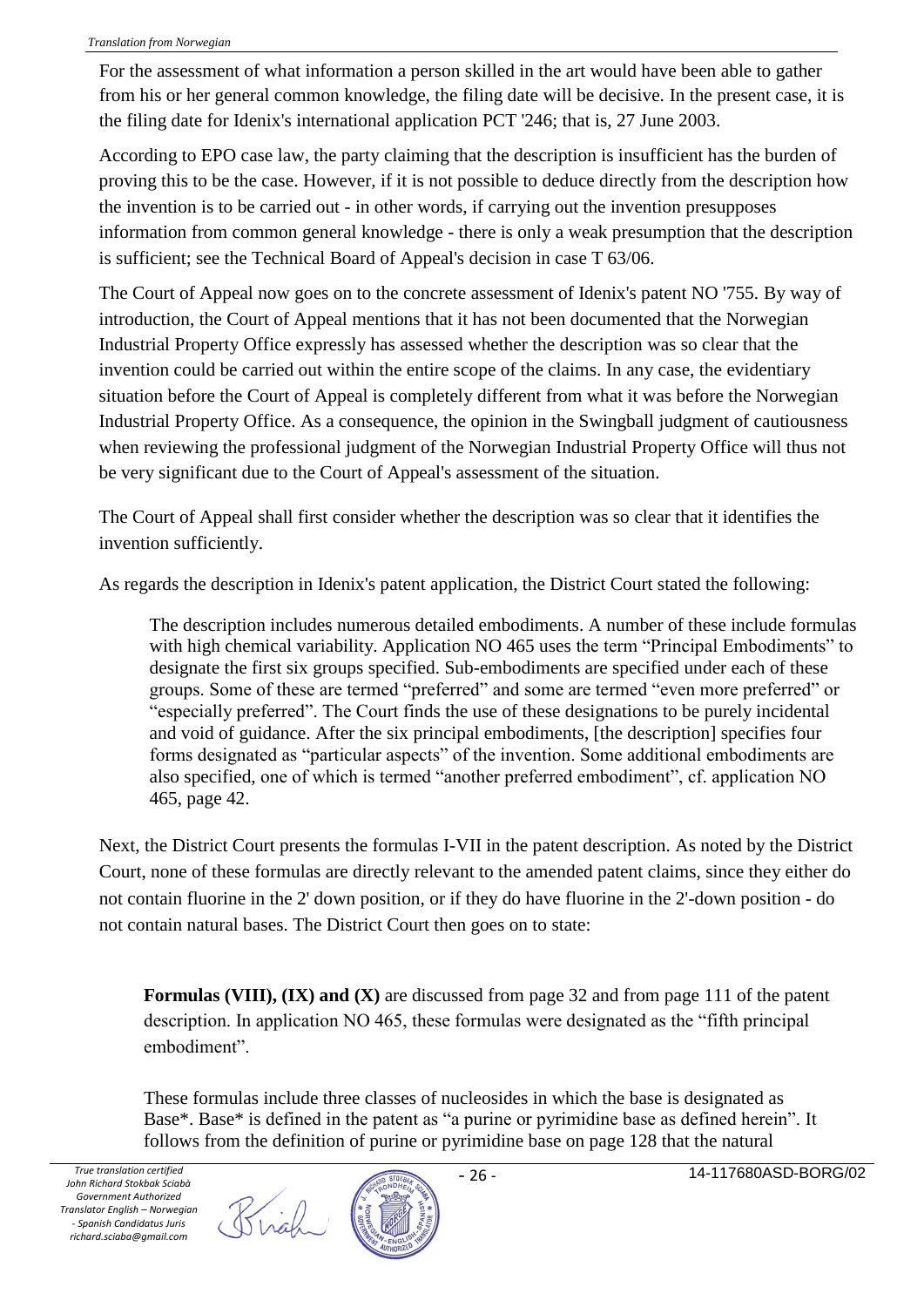pyrimidine (cytosine, thymine and uracil) and purine (adenine and guanine) bases fall within the scope of the term Base\*. However, Base\* is not limited to the natural bases. According to the definition, a large number of non-natural bases are also included, thus implying that the total number of available base choices is very large here as well.

The first discussion of Formulas (IX) and (X), cf. page 32 and page 111, mentions fluorine as one out of a very large number of alternatives for the  $R^{13}$  substituent (2'-down position). The number of available choices for  $R^{13}$  must be characterised as infinite. Fluorine is listed as the last alternative, and the Court is of the view that the skilled person would not perceive fluorine as being highlighted here in any way as a preferred choice. The description also offers up a very large number of available choices with regard to X,  $R^1$ ,  $R^2$ ,  $R^{12}$ . CH<sub>3</sub> (methyl up) is one of these alternatives, but it is not highlighted.

Following discussion of these three formulas, a "first aspect of the present invention" is mentioned, characterised by Formula (IX).  $R^{13}$  is therein limited to fluorine, whilst  $R^{12}$  is limited to  $C(Y^3)_3$ , cf. page 113. Thereafter, "a preferred embodiment" is disclosed, in which  $X=O$  and  $Y^3=H$ . Furthermore, "a second preferred embodiment" is disclosed, in accordance with the first aspect, in which  $R^1$  and  $R^2 = H$ . As mentioned, the base is specified as Base\*, which also includes natural bases. Consequently, this embodiment encompasses the invention as currently accentuated by the limited patent claims. Reference is made to page 114 of the patent. It is noted that the said presentation of a limited version of Formula (IX) was not included in this part of the Norwegian application as originally worded in NO 465.

Thereafter follows a description of a number of nucleosides with **formulas from (XI) to (XXII).** These formulas are not assumed to be of any relevance to the invention, as now sought protected with the pattern 2'-fluorine-down, 2'-methyl-up and a natural base. The Court therefore does not examine this part of the patent in further detail. However, it is noted that these formulas also allow for a very large number of available choices for the various substituents. An infinite number of chemical compounds fall within the scope of this part of the patent description as well.

After discussion of Formulas (XI) to (XXII), the patent reverts to Formula (IX) on its page 123. In the corresponding part of application NO 465, page 118, the designation "a preferred embodiment" is used. The patent description of NO 755 does not use the said designation. The substituents are described in the same manner as in the preceding discussion of Formula (IX) on pages 111 and 112. In addition, there is a sub-embodiment in which  $R^1$ ,  $R^2$  and  $R^3$  are specified as H when X is O and  $Y^3$  is H. According

to the said description of the formula, the chemical compound will be limited to 2'-fluorinedown, 2'-methyl-up, with only the base being variable. The base shall be a purine or pyrimidine base, but it could be either natural or non-natural.

...

The patent is very broad in scope. The description encompasses billions, or even an infinite number, of chemical compounds. Moreover, the structure of the description is not particularly good or clarifying. A number of the diagrams are featured several times. An example is Formula IX, which the Court considers to be the only formula of direct relevance to the invention. A variant of this formula is repeated after the other formulas have been discussed, without any explanation being provided in relation thereto. Application NO 465



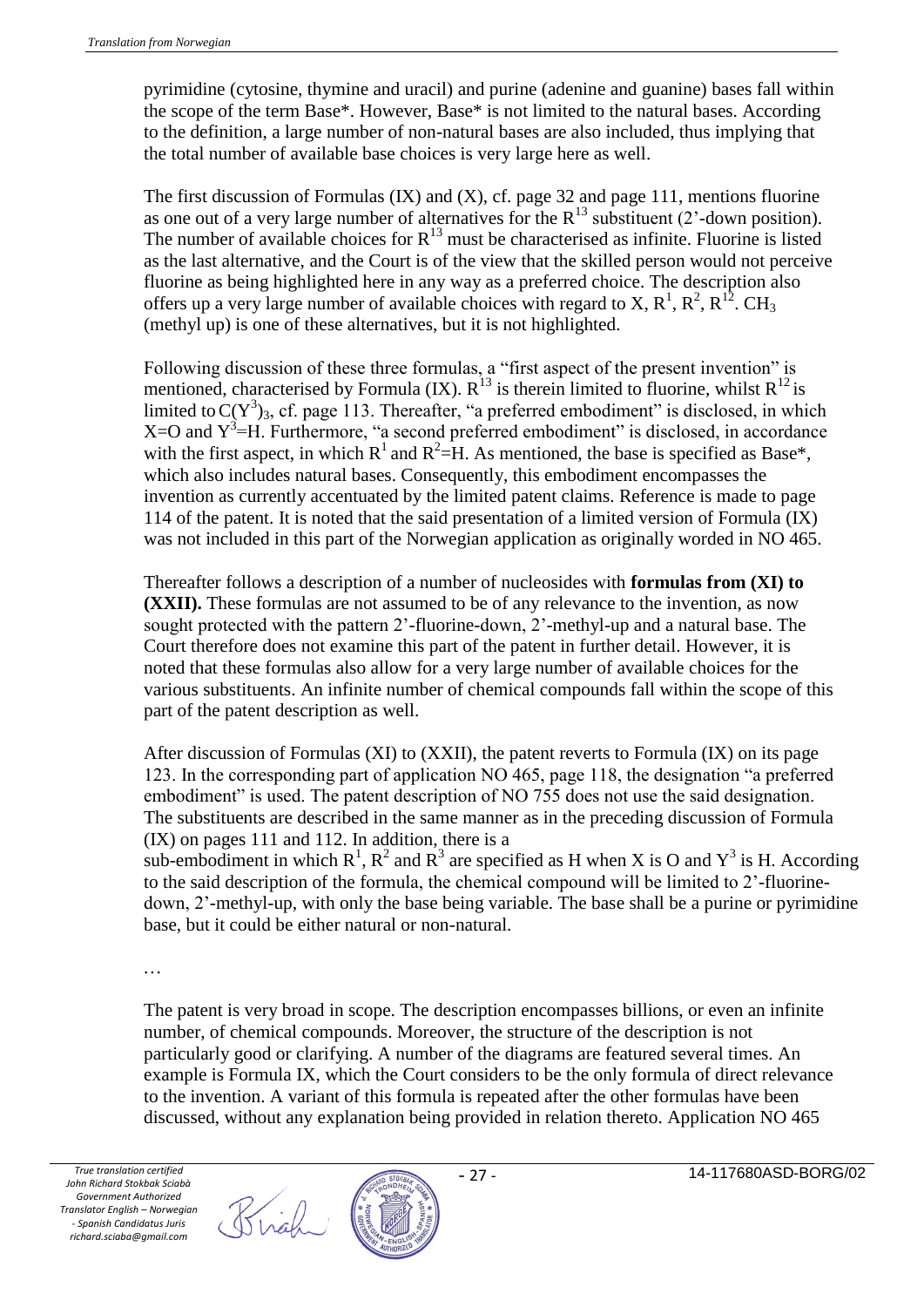includes principal embodiments and sub-embodiments, preferred and especially preferred embodiments, etc. However, this terminology does not appear to have been consistently applied, and in many cases it would seem that the terms have been used almost randomly. Indeed, this [terminology] is abandoned in NO 755.

The compounds in respect of which protection is now claimed, and which constitute the "invention" under the limited patent claims, is a compound featuring methyl up and fluorine down, as well as a natural N-bonded base. This invention is disclosed in a variant of Formula (IX). However, the said compound is not specifically highlighted, as it is one of an infinite number of compounds described at the same level of detail.

The Court of Appeal largely agrees with the District Court's presentation. The Court of Appeal considers it uncertain whether the number of possible compounds is as high as presumed by the District Court. In any case, the Court of Appeal shares the view of the District Court that what in the limited claim sets appears as the invention - compounds with methyl up and fluoro down at the 2' position with a natural base - is not highlighted in the application, but is a group of very many possible compounds that are described.

As argued by Idenix, special concerns apply with regard to pharmaceutical patents. The process of developing new pharmaceuticals takes a long time and is particularly resource demanding. Consequently, there is a particular need to patent early. At the same time there is need to patent broadly, because at an early phase not much will be known about which compounds will have a clinical effect. The evidence has shown that a completely normal way of doing this is to take as a starting point a core of one or several compounds that is expanded through a number of substituents and variations. One must therefore probably accept that pharmaceutical patents in total may encompass a high number of different chemical compounds. Nonetheless, the Court of Appeal presumes that it must be possible to point out a core of compounds for it to be possible to identify the invention. If there were to be a core in Idenix's patent, it does not appear to be fluorine at the 2' down position; it seems rather to be compounds with hydroxyl at that position. By comparison, Gilead's patent NO '700 presents a clear core, namely nucleosides with 2'-methyl-up-2'-fluoro-down. As the case stands, the Court of Appeal nonetheless does not find it necessary to reach a conclusion as to whether the description makes it possible to identify the invention. The reason for this is that the Court of Appeal finds it clear that the description in Idenix's patent in any case was not sufficient to enable the person skilled in the art to carry out the invention at the filing date.

Idenix's patent NO '755 gives a general description of the synthesis of 2'-branched nucleosides. There seems to be agreement between the parties that all necessary steps of the synthesis of compounds with methyl up and fluorine down at the 2' position, with the exception of fluorination, are expressly described in the patent. Fluorination is to introduce fluorine in a molecule, and in the case at hand it is a matter of replacing hydroxyl with fluorine. By comparison, the entire synthesis - including the fluorination - is explicitly stated in the description in Gilead's patent NO '700. There it is stated that the fluorination reagent DAST is used, and specific conditions for the reaction are given.



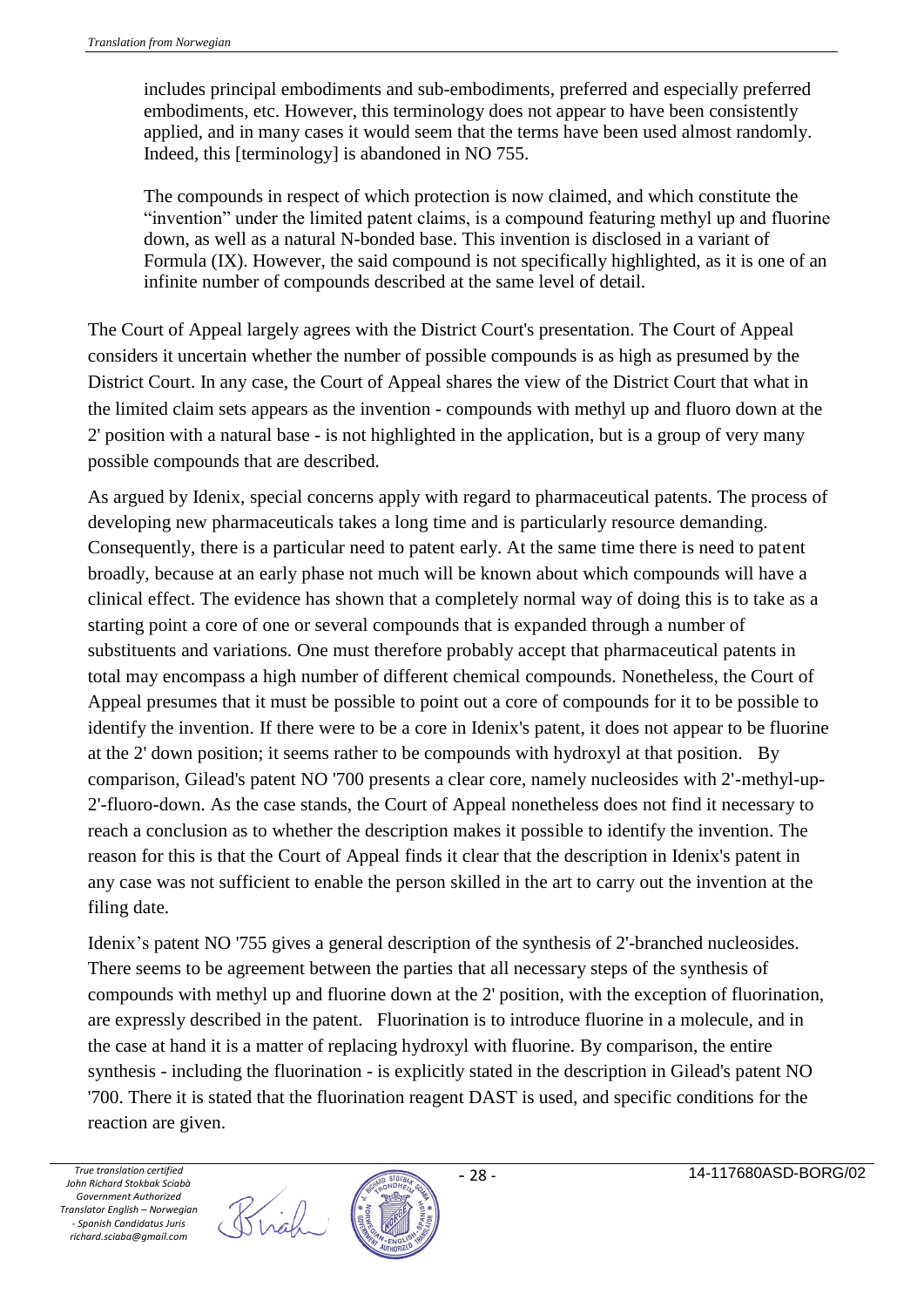Since the fluorination is not described in Idenix's patent, the question is whether this step followed from common general knowledge and that the production as a consequence did not entail an undue burden to the person skilled in the art. As mentioned, for the omission of a necessary step in the production process to be allowable, it is a condition that it is perceived to be superfluous to the person skilled in the art because it followed from common general knowledge at the filing date.

Idenix submits that the person skilled in the art, based on common general knowledge, would have fluorinated by nucleophilic substitution with DAST or the corresponding reagent Deoxo-Fluor, and that he or she would have managed to make the desired compound without undue burden. Idenix has presented several expert witnesses in support of its view. Leiv Sydnes, a professor of chemistry at the University of Bergen, has, among other things, stated the following in his report dated 30 August 2013:

The reaction [the fluorination] can be carried out in several ways and using several reagents, one being by direct conversion of alcohols, even tertiary alcohols, by means of ... DAST ... or ... [Deoxo-Fluor].

...

The use of fluorination would be apparent and the choice of reagents after careful consultation of the literature would provide several routes that would be routine to a person skilled in the art.

Chris Meier, a professor of chemistry at the University of Hamburg, amongst other things states the following in his second report, dated 30 October 2015:

Furthermore, the DAST reaction proceeds as a one-pot reaction; thus the alcohol is activated and substituted by the DAST reagent without the need of an intermediate purification/isolation step. The simplicity of DAST and Deoxo-Fluor® fluorination reactions also serves to make them an immediate first choice for the skilled person.

Having selected DAST or Deoxo-Fluor® as the fluorinating reagent, the skilled team would then select the conditions and solvents for the fluorination reaction. The condition for these reactions are contained in the literature above, and the starting points would be readily apparent to members of the skilled team.

The literature suggests very similar solvents and reaction conditions for fluorinating with DAST. ... Accordingly in my opinion, the experimentation needed is quite simple for the skilled team, and certainly not undue experimentation.

On its part, Gilead submits that common general knowledge would not have enabled the person skilled in the art to carry out the fluorination without undue burden. Also Gilead has relied on several expert witnesses. Dr. Victor E. Marquez, who is attached to the National Cancer Institute, Maryland, USA, among other things stated the following in his first report dated 19 June 2013:

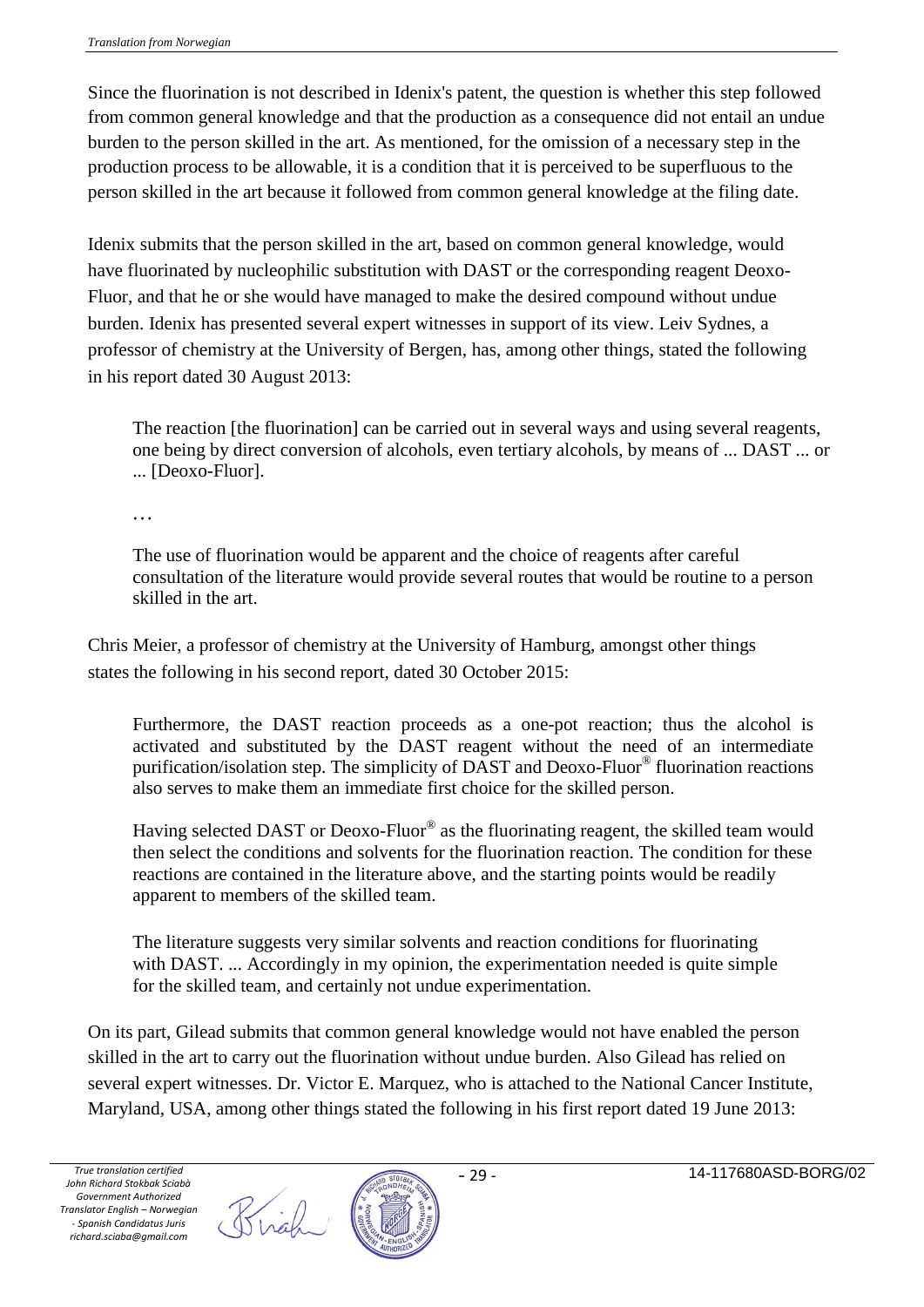An artisan as of June 27, 2003 would have understood, based on the art, that various fluorinating agents could be difficult to work with and might give products other than those intended. For example, attempted fluorination reaction could result in products with the wrong stereochemistry, products resulting from undesired rearrangements or products on which no fluorination occurred. ... Thus, considering the '999 publication in light of the art, an artisan as of June 27, 2003 could not have expected that any particular fluorination reaction would work to make a compound of the Idenix Claims. Rather, an artisan would have had to engage in a trial-and-error process of experimentation to try to determine appropriate starting materials, reagents and chemical transformations to use to make a 2' fluor- $2^{\prime}C(Y^3)$ <sub>3</sub> nucleoside.

From the evidence submitted, it must be assumed that it was part of common general knowledge in the field at the relevant point in time that DAST and Deoxo-Fluor were two well-known reagents that could be used to replace hydroxyl with fluorine. These reagents have been described in several handbooks on organic chemistry: *Methods of Organic Chemistry* (Houben-Weyl), 4<sup>th</sup> ed., Stuttgart (2000), Larock, *Comprehensive Organic Transformations*, 2nd ed., New York (1999), and Smith/March (eds.), *March's Advanced Organic Chemistry*,  $5<sup>th</sup>$  ed. (New York, 2001) (hereinafter referred to as March). From these handbooks, it appears that DAST could be used with primary, secondary and tertiary alcohols. Among other things, it is stated on page 519 of March that:

Hydrogen fluoride does not generally convert alcohols to alkyl fluorides.<sup>1156</sup> The most important reagent for this purpose is the commercially available diethylaminosulfur trifluoride (Et2NSF3) (DAST),<sup>1157</sup> which converts primary, secondary, tertiary, allylic, and benzylic alcohols to fluorides in high yields under mild conditions.<sup>1158</sup>

March (p. 433) states, however, that nucleophile substitution in general – that is also, but not only, fluorination with DAST – on tertiary alcohols was difficult:

To sum up, primary and secondary substrates generally react by the SN2 mechanism and tertiary by the SN1 mechanism. However, tertiary substrates seldom undergo nucleophilic substitution at all. Elimination is always a possible side reaction of nucleophilic substitutions (wherever a R hydrogen is present), and with tertiary substrates it usually predominates. With a few exceptions, nucleophilic substitutions at a tertiary carbon have little or no preparative value.

In the opinion of the Court of Appeal, the statement that DAST works on tertiary alcohols must be read in light of this general statement.

Inverted stereochemistry (inversion) means that the fluorine atom would appear in the 2'-up position instead of the 2'-down position. As mentioned above, Gilead's expert witness Dr Marquez also pointed to the possibility of such inverted stereochemistry in his testimony. During his witness testimony, Dr Marquez emphasised in particular elimination reactions, as is also mentioned in March in the aforementioned quote on page 433, that a small molecule is detached. All of these reactions would thus lead to a situation where the desired compound with 2'-methyl-up-2'-fluordown would not be produced.

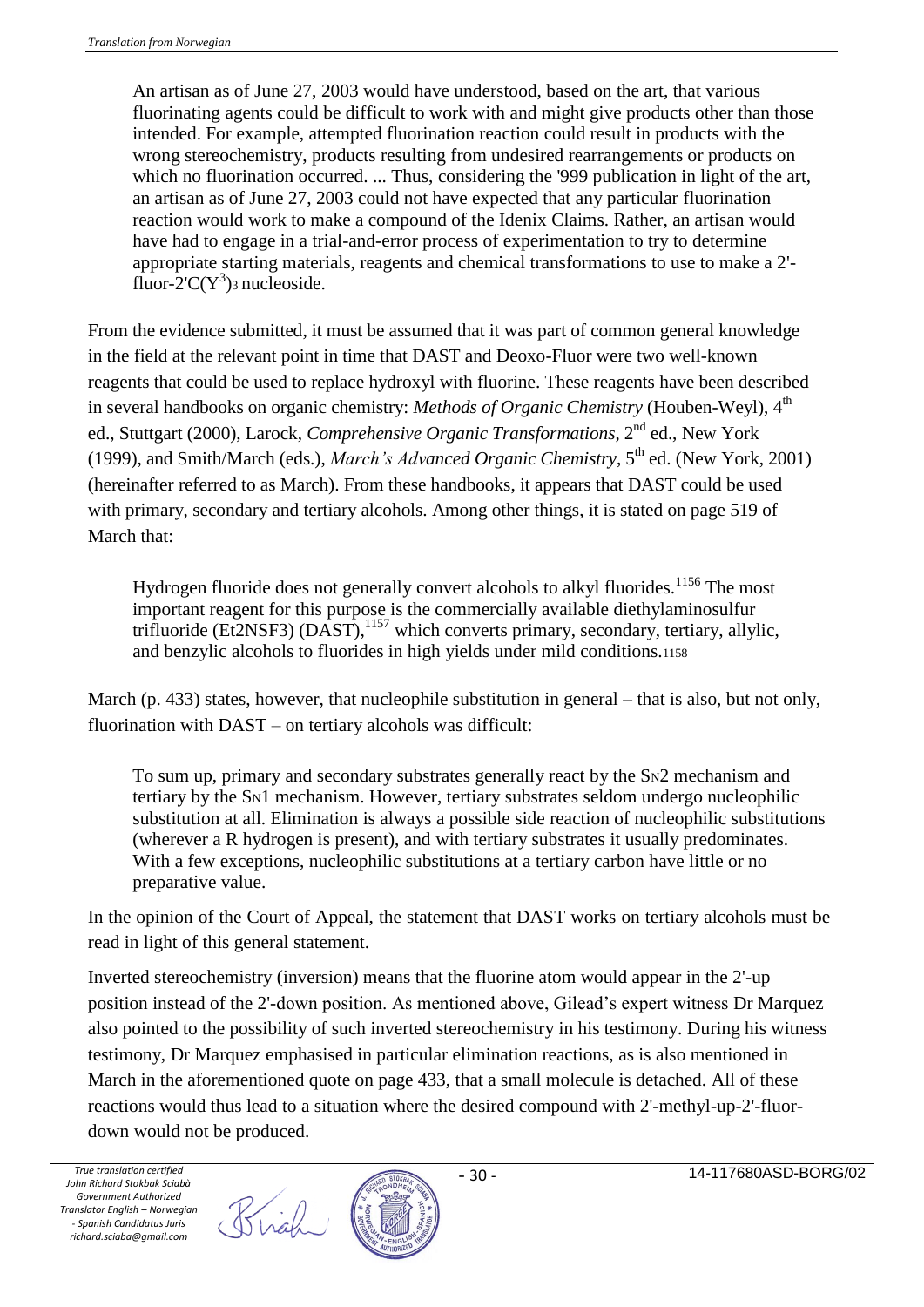Idenix has – with the support of its expert witnesses – submitted, however, that a person skilled in the art would be aware of the risk that DAST may produce these undesirable results, and would at the same time be aware that the conditions for the reagent would have to be adapted, and that the reaction products would therefore have to be analysed and separated. In order to avoid inverted stereochemistry, the person skilled in the art would understand that one should probably start fluorination with methyl-down and hydroxyl-up.

In the opinion of the Court of Appeal, Idenix has not substantiated, however, that the specific conditions for using DAST in fluorination of a tertiary alcohol in the 2'-down position would be evident from handbooks or textbooks. As mentioned earlier, it follows from EPO practice as summarised in the Technical Board of Appeal's decision in case T 890/02 that information must be able to be used in a "direct and straightforward manner without doubts or further research work". Since it is stated in the handbooks that there is a great risk that use of DAST as a fluorination reagent with a tertiary alcohol will lead to undesirable results, and at the same time no information is provided about which conditions are required in order to avoid this, we cannot speak of information that can be used by a skilled person without doubts and additional work of the nature of independent research, and without a considerable degree of trial and error.

Idenix has referred, however, to several scientific articles regarding use of DAST in similar compounds, where the necessary conditions have been mentioned. Wachtmeister et al, "Synthesis of 4-substituted carbocyclic 2,3-dideoxy-3-C-hydroxymethyl nucleoside analogues as potential antiviral agents", *Tetrahedron*, 55, 10761-10770 (1999) has been highlighted in particular. This article, which deals, among other things, with use of DAST and Deoxo-Fluor as reagents in the fluorination of tertiary alcohols in nucleoside analogues, is probably the publication best suited to assist the person skilled in the art. Gilead for its part has submitted that specialised articles – including the Wachtmeister article – cannot be considered to form part of the common general knowledge in the art. The Court of Appeal finds no reason to take a final stand on this point. Even though the articles may be considered to form part of the common general knowledge in the art, it is the Court of Appeal's opinion that this still does not constitute information that the person skilled in the art would use without having doubts and requiring further examination, and without a considerable degree of trial and error. Among other things, the Court of Appeal refers to the fact that the Wachtmeister article relates to the 4' position, and general conclusions cannot be drawn as regards the 2' position. Reference is made to the quote from March (p. 433) which states that nucleophile substitution on tertiary alcohols was difficult

In the opinion of the Court of Appeal, the person skilled in the art would therefore – based on the description and the common general knowledge in the art – not be able to produce the invention without undue burden.

In the view of the Court of Appeal, this conclusion is supported by evidence concerning Idenix's own efforts to produce the compound with 2'-methyl-up-2'-fluoro-down. A considerable amount of evidence has been presented by both sides concerning Idenix's work. On this basis, it is

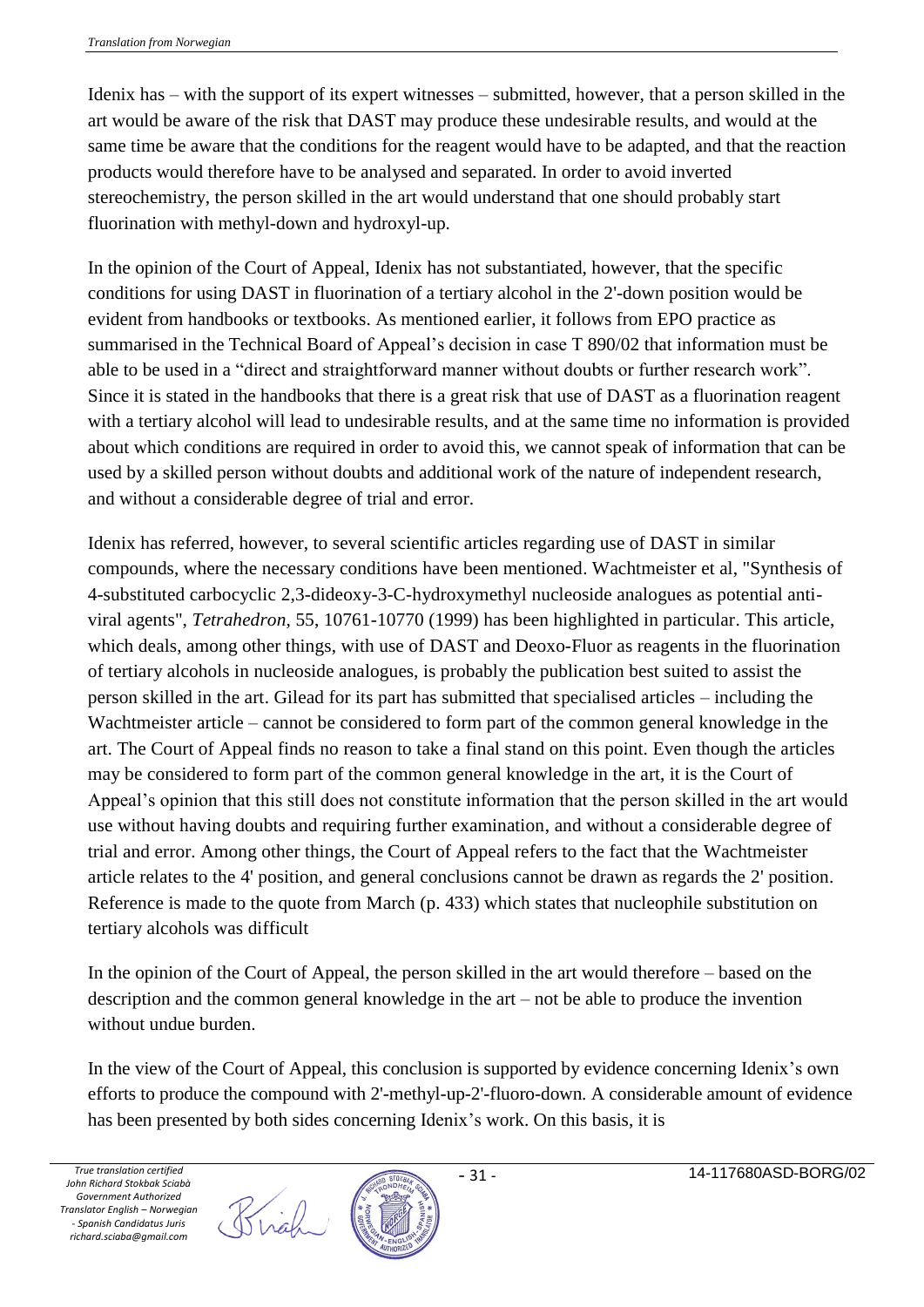clear that Idenix during the period 2002–2005 attempted to produce the relevant compound. This work was led by Dr Jean-François Griffon, a nucleoside chemist at Idenix's laboratory in Montpellier. Among other things, the parties disagree as to whether Dr Griffon managed to produce the compound – without being aware of this himself – during an experiment with Deoxo-Fluor in February 2003. Regardless of whether Dr Griffon's attempt was successful or not, it is clear that Dr Griffon had been working to produce the compound since the summer of 2002, and that he had tried five other methods before using Deoxo-Fluor as a reagent.

Further, it is evident that Idenix sought advice from external expertise in order to achieve fluorination. In December 2002, Griffon and several others met with professor George Fleet from the University of Oxford. During this meeting, the 2'-methyl-up-2'-fluoro-down compound was discussed. It also appears from the meeting report that professor Fleet proposed electrophile substitution rather than nucleophile substitution. Professor Fleet, a leading expert in carbohydrate chemistry, did not propose using DAST with tertiary alcohol.

In a letter dated 6 February 2003 from Dr Richard Storer, then Senior Vice President of Chemistry at Idenix, to Dr Paul Coe, a leading expert on fluorination, the following is stated:

We are OK with the nucleoside chemistry, it's the fluorine chemistry we are struggling with and where your help will be valuable.

In his letter, Dr Storer mentions several nucleosides that he would like assistance with from Dr Coe, including 2'-methyl-up-2'-fluoro-down. Dr Storer received a reply from Dr Coe on 9 April 2003. In his reply, Dr Coe proposed four methods in order to achieve synthesis. None of them included DAST/Deoxo-Fluor. On the contrary, Dr Coe warned against the use of DAST to achieve fluorination:

[I]n our experience and indeed in that of manner other particularly the de Clerc group the most viable routes to fluoro nucleosides are by sugar/base condensation methods the anomer problem notwithstanding, for the very reasons you have discovered, in that the leaving groups generated in situ e.g. in DAST reactions are readily attacked by the pyrimidine ring nucleophiles or elimination and/or participation of blocking groups. Further migrations of groups can readily occur ...

In the opinion of the Court of Appeal, Idenix's own problems in producing the compound, and the advice given by external expertise, lends support to the conclusion that fluorination was not something that could be carried out without unreasonable burden for the person skilled in the art.

Against this background, the Court of Appeal concludes – like the District Court – that the description in the patent is not sufficiently clear to enable a person skilled in the art to carry out the invention on the basis thereof at the time the patent application was filed, *cf.* section 8, second subsection, third sentence of the Patents Act. Idenix's patent NO '755 must therefore be rendered invalid, *cf.* section 52, first subsection no. 2.

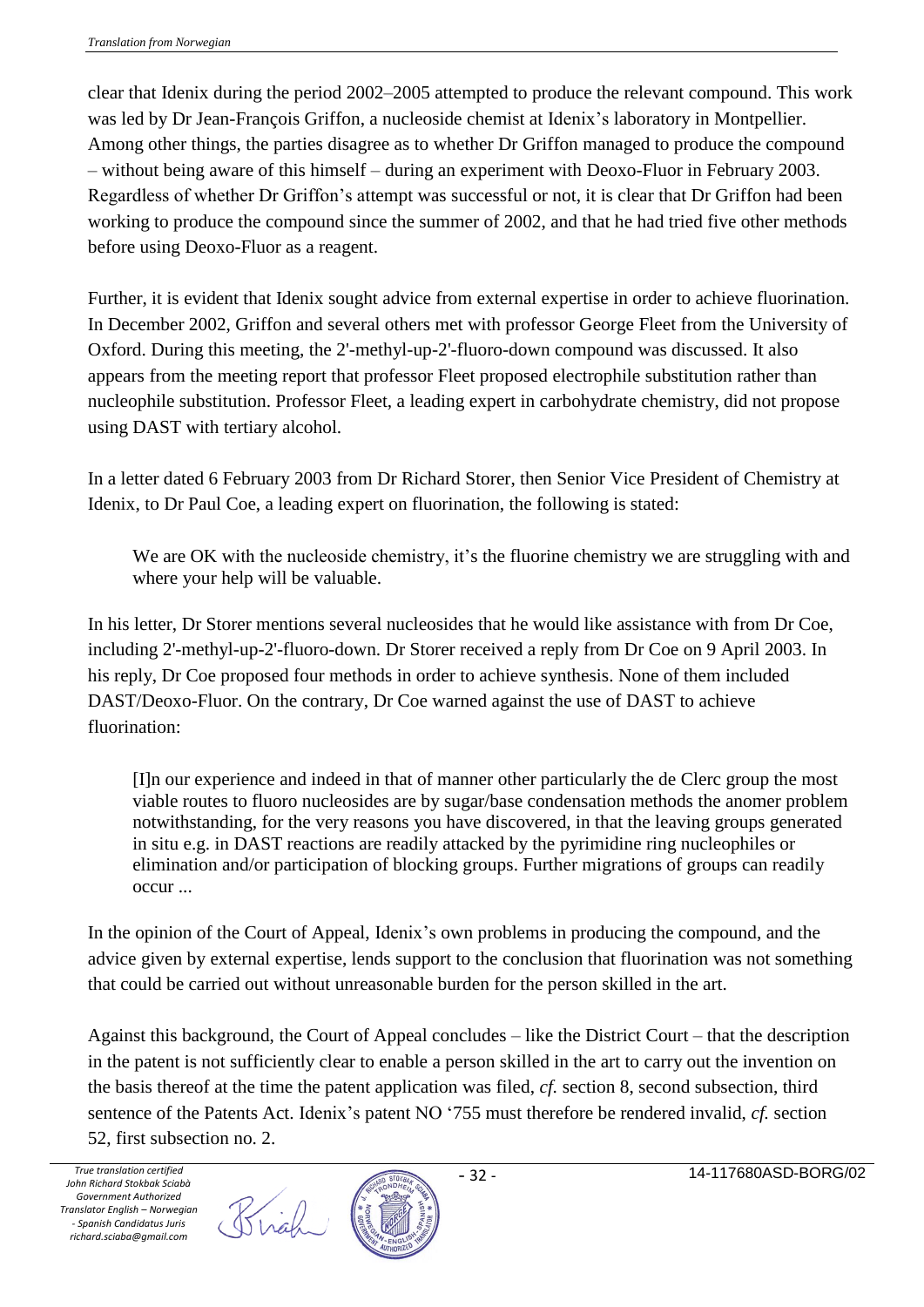Since invalidity also affects the limited sets of claims, it is not necessary for the Court of Appeal to take a stand on the validity of the limitation.

Even though it is not necessary for the final outcome, the Court of Appeal finds reason to make a few remarks about the issue of credibility or plausibility as regards technical effect.

The requirement of technical effect – in other words, that the invention must work – may be derived from the requirement that it must be able to be "exploited commercially", *cf.* section 1 first sub-section of the Patents Act, see Stenvik, *Patentrett,* (Patent Law), 2nd edition, Oslo (2013) p. 123. The requirement of technical effect entails that a patent application must describe a relevant application, and support the fact that the effect can actually be achieved. In NU 1963: 6 p. 110 second column states as regards section 1 and particularly in relation to chemical compounds for use in, *inter alia,* drugs:

A new substance can...not in itself be considered to be a patentable invention, since, as stated earlier, it is a requirement that the substance must be able to be used for material production. For this reason, an invention first exists when the substance's application within a technical area has been demonstrated or even substantiated.

From EPO's practice, one could mention the Technical Board of Appeal's decision in case T 1329/04 paragraph 12:

The definition of an invention as being a contribution to the art, i.e. as solving a technical problem and not merely putting forward one, requires that it is at least made plausible by the disclosure in the application that its teaching solves indeed the problem it purports to solve.

The invention's technical effect must be plausible already at the date of filing. As regards the opportunity to provide supplementary documentation after the application date, NU 1963: 6 p. 199 second column states:

Further information may be required to strengthen the invention's technical effect. The technical effect must, however, already at the time the application was filed have been sufficiently strong that it must from the basic actions appear that the invention was carried out at the date the application was filed.

In other words, subsequent documentation may not in itself form the basis for plausibility. A corresponding requirement follows from EPO practice, see again the Technical Board of Appeal's decision in case T 1329/04 paragraph 12.

The question then is which documentation of technical effect is required. In the preparatory works to the Patents Act, it is stated that "[i]t is hardly possible, as also pointed out by the committees, to provide a general rule. In the case of pharmaceuticals, the applicant's own information about the therapeutic effect should thus often be accepted as sufficient", see Ot.prp.nr. [Proposition to the "Odelstinget"] 36 (1965–66) pp. 19–20.

Brigh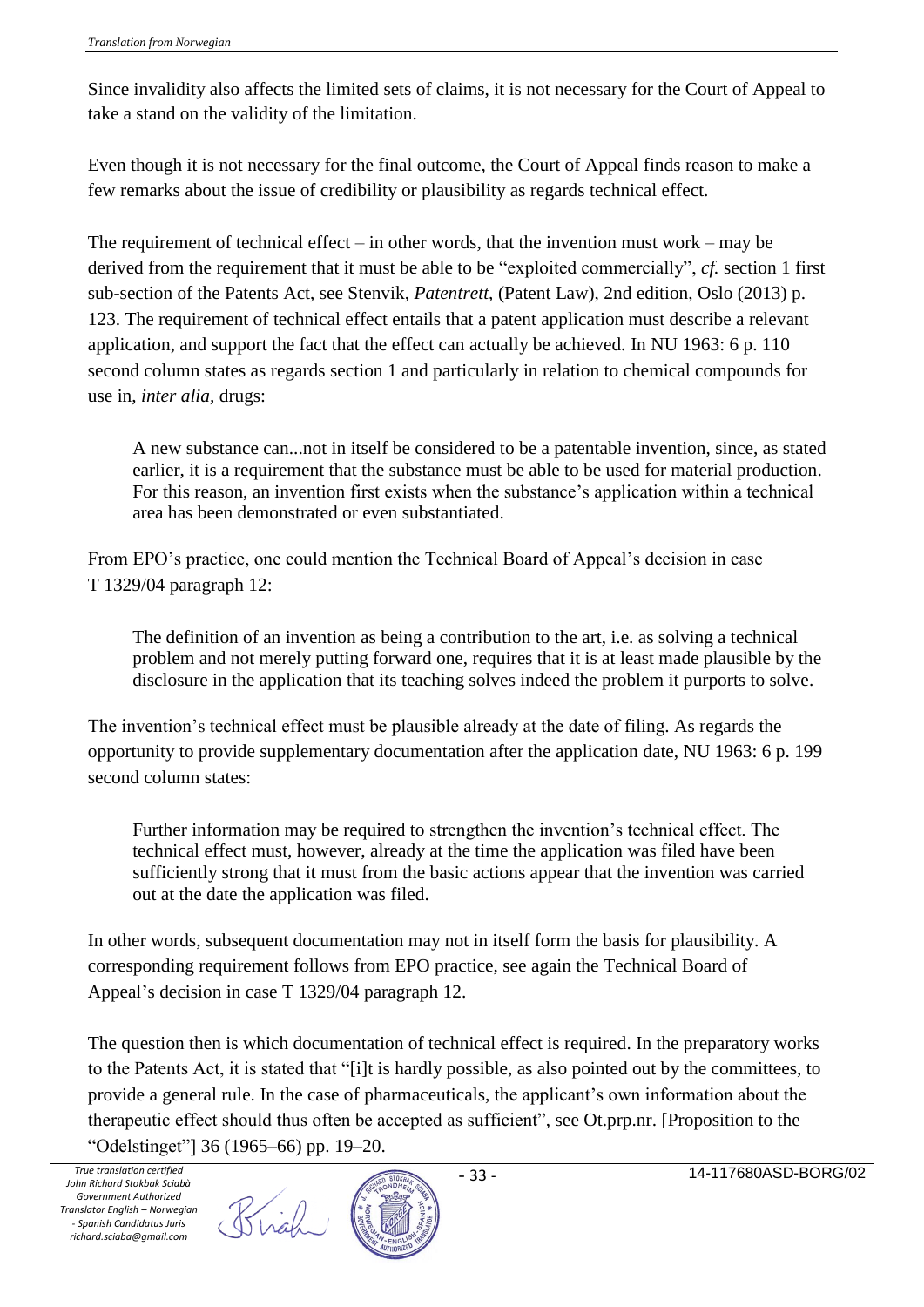That the threshold for meeting this requirement is relatively low also follows from EPO practice. It is sufficient if an "educated guess" indicates that the effect can be achieved, or that the effect is "reasonably credible", see the Technical Board of Appeal's decision in case T 0898/05. It is therefore not necessary that the application contains experimental data, unless doubts may be raised about the invention's technical effect (see T 578/06). In pharmaceutical cases, experimental data will typically be biological effect and toxicity. In the same way as with the requirement of disclosure, however, the application may be supplemented by common general knowledge in the art at the time the application was filed (see, e.g., aforementioned T 0898/05).

There is agreement between the parties that Idenix's patent application does not include experimental data that may support the claim that the compound with 2'-methyl-up-2'-fluoro-down would have a biological effect in relation to the hepatitis C virus. Idenix have submitted that the antiviral effect was nevertheless plausible, partly based on the fact that reference is made in the application to earlier patent applications containing data showing antiviral effect in relation to the flaviviruses BVDV and yellow fever, and partly due to the fact that it followed from common general knowledge in the art that structurally similar compounds with 2'-methyl-up-2'-hydroxyl-down exhibited an antiviral effect against flavivirus, and that fluorine would be a good replacement for hydroxyl.

In the opinion of the Court of Appeal, Idenix cannot succeed with this argument. Admittedly, it must probably be assumed that at the time the application was filed it was part of common general knowledge in the art that nucleoside analogues could demonstrate an antiviral effect, and that compounds with 2'-methyl-up-2' hydroxyl-down could show an effect against flavivirus. Reference here can be made to the other expert statement dated 30 October 2015 from Idenix's expert witness Dr Raffaele di Francesco, Instituto di Genetica Molecolare, Milan. However, the fact that one compound has an effect against one flavivirus does not mean that the same compound will have an effect against other flavivirus. Reference is made to the written statement, dated 1 July 2013, produced by two of Gilead's expert witnesses, Jo Klaveness, professor of pharmaceutical chemistry, and Kjetil Taskén, professor of medicine, both at the University of Oslo.

Even though it was credible that compounds with 2'-methyl-up-2'-hydroxyl-down could demonstrate an effect in relation to the hepatitis C virus, it was – in the opinion of the Court of Appeal – in the absence of test data nevertheless not credible at the time of filing the application that compounds with 2' methyl-up-2'-fluoro-down would demonstrate antiviral effect in respect of the hepatitis C virus. Firstly, small modifications in a nucleoside can generally lead to a considerable change in biological effect and toxicity. Once again, reference is made to the expert statement made by Klaveness and Taskén, and to the witness testimony given by Dr Marquez. Secondly – and more importantly – by replacing hydroxyl with fluorine in the 2' position one could risk that the compound would be toxic. Admittedly, hydroxyl and fluorine are isosters; that means that the substances have many similar properties. Fluorine is also an isoster with hydrogen, however. Use of fluorine in the 2'-down position can therefore lead the cell's DNA polymerase to believe that it is hydrogen that is in this position. In that case, the nucleoside analogue would not make changes to the RNA thread in the cell; rather it would do so in the DNA thread, and thereby be



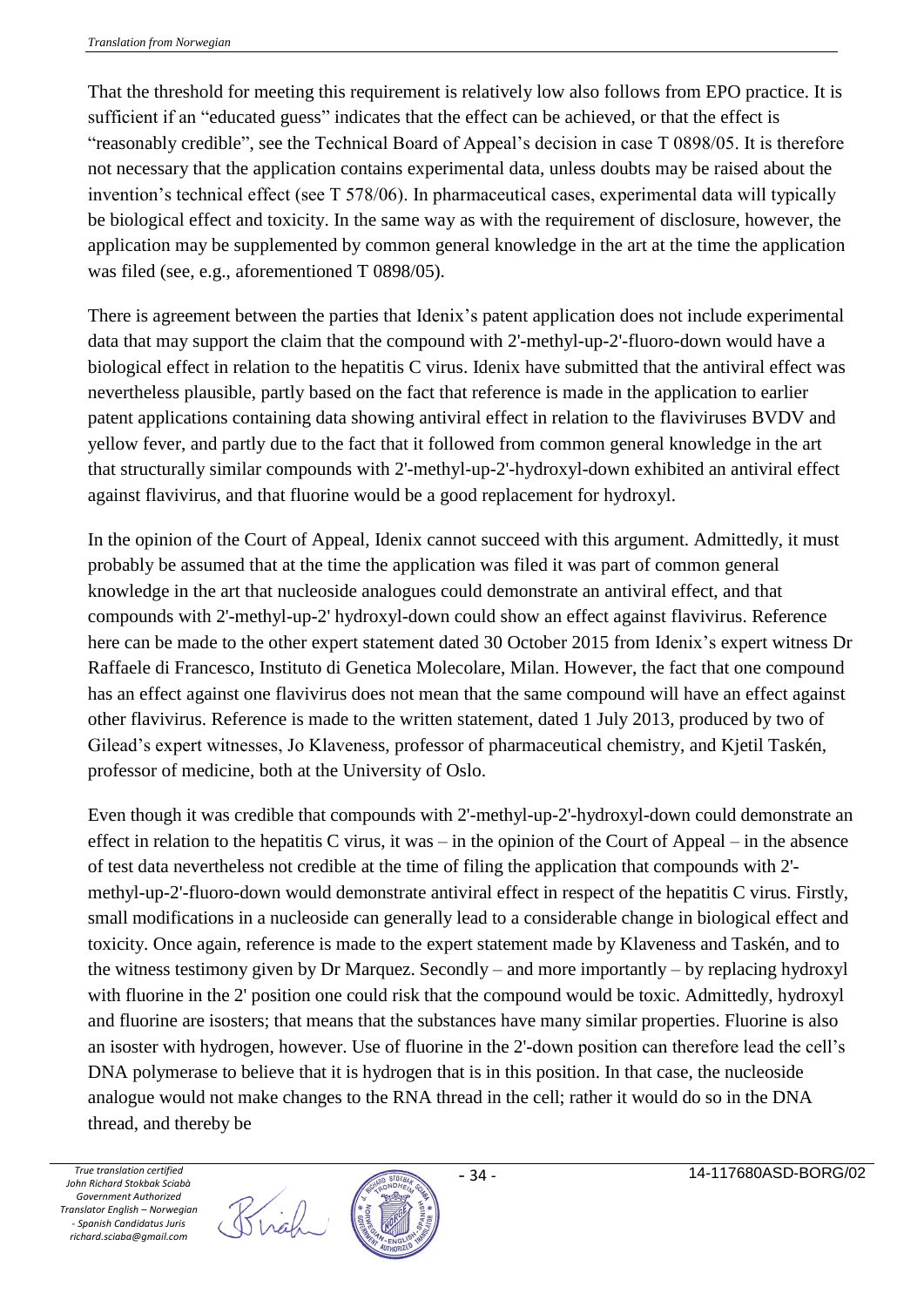toxic to humans. Occasionally, such a modification may be desirable, as is the case with nucleoside analogues with fluorine used as chemotherapy in the treatment of cancer, but there are also examples where the use of fluorine in drugs has had fatal consequences. Reference is made in particular to the testimony given by Dr Marquez.

In the opinion of the Court of Appeal, "the educated guess" at the time of the filing of the application was therefore that there were considerable doubts concerning the biological effect and toxicity of compounds with 2'-methyl-up-2'-fluoro-down. In the absence of experimental data showing the opposite, the technical effect of the invention was thus not credible.

## *The validity of Gilead's patent NO '700*

The Court of Appeal will now consider the validity of Gilead's patent NO '700.

Idenix has submitted that Gilead's patent lacks novelty and inventive step over Idenix's patent application, and must therefore be declared invalid, *cf.* section 52 first sub-section no. 1 of the Patents Act. This submission presupposes, however, that Idenix's patent NO '755 has better priority. In assessing the validity of Idenix's patent, the Court of Appeal has omitted to take a stand on whether Gilead has best priority; in other words, whether Gilead can claim priority from the US application US '368, filed on 30 May 2003, or whether priority may only be claimed from the international application PCT '472, filed in 21 April 2004. Since the Court of Appeal has concluded that the requirement of novelty and inventive step for Gilead's patent has been satisfied even though Idenix has best priority, there is no reason either to take a stand on the issue of priority.

The requirement of novelty and inventive step follow from section 2 first and second sub-section, which stipulates:

Patents shall be granted only for inventions which are new in relation to what was known before the filing date of the patent application, and which also differ essentially therefrom.

Everything made available to the public, either in writing, in lectures, by exploitation or otherwise, shall be considered as known. The contents of a patent application filed in this country before the said date shall also be considered as known if the application is made available to the public in accordance with the provisions of section 22. The requirement in the first paragraph that the invention shall differ essentially from what was known shall not apply in relation to the contents of such an application.

With the exception of situations mentioned in section 2 second sub-section third sentence, which are not relevant in our case, the novelty requirement does not have any independent significance. Anything that differs considerably from prior art must necessarily be novel. Nevertheless, it is common practice to discuss the requirement of novelty even in cases where it has no independent significance (see Stenvik, *op. cit.,* p. 172).

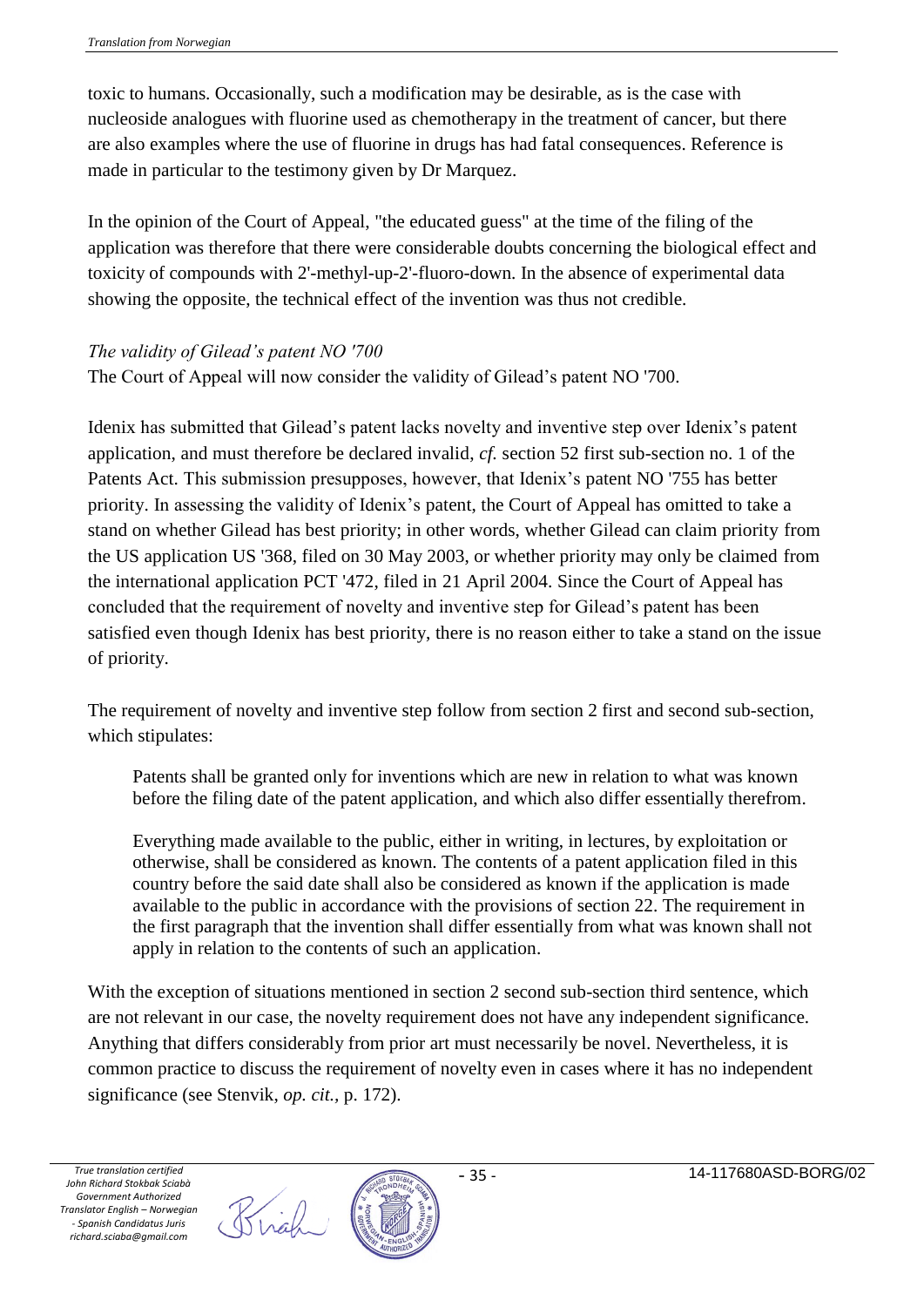As evident from the wording, both novelty and inventive step shall be assessed on the basis of what was known at the time the application was filed. This is called prior art. As stated above, the Court of Appeal presupposes that the filing date of Gilead's patent was the time the PCT application was filed, that is 21 April 2004. Prior knowledge, against which the invention in the patent is considered, is called citations Reference is made to [*the Supreme Court judgment reported in*] Rt. 2008 p. 1555 (Biomar) paragraph 30–31.

If a technical solution is to be considered to be part of prior art, and thus be used as a noveltydestroying citation, it is a requirement that the solution has been disclosed in such a way that the skilled person would be able to carry it out. Unlike the earlier Patents Act of 1885 and 1910, this requirement no longer follows directly from the Act. It is clear, however, that the requirement – which in English is called "enabling disclosure" – is still applicable (see NOU 1963: 6 p. 120) second column and p. 123 second column). Pursuant to EPO practice, the requirement of enabling disclosure means that the invention may be clearly and unequivocally derivable from the citation (see, e.g., Technical Board of Appeal's decision in case T 0870/06:

According to EPO practice, the claimed subject-matter would lack novelty only if it were derivable as a whole directly and unambiguously from a prior art disclosure and if a "clear and unmistakable teaching" of the combination of all claimed features could be found in said disclosure.

For an earlier patent application to constitute a novelty-destroying citation, it would be necessary, in other words, that a person skilled in the art on the date on which a patent application was filed could directly and unambiguously derive the invention from the earlier application.

Idenix's international patent application PCT '246 was published on 8 January 2004 as WO '999, and was therefore in the public domain when Gilead's PCT application was filed. However, since the Court of Appeal has found that the invention in Idenix patent NO '755 has not been sufficiently disclosed, it is still clear that the alleged invention cannot be derived directly and unambiguously from Idenix's patent application. Idenix's international patent application, published as WO '999, cannot therefore represent a novelty-destroying citation in respect of Gilead's patent. Since it has been stated there are no other citations, the requirement of novelty has consequently been satisfied.

Finally, the Court of Appeal will look at the requirement of inventive step, in other words whether the invention in Gilead's patent differs significantly from prior art. This requirement entails that the invention must represent such a technological development that it cannot be considered obvious in relation to prior art (see NOU 1976: 49 p. 102). In EPC, the requirement of inventive step follows from article 56 first sentence, which states:

An invention shall be considered as involving an inventive step if, having regard to the state of the art, it is not obvious to a person skilled in the art.

*[Norwegian translation of EPC Article 56 first sentence included.]*

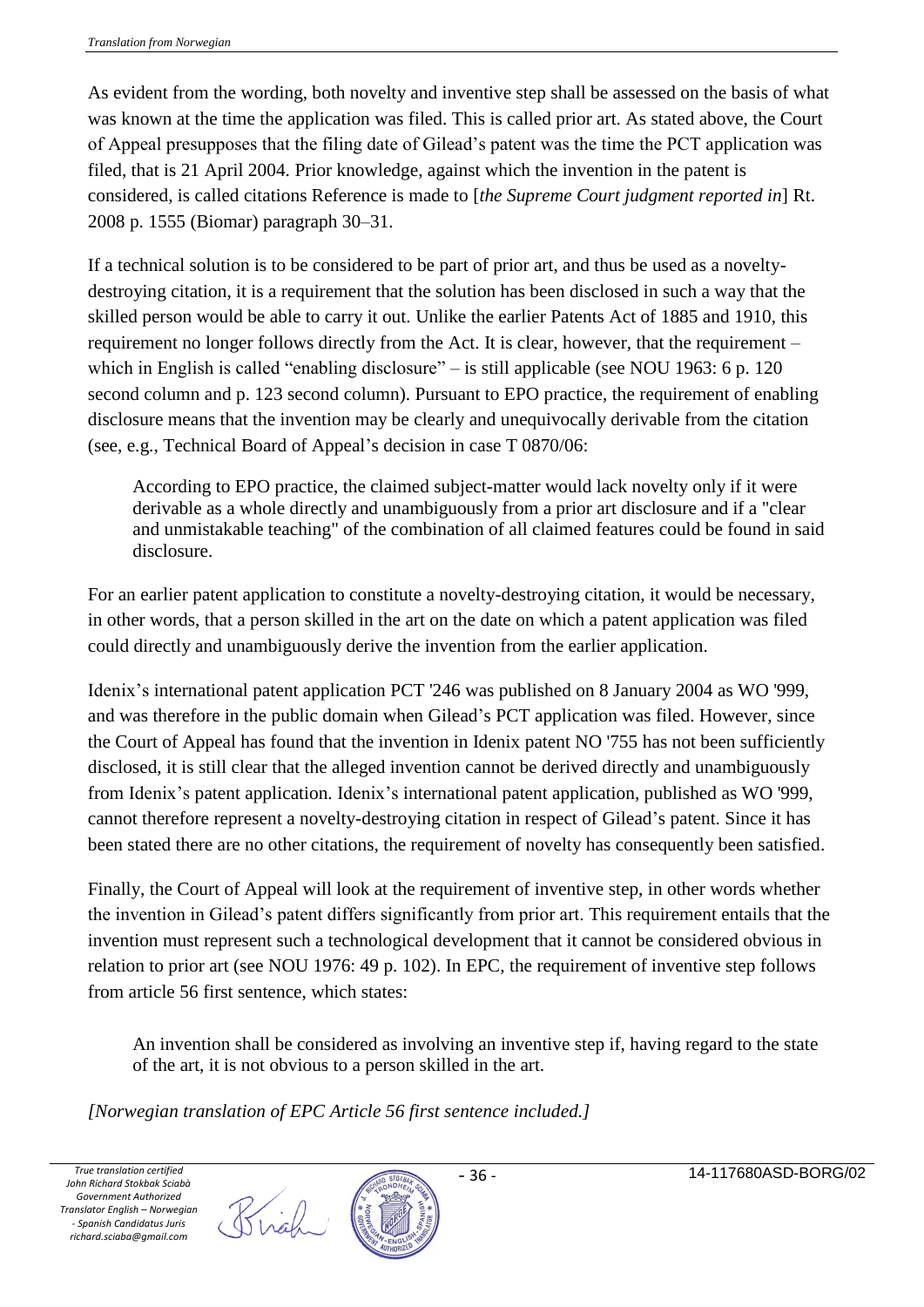The Court of Appeal finds it evident that the invention in Gilead's patent was not obvious seen in the light of Idenix's international patent application, published as WO '999 on 8 January 2004. As the Court of Appeal has discussed above, the description given in Idenix's patent – and its patent applications – is insufficient, since it would not enable the person skilled in the art to carry out the invention. The process of manufacturing the compounds with 2'-methyl-up-2'-fluoro-down is not sufficiently disclosed, and it was not evident either from common general knowledge in the art at the time at which Idenix's PCT application was filed. The invention would not therefore be able to be manufactured without unreasonable burden for the person skilled in the art. In Gilead's patent application, however, the entire synthesis – including fluorination – is explicitly disclosed in the description. It is evident that DAST is used, and specific conditions for the reaction are given. Gilead's patent application also includes test data showing biological effect and toxicity, in support of the claim of antiviral effect.

In the opinion of the Court of Appeal, it cannot be such that a step in the manufacturing process that must be included in the description in order to satisfy the requirement set forth in section 8 of the Patents Act must at the same time be considered to be too obvious for the person skilled in the art pursuant to section 2. This is because the reason why that step must be included in the description is that it would not otherwise occur without unreasonable burden or experimentation and without inventive action on the part of the person skilled in the art. In such a situation, the same step cannot – neither linguistically nor logically – be considered to be obvious to that same skilled person.

From what has been presented, there are no other citations, and Gilead's patent NO '700 therefore meets the requirements set forth in section 2 of the Patents Act.

The appeal in both appellate cases is therefore rejected.

#### *Legal costs*

Gilead has won outright in both appeals cases. Pursuant to the main rule in section 20-2 first and second sub-section of the Civil Procedure Act, Gilead is then entitled to be award legal costs for the Court of Appeal. In the opinion of the Court of Appeal, there is no reason to make any exception to the main rule laid down in section 20-2, third sub-section of the Civil Procedure Act.

Advocate Stenvik has presented a statement of costs in which his party has claimed NOK 15,889,094.48 in total costs for both cases. These costs consist of NOK 10,530,012 in legal fees, NOK 4,491,985.16 in expenses and payments to expert witnesses, and NOK 867,097.32 in other expenses. Advocate Stenvik has attributed 95% of the total costs in the appeals case to the validity of Idenix's patent, while the remaining 5% is attributed to the validity of Gilead's patent.

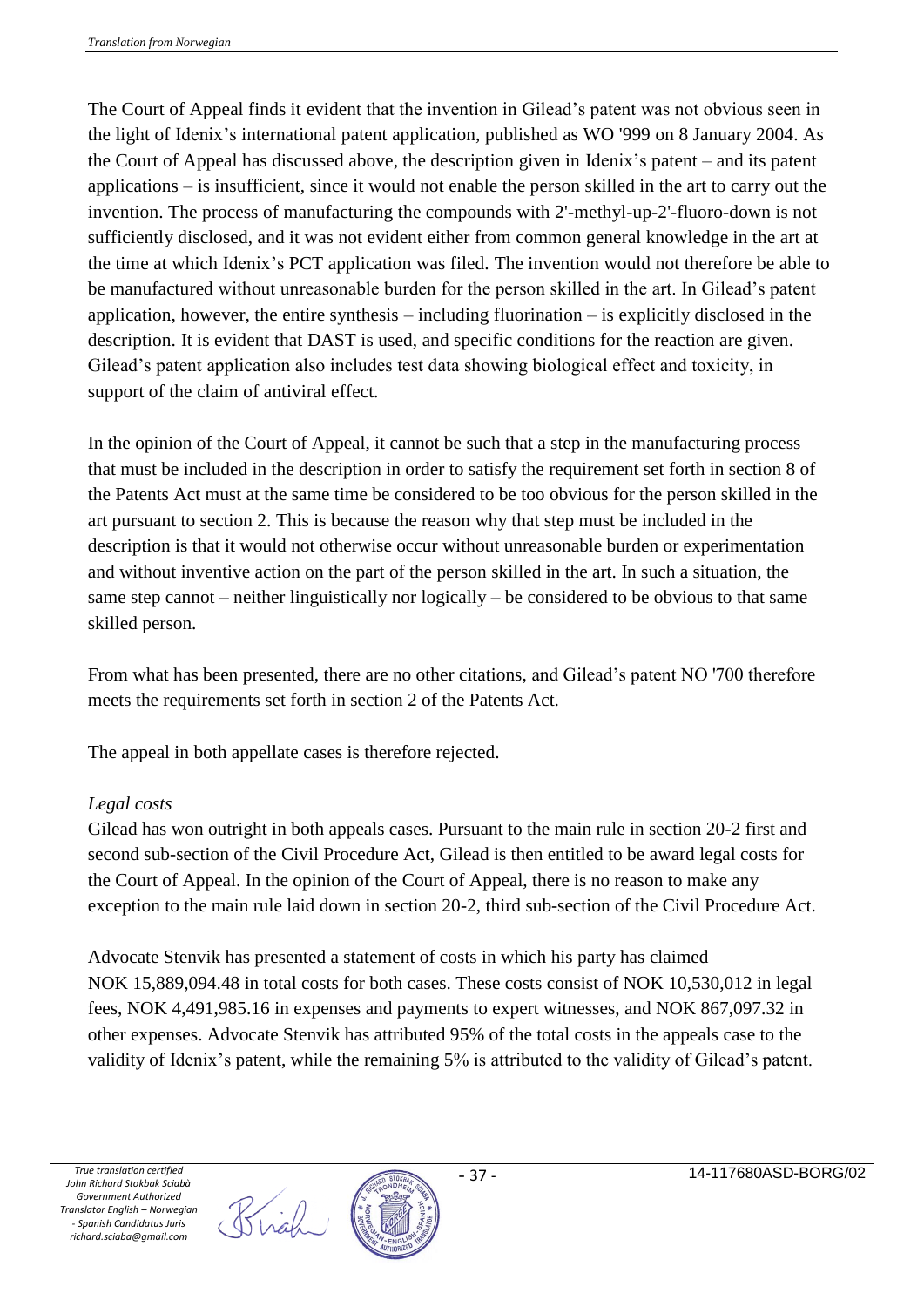No value added tax has been claimed on the legal costs, since it has been stated that these do not represent a *de facto* cost for the Gilead companies, who are entitled to reimbursement of value added tax payments.

In isolation, the claim is very high. However, this case is an extraordinarily wide-ranging and complex case involving extremely large financial values, and has necessitated particularly extensive preparation. The case has also been presented and elucidated exceptionally well and thoroughly by legal counsel from both sides. It should also be mentioned that the other party's claim amounted to just over NOK 23 million, and that there were no objections to Gilead's claim. The Court of Appeal therefore finds that the costs are reasonable and necessary, and it therefore accepts the claim for legal costs, *cf.* section 20-5 of the Civil Procedure Act.

As regards legal costs relating to the District Court case, the Court of Appeal will use as its basis the result from this body, *cf.* section 20-9 second sub-section of the Civil Procedure Act. In the District Court, however, the award of legal costs was made with the addition of value added tax. Since the Gilead companies are entitled to reimbursement of value added tax, the amount awarded must be adjusted, as stated in the prayer of relief.

The judgment is unanimous.

Owing to the scope and complexity of this case, judgment has not been delivered within the statutory time limit.